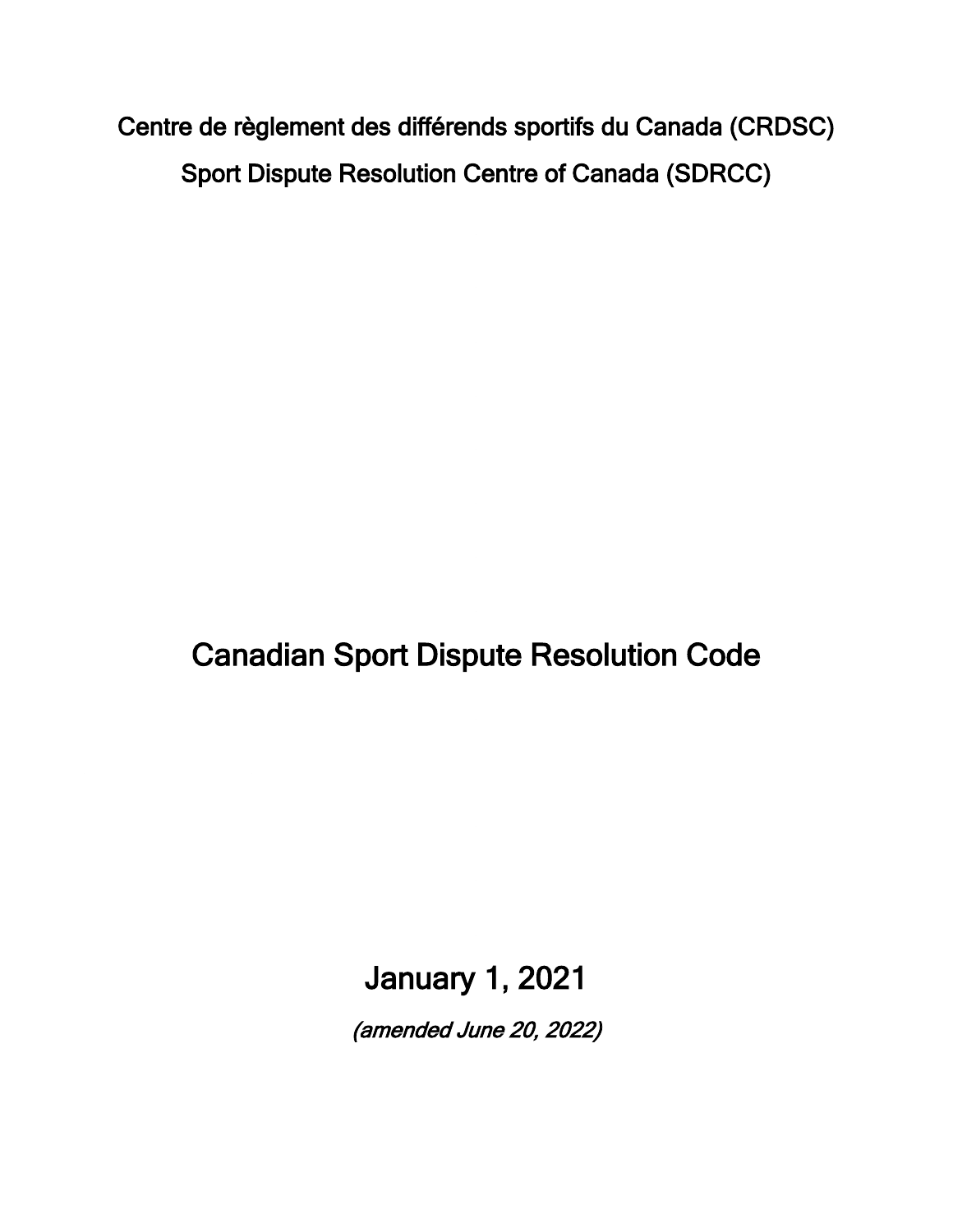# **TABLE OF CONTENTS**

| <b>Article 1</b> |  |
|------------------|--|
| <b>Article 2</b> |  |
| 2.1              |  |
| 2.2              |  |
| 2.3              |  |
| 2.4              |  |
| 2.5              |  |
| Article 3        |  |
| 3.1              |  |
| 3.2              |  |
| 3.3              |  |
| 3.4              |  |
| 3.5              |  |
| 3.6              |  |
| 3.7              |  |
| 3.8              |  |
| 3.9              |  |
| 3.10             |  |
| Article 4        |  |
| 4.1              |  |
| 4.2              |  |
| 4.3              |  |
| 4.4              |  |
| 4.5              |  |
| 4.6              |  |
| 4.7              |  |
| 4.8              |  |
| 4.9              |  |
| 4.10             |  |
| 4.11             |  |
| Article 5        |  |
| 5.1              |  |
| 5.2              |  |
| 5.3              |  |
| 5.4              |  |
| 5.5              |  |
| 5.6              |  |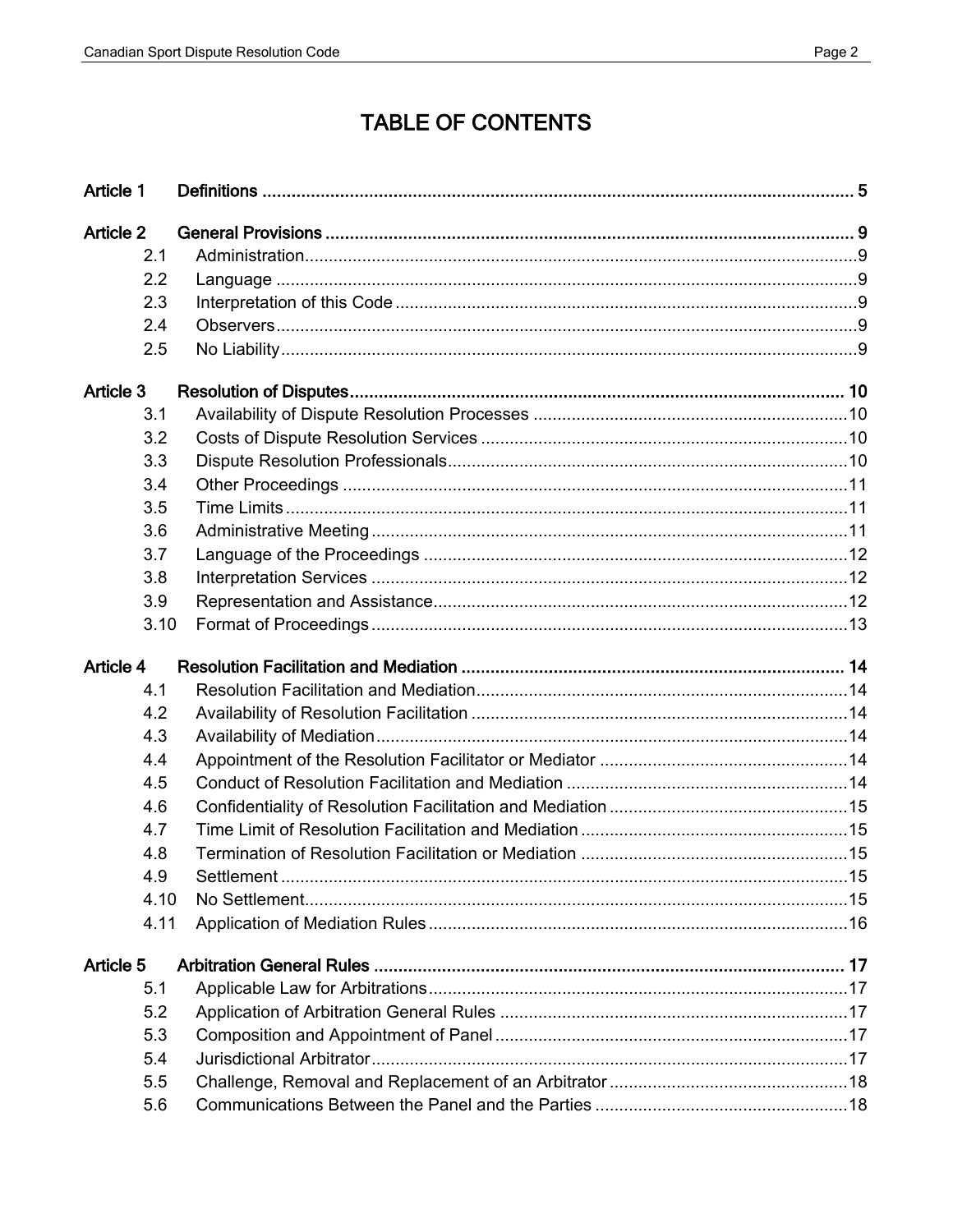# **TABLE OF CONTENTS**

| 5.7              |  |
|------------------|--|
| 5.8              |  |
| 5.9              |  |
| 5.10             |  |
| 5.11             |  |
| 5.12             |  |
| 5.13             |  |
| 5.14             |  |
| 5.15             |  |
| 5.16             |  |
| Article 6        |  |
| 6.1              |  |
| 6.2              |  |
| 6.3              |  |
| 6.4              |  |
| 6.5              |  |
| 6.6              |  |
| 6.7              |  |
| 6.8              |  |
| 6.9              |  |
| 6.10             |  |
| 6.11             |  |
| 6.12             |  |
| 6.13             |  |
| Article 7        |  |
| 7.1              |  |
| 7.2              |  |
| 7.3              |  |
| 7.4              |  |
| 7.5              |  |
| 7.6              |  |
| 7.7              |  |
| 7.8              |  |
| 7.9              |  |
| 7.10             |  |
| <b>Article 8</b> |  |
| 8.1              |  |
| 8.2              |  |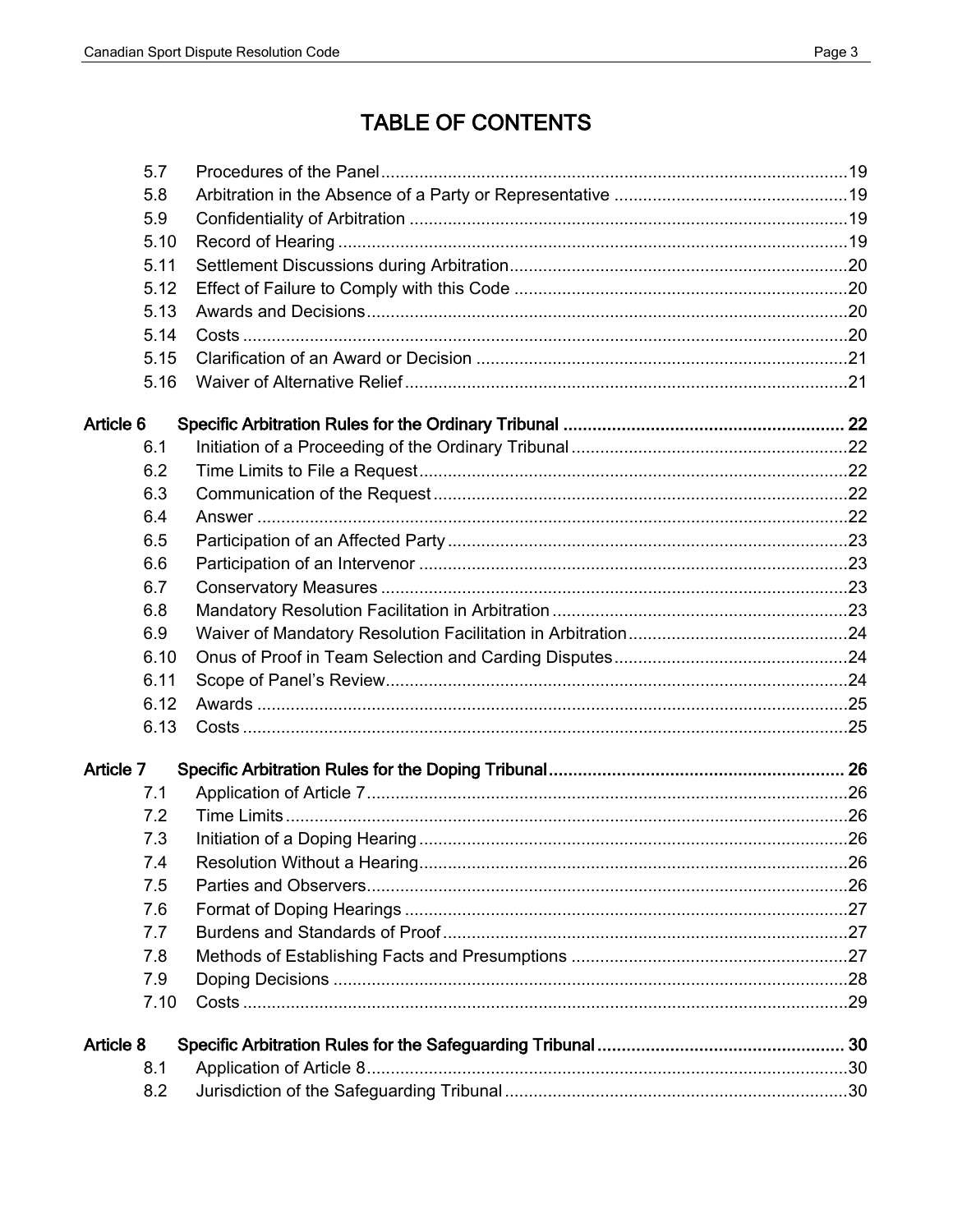# TABLE OF CONTENTS

|           | 8.3  |                                                                       |  |
|-----------|------|-----------------------------------------------------------------------|--|
|           | 8.4  |                                                                       |  |
|           | 8.5  |                                                                       |  |
|           | 8.6  |                                                                       |  |
|           | 8.7  |                                                                       |  |
|           | 8.8  |                                                                       |  |
|           | 8.9  |                                                                       |  |
|           | 8.10 |                                                                       |  |
|           | 8.11 |                                                                       |  |
|           | 8.12 |                                                                       |  |
|           | 8.13 |                                                                       |  |
|           | 8.14 |                                                                       |  |
|           | 8.15 |                                                                       |  |
| Article 9 |      |                                                                       |  |
|           | 9.1  |                                                                       |  |
|           | 9.2  |                                                                       |  |
|           | 9.3  | Doping-related Decisions Appealable Before the Appeal Tribunal 37     |  |
|           | 9.4  |                                                                       |  |
|           | 9.5  | Safeguarding Panel Decisions Appealable Before the Appeal Tribunal 38 |  |
|           | 9.6  |                                                                       |  |
|           | 9.7  |                                                                       |  |
|           | 9.8  |                                                                       |  |
|           | 9.9  | Parties and Observers in an Appeal of a Doping-related Decision 39    |  |
|           | 9.10 | Procedures of the Panel in Appeals of a Doping-related Decision39     |  |
|           | 9.11 | Procedures of the Panel in Appeals of a Safeguarding Panel Decision39 |  |
|           | 9.12 |                                                                       |  |
|           | 9.13 |                                                                       |  |
|           | 9.14 |                                                                       |  |
|           |      |                                                                       |  |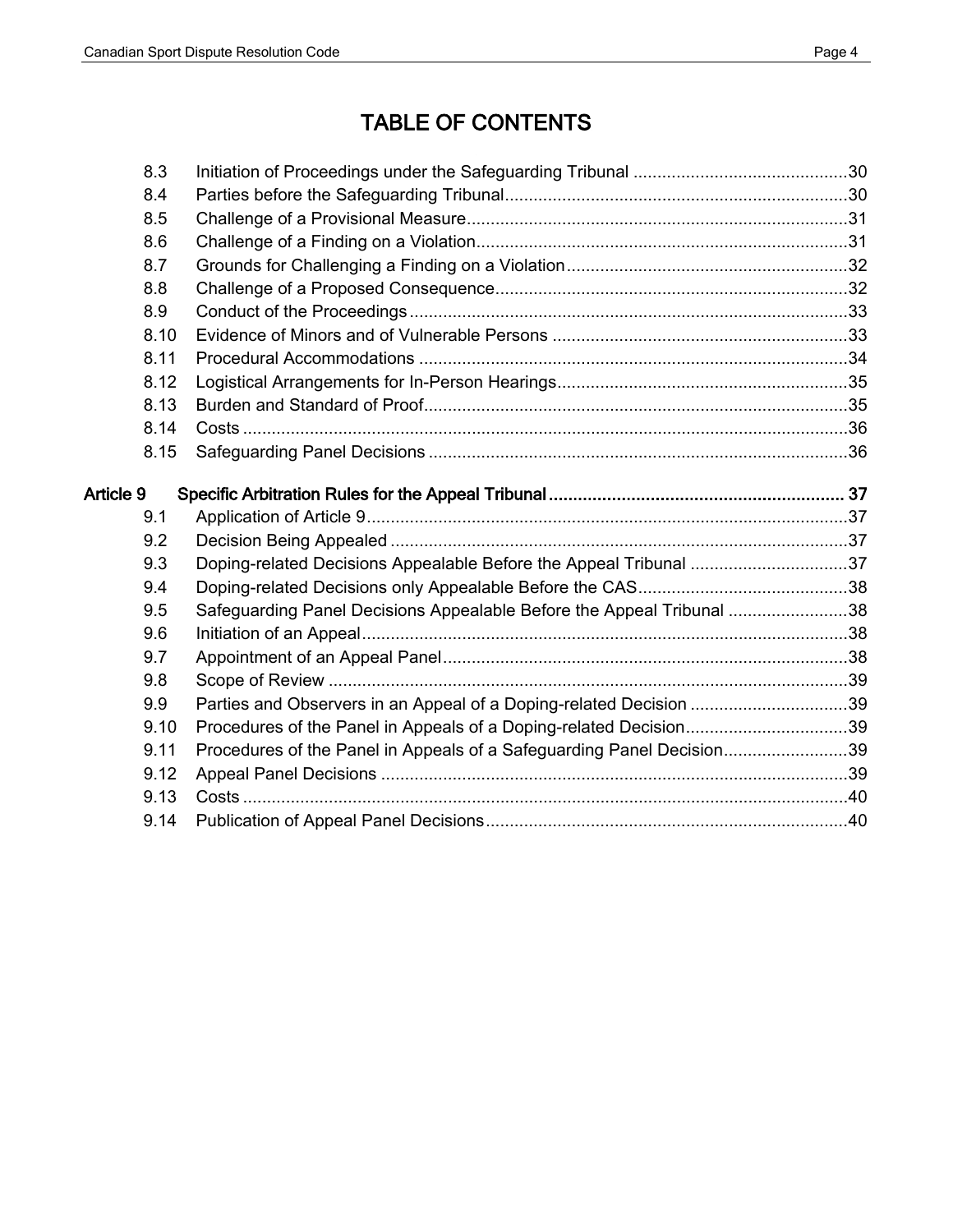#### <span id="page-4-0"></span>Article 1 Definitions

## 1.1 For purpose of this Canadian Sport Dispute Resolution Code ("this Code"), capitalized terms have the following meanings:

- (a) "Affected Party" « Partie affectée » means a Person who may be tangibly and adversely affected by an award of a Panel of the Ordinary Tribunal, such as being removed from a team or losing funding, and who is either accepted by the Parties or named by the Panel as an Affected Party;
- (b) "Answer" « Réponse » means a response to a Request;
- (c) "Appeal Panel" « Formation d'appel » means the Panel that hears or has heard an Appeal filed pursuant to Article 9;
- (d) "Appeal Tribunal" « Tribunal d'appel » means the division of the SDRCC that constitutes Panels whose responsibility is to decide appeals of decisions of a Doping Panel, a Safeguarding Panel, or an SO insofar as the applicable policies or rules of such SO or a specific agreement so provide;
- (e) "Appellant" « Appelant » means a Party initiating a proceeding before the Appeal Tribunal pursuant to Article 9;
- (f) "Applicable Conduct Rules" « Règles de conduite applicables » means the rules adopted by an SO to govern the behavior of its members and from which arises the disciplinary procedure before a Safeguarding Panel, such as the Universal Code of Conduct to Prevent and Address Maltreatment in Sport;
- (g) "Arbitration" « Arbitrage » has the meaning described in Section 5.2;
- (h) "Arbitrator" « Arbitre » means an individual accepted and recognized as an Arbitrator by the SDRCC, who meets the qualifications established by the SDRCC and is willing to arbitrate cases for the SDRCC pursuant to this Code;
- (i) "Canadian Anti-Doping Program" or "CADP" « Programme canadien antidopage » or « PCA » means the Canadian Anti-Doping Program administered by the Canadian Centre for Ethics in Sport ("CCES");
- (j) "CAS" « TAS » means the Court of Arbitration for Sport;
- (k) "Case Resolution Agreement" « Accord de règlement de l'affaire » has the meaning defined in the CADP;
- (l) "CCES" « CCES » means the Canadian Centre for Ethics in Sport;
- (m) "Claimant" « Demandeur » means the Person initiating a Mediation, Arbitration or Med/Arb;
- (n) "Code" « Code » means this Canadian Sport Dispute Resolution Code, as amended by the SDRCC;
- (o) "Conservatory Measure" « Mesure conservatoire » means any measure ordered by a Panel of the Ordinary Tribunal upon an application filed by a Party to prevent irreversible consequences or to stay a decision under appeal pending the final award of an Arbitration or Med/Arb;
- (p) "Dispute Resolution Processes" « Processus de règlement de différends » means Resolution Facilitation, Mediation, Med/Arb and Arbitration as defined in these rules;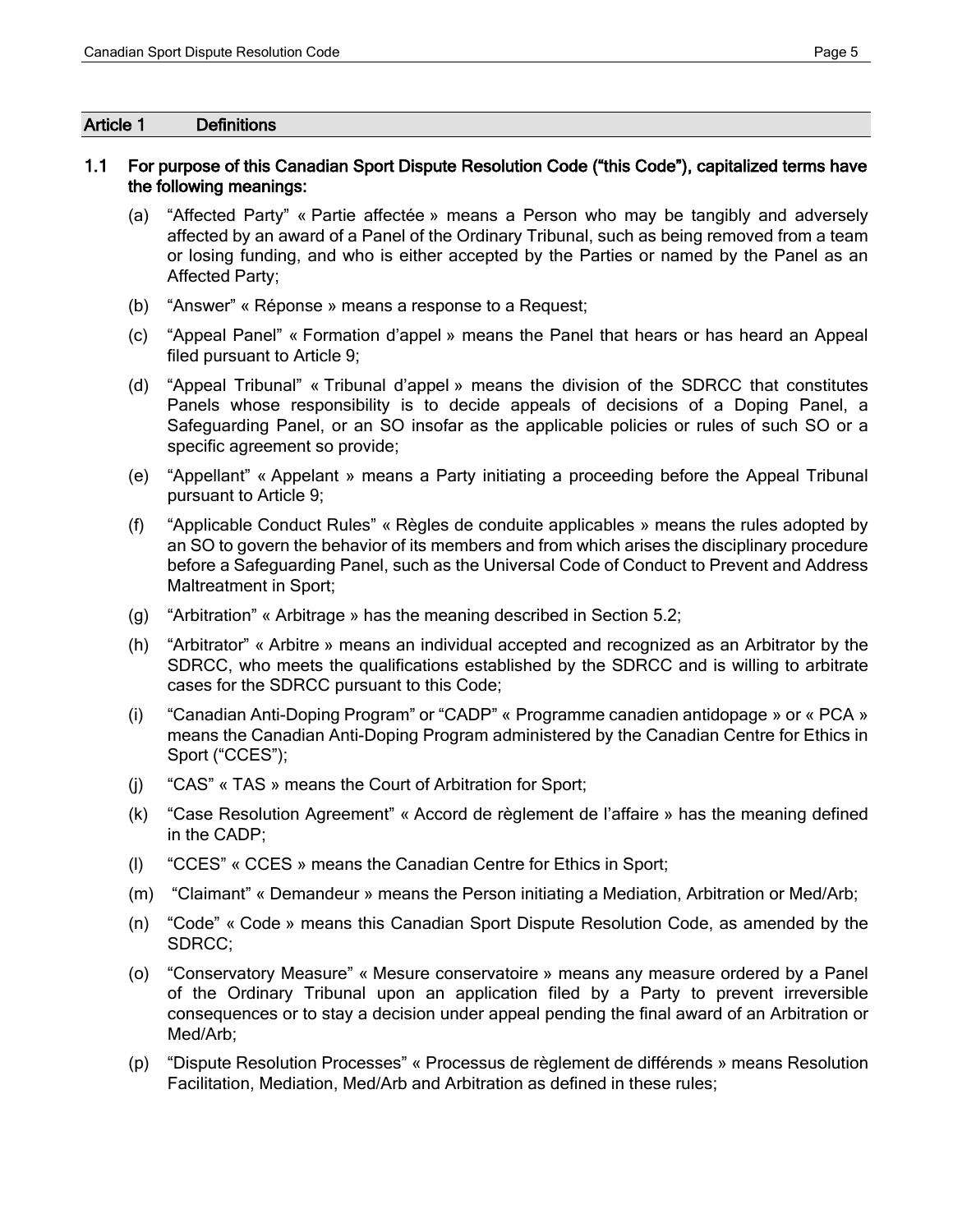- (q) "Dispute Resolution Professional" « Professionnel du règlement des différends » means an individual designated in accordance with Section 3.3;
- (r) "Dispute Resolution Services" « Services de règlement des différends » includes Dispute Resolution Processes, case management services and logistical support by the SDRCC;
- (s) "Doping Panel" « Formation antidopage » means the Panel that hears or has heard a Sports-Related Dispute arising out of the application of the CADP;
- (t) "Doping Tribunal" « Tribunal antidopage » means the division of the SDRCC that constitutes Doping Panels;
- (u) "Entity Pursuing the Violation" « Entité poursuivant la violation » means the Person pursuing a violation of the Applicable Conduct Rules before the Safeguarding Tribunal or Appeal Tribunal, which may include, where relevant, the Director of Sanctions and Outcomes or the SO;
- (v) "Fee-for-Service" « Services payants » means the program offered by the SDRCC whereby Parties jointly request that their Sports-Related Dispute be resolved by the SDRCC when the resolution of such dispute cannot be funded by Sport Canada's financial contribution to the SDRCC;
- (w) "International-Level Athlete" « Athlète de niveau international » has the meaning defined in the CADP;
- (x) "International Standard" « Standard international » has the meaning defined in the CADP;
- (y) "Intervenor" « Intervenant » means a Person, who is not a Party to a proceeding but claims an interest in the Arbitration, and whose presence is useful for the proper adjudication of the dispute, who files an Intervention pursuant to Section 6.6 and is accepted by the Parties or by the Panel as an Intervenor:
- (z) "Intervention" « Intervention » means an application made by a Person in the Ordinary Tribunal in accordance with Sections 6.5 and 6.6;
- (aa) "Jurisdictional Arbitrator" « Arbitre juridictionnel » means an Arbitrator, designated by the SDRCC to perform the functions of a Panel prior to the formal appointment of a Panel to a Sports-Related Dispute as described in Section 5.4;
- (bb) "Med/Arb" « Méd-Arb » means a process conducted by a Med/Arb Neutral that starts as a Mediation and, if the dispute is not resolved, concludes by Arbitration;
- (cc) "Med/Arb Neutral" « Médiateur-Arbitre neutre » means an individual accepted and recognized as a Mediator and an Arbitrator by the SDRCC who meets the qualifications determined by the SDRCC and is willing to conduct a Med/Arb for the SDRCC pursuant to this Code;
- (dd) "Mediation" « Médiation » has the meaning described in Section 4.1;
- (ee) "Mediator" « Médiateur » means an individual accepted and recognized as a Mediator by the SDRCC who meets the qualifications determined by the SDRCC and is willing to mediate cases for the SDRCC pursuant to this Code;
- (ff) "Member" « Membre » includes an athlete, coach, official, volunteer, director, employee, any other person affiliated with a Sport Organization ("SO") and any participant in an event or activity sanctioned by a SO;
- (gg) "Minor" « Mineur » means an individual who has not reached the age of majority or is not considered of legal age under the laws and regulations applicable in that individual's province or territory of residence;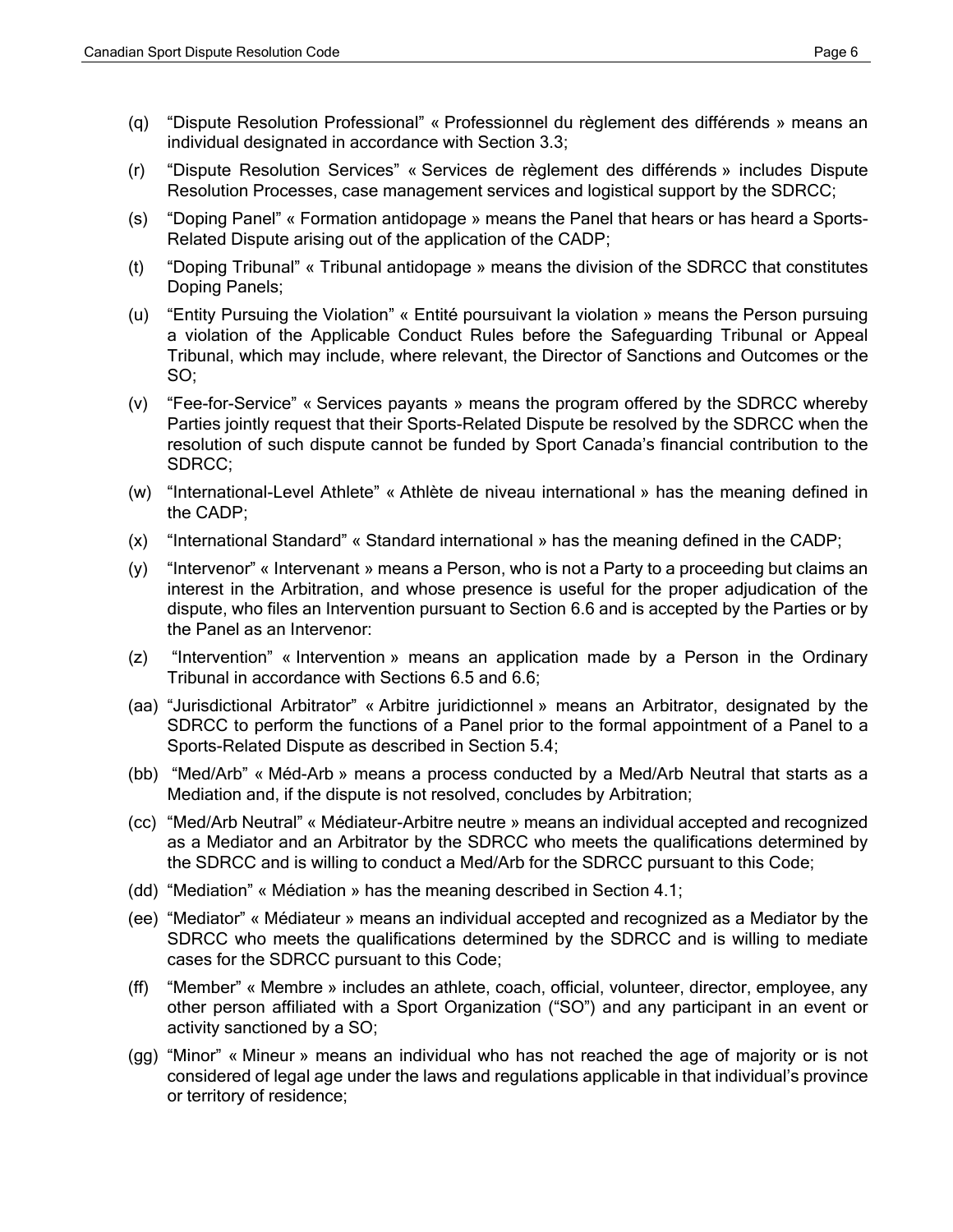- (hh) "Ordinary Tribunal" « Tribunal ordinaire » means the division of the SDRCC that constitutes Panels whose responsibility is to resolve Sports-Related Disputes that do not fall under the purview of Articles 7, 8 or 9;
- (ii) "Panel" « Formation » means, where the context requires:
	- (i) a single Arbitrator;
	- (ii) three Arbitrators, one of whom shall be designated as the Chairperson;
	- (iii) a Jurisdictional Arbitrator; or
	- (iv) a Med/Arb Neutral;
- (jj) "Party" « Partie » means:
	- (i) any Person or SO participating in a Resolution Facilitation, Mediation, Arbitration or Med/Arb;
	- (ii) any Affected Party;
	- (iii) any Person designated as a Party in the CADP;
	- (iv) any Person designated as a Party in the Applicable Conduct Rules or Specific Procedural Rules; or
	- (v) the Government of Canada, in a dispute related to a decision of Sport Canada in the application of its Athlete Assistance Program ("AAP");
- (kk) "Person" « Personne » means a natural person or an organization or other entity;
- (ll) "Provisional Hearing" « Audience préliminaire » has the meaning defined in the CADP;
- (mm) "Provisional Measure" « Mesure provisoire » means a decision to terminate or impose restrictions or conditions on a person's ability to participate in activities under the jurisdiction of the SO, pending a final decision by the Safeguarding Panel or the Appeal Panel on the alleged breach of the Applicable Conduct Rules;
- (nn) "Provisional Suspension" « Suspension provisoire » has the meaning defined in the CADP;
- (oo) "Request" « Demande » means an application to the SDRCC for the resolution of a Sports-Related Dispute pursuant to this Code;
- (pp) "Resolution Facilitation" « Facilitation de règlement » means the process described in Article 4;
- (qq) "Resolution Facilitator" or "RF" « Facilitateur de règlement » or « FR » means an individual accepted and recognized as a Mediator by the SDRCC, who meets the qualifications determined by the SDRCC and who is willing to conduct a Resolution Facilitation pursuant to this Code;
- (rr) "Respondent" « Intimé » means a Party:
	- (i) whose decision is being appealed to the Ordinary Tribunal;
	- (ii) before the Doping Tribunal against whom an anti-doping rule violation is asserted;
	- (iii) before the Safeguarding Tribunal against whom a Provisional Measure has been imposed pursuant to the Applicable Conduct Rules and/or Specific Procedural Rules; or
	- (iv) before the Safeguarding Tribunal alleged or confirmed to have breached the Applicable Conduct Rules;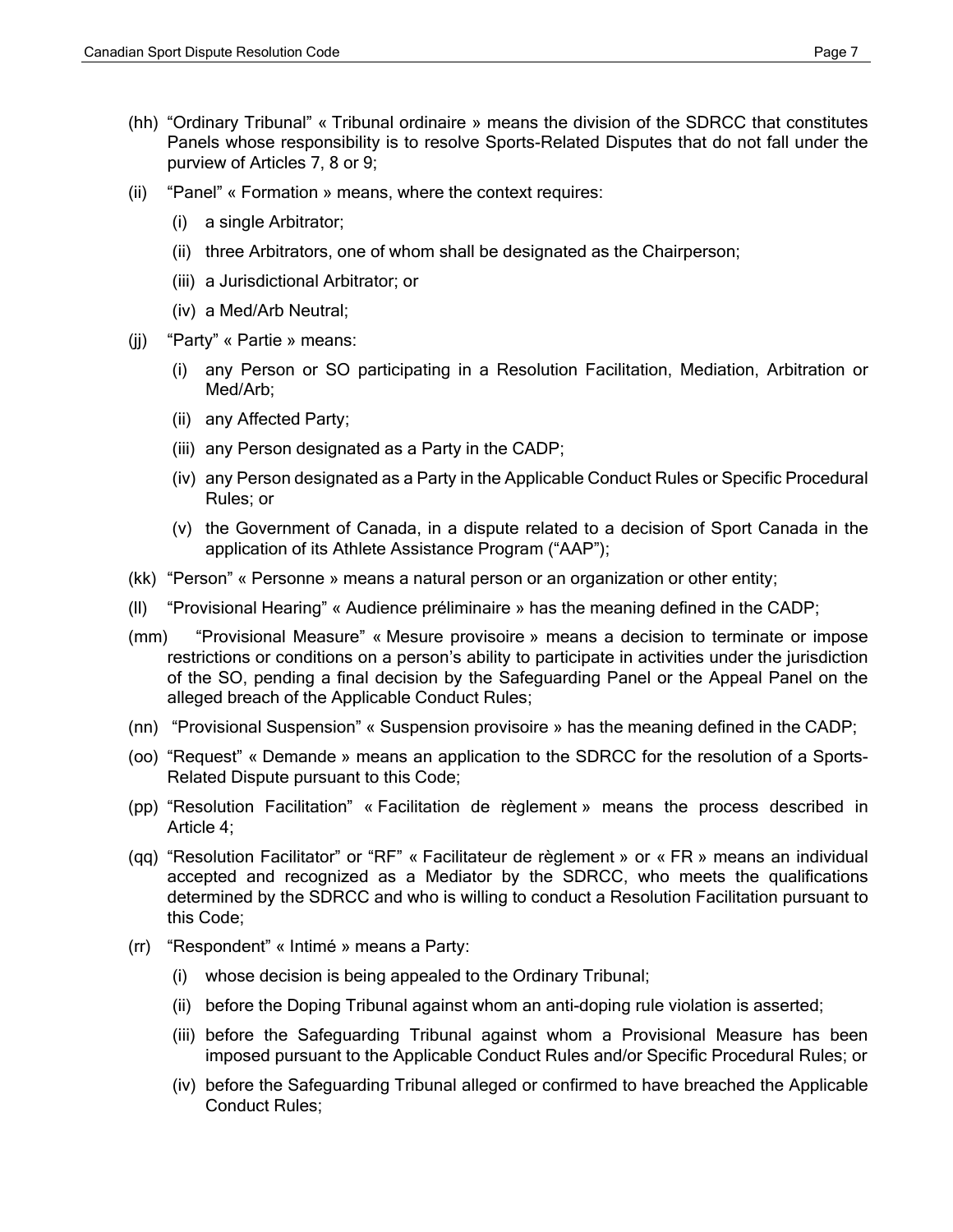- (v) before the Appeal Tribunal against whom a decision is being appealed;
- (ss) "Rotating List" « Liste rotative » means a list of Dispute Resolution Professionals established and maintained by the SDRCC, from which the SDRCC will make an appointment when required pursuant to this Code;
- (tt) "Safeguarding Panel" « Formation de protection » means the Panel that hears or has heard a Sports-Related Dispute arising out of the application of a SO's Applicable Conduct Rules and/or Specific Procedural Rules;
- (uu) "Safeguarding Tribunal" « Tribunal de protection » means the division of the SDRCC that constitutes Safeguarding Panels pursuant to Article 8;
- (vv) "SDRCC" « CRDSC » means the Sport Dispute Resolution Centre of Canada;
- (ww) "Specific Procedural Rules" « Règles procédurales spécifiques » means the SO's procedures related to the administration and enforcement of the Applicable Conduct Rules, including the policies and procedures of the Office of the Sport Integrity Commissioner where so designated;
- (xx) "Sport Organization" or "SO" « Organisme de sport » or « OS » includes any sport organization in Canada that is:
	- (i) the governing body for a specific sport or discipline at the national level or in any provincial, territorial or regional jurisdiction in Canada, as recognized from time to time by the SDRCC;
	- (ii) a multisport service organization at the national level or in any provincial, territorial or regional jurisdiction in Canada, as recognized from time to time by the SDRCC; or
	- (iii) a Canadian Sport Institute or Centre receiving funding from Sport Canada;
- (yy) "Sports-Related Dispute" « Différend sportif » means a dispute affecting participation of a Person in a sport program or a Sport Organization arising from, but not limited to:
	- (i) the selection of members to a team;
	- (ii) the Athlete Assistance Program of the Government of Canada;
	- (iii) a decision of an SO board of directors, a committee or an individual delegated to make a decision on behalf of an SO or its board of directors, which affects any Member of the SO;
	- (iv) the application of the CADP; or
	- (v) the application of an SO's Applicable Conduct Rules;
- (zz) "TUE" « AUT » means "Therapeutic Use Exemption" as defined in the CADP;
- (aaa) "Vulnerable Person" « Personne vulnérable » means an individual who is not a Minor whose ability to present evidence before the Safeguarding Panel is materially impaired by reason of, but would not be limited to, mental or physical illness, or sexual or physical abuse. An adult witness can also be declared by a Panel to be vulnerable where a Party has authority or power over the witness;
- (bbb) "WADA" « AMA » means the "World Anti-Doping Agency".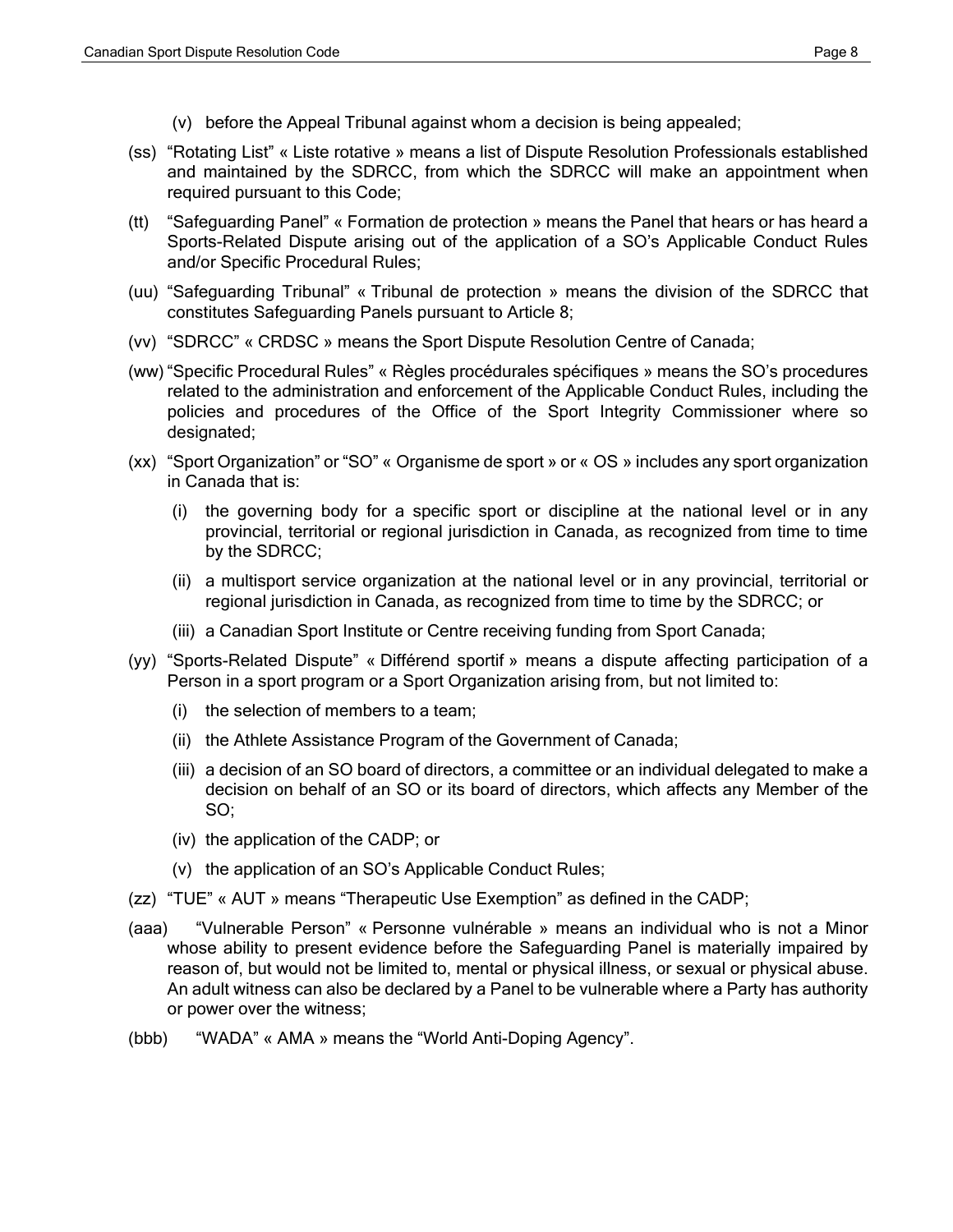#### <span id="page-8-0"></span>Article 2 General Provisions

#### <span id="page-8-1"></span>2.1 Administration

- (a) The SDRCC administers this Code, which may be amended from time to time by its Board of Directors, to resolve Sports-Related Disputes.
- (b) This Code applies to a Sports-Related Dispute where the SDRCC has jurisdiction to resolve the dispute. This Code will therefore apply to any Sports-Related Dispute:
	- (i) in relation to which an agreement exists between the Parties to bring the dispute to the SDRCC, whether by virtue of a policy, contract clause or other form of agreement binding the Parties;
	- (ii) that the Parties are required to resolve through the SDRCC; or
	- (iii) that the Parties and the SDRCC agree to have resolved using this Code.
- (c) This Code shall not apply to any dispute where a Panel or a Jurisdictional Arbitrator has determined that the SDRCC does not have jurisdiction to deal with the dispute.

#### <span id="page-8-2"></span>2.2 Language

The working languages of the SDRCC are French and English.

#### <span id="page-8-3"></span>2.3 Interpretation of this Code

- (a) The French and English versions of this Code are equally authoritative and shall be interpreted as such.
- (b) Unless the context otherwise requires, the singular form shall include the plural form and vice versa, and in particular the definitions of words and expressions set forth in Article 1 shall be applied to such words and expressions when used in either the singular or the plural form.
- (c) Unless the context otherwise requires, words importing a particular gender shall include all genders.
- (d) "In writing" or "written" includes printed, typewritten or any electronic means of communication capable of being permanently reproduced in alphanumeric characters at the point of reception.

## <span id="page-8-4"></span>2.4 Observers

Observers will only be allowed with the consent of all Parties to the Sports-Related Dispute.

#### <span id="page-8-5"></span>2.5 No Liability

None of the SDRCC directors, the SDRCC staff members, or the Panel or any expert appointed to assist a Panel, shall be liable to any Party for any act or omission in connection with any proceedings conducted in accordance with this Code, except in instances of malice or bad faith.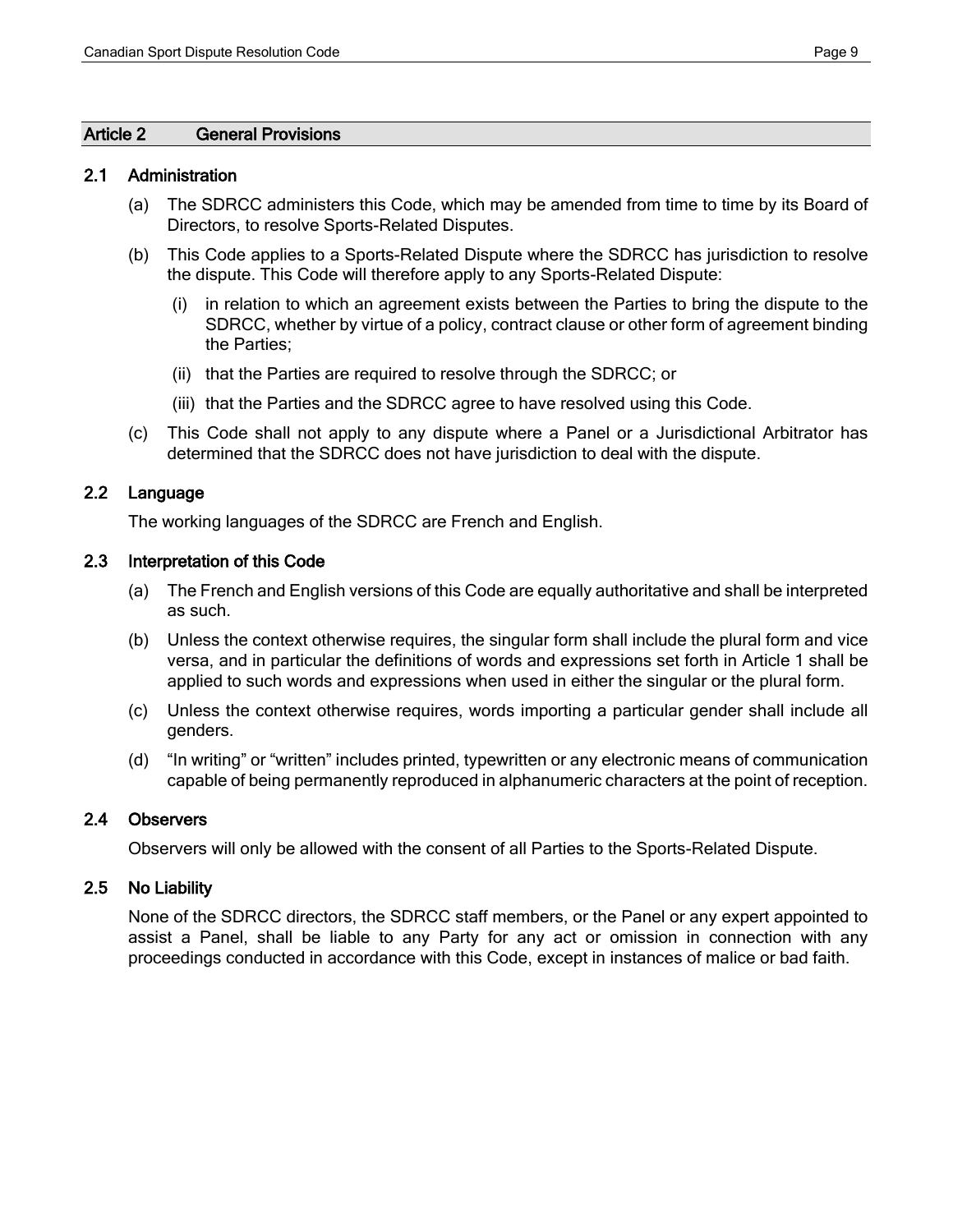#### <span id="page-9-0"></span>Article 3 Resolution of Disputes

#### <span id="page-9-1"></span>3.1 Availability of Dispute Resolution Processes

- (a) The Dispute Resolution Processes are available to any Person for the resolution of a Sports-Related Dispute, subject to Subsections 3.1(b) and 3.1(c).
- (b) Unless otherwise agreed or set out in this Code, before a Person applies for the resolution of a Sports-Related Dispute, the Person must first have exhausted all internal dispute resolution procedures provided by the rules of the applicable SO. An SO internal dispute resolution procedure is deemed exhausted when:
	- (i) the SO or its internal appeal panel has rendered a final decision;
	- (ii) the SO has failed to apply its internal appeal policy within reasonable time limits or on reasonable grounds; or
	- (iii) the SO has waived the requirement to exhaust its internal appeal process.
- (c) Where Parties to a Sports-Related Dispute do not agree on the Dispute Resolution Process to be utilized, the Dispute Resolution Process will be Arbitration.

#### <span id="page-9-2"></span>3.2 Costs of Dispute Resolution Services

- (a) Where a Sports-Related Dispute arises from the application of policies and rules of a SO funded under the Sport Support Program of the Government of Canada, the SDRCC Dispute Resolution Services under Article 4 through Article 7 and doping-related appeals under Article 9, will be free of charge for the Parties subject only to Subsection 6.1(d).
- (b) Where a Sports-Related Dispute does not qualify under Subsection 3.2(a):
	- (i) parties involved can access the SDRCC Dispute Resolution Services on a fee-for-service basis. The Parties' written agreement to submit their Sports-Related Dispute for resolution by the SDRCC shall set out which Party(ies) will be responsible for the costs of the SDRCC services and, if applicable, in what proportion;
	- (ii) the SDRCC may require the payment of retainers prior to providing the Dispute Resolution Services, in amounts to be set by the SDRCC based on the nature of services requested;
	- (iii) if a Party maintains that the SDRCC does not have jurisdiction in a Sports-Related Dispute, another Party may request a Jurisdictional Arbitrator to determine the issue. The Jurisdictional Arbitrator shall have the discretion to award costs.

#### <span id="page-9-3"></span>3.3 Dispute Resolution Professionals

- (a) To assist in the resolution of Sports-Related Disputes, the SDRCC will establish and maintain rosters of Dispute Resolution Professionals qualified as Mediators, Arbitrators and Med/Arb neutrals for each the Ordinary Tribunal, the Doping Tribunal and the Safeguarding Tribunal. The rosters and all modifications shall be published by the SDRCC. The name of an individual may appear on more than one roster.
- (b) In establishing the rosters of Dispute Resolution Professionals, the SDRCC shall: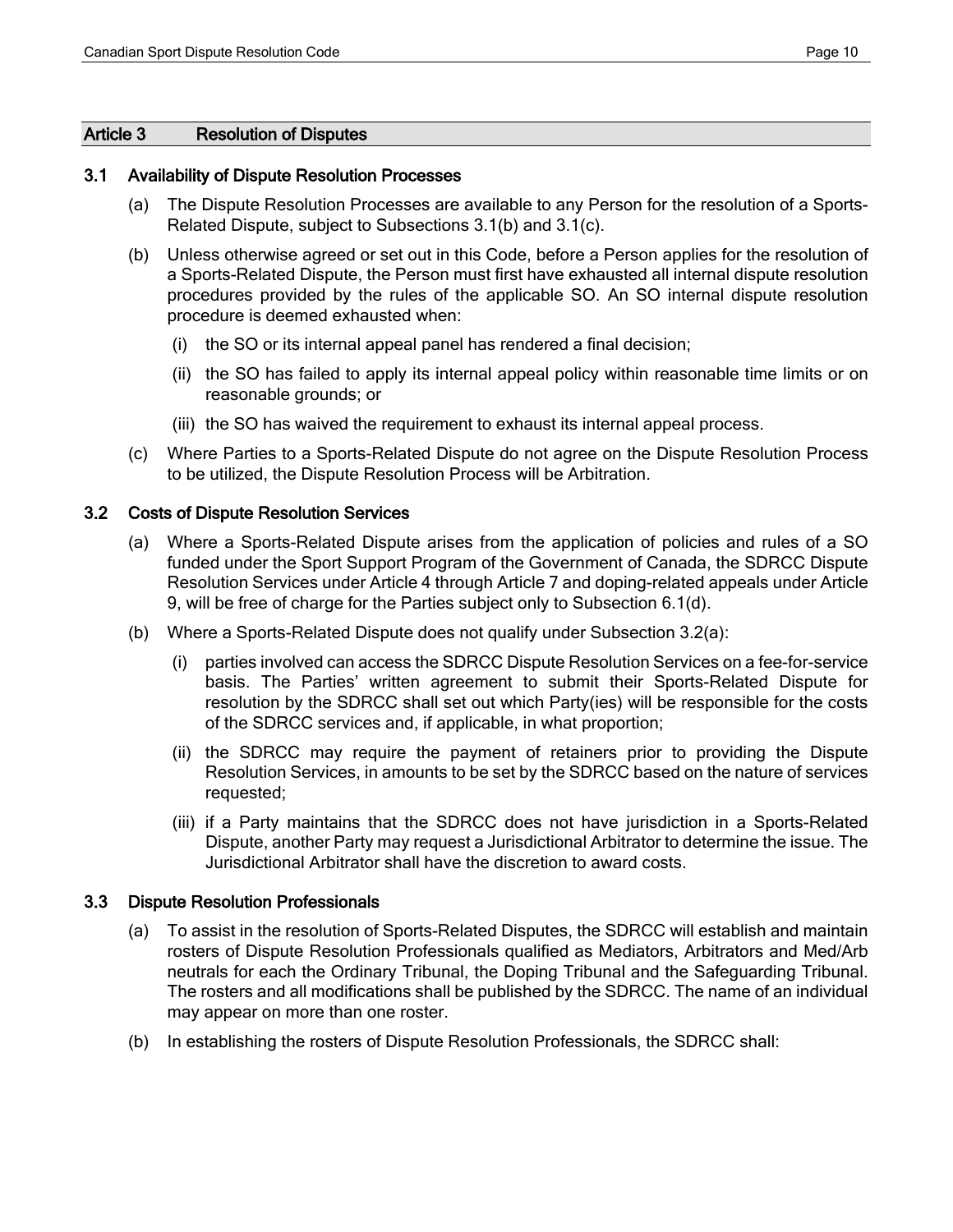- (i) designate individuals who possess recognized experience in sport as well as training and competence in alternative dispute resolution procedures and conduct, as determined by the SDRCC Board of Directors from time to time; and
- (ii) strive for fair representation to reflect the diversity of Canadian society.
- (c) Upon selection to a relevant roster, each Dispute Resolution Professional shall sign a declaration undertaking to exercise their functions personally with impartiality and in conformity with the provisions of this Code and disclose any reasons that could affect their ability to appear on the Rotating List of the SDRCC as defined in Subsection 1.1(ss).
- (d) When a Dispute Resolution Professional is appointed through the Rotating List, the SDRCC will ensure that the Dispute Resolution Professional is qualified, available, able to work in the language requested by the Parties, has no conflict of interest or potential or perceived bias, and is geographically located conveniently if an in-person proceeding has been requested. Subject only to Subsections 5.5 (a) and (b), Parties may not impose additional restrictions or limitations on the designation of the Dispute Resolution Professional.
- (e) Upon appointment in a Sports-Related Dispute and at any later material time, the Dispute Resolution Professional shall immediately disclose to the Parties and to the SDRCC any conflict or potential conflict of interest and any circumstances that could create a reasonable apprehension of bias.

# <span id="page-10-0"></span>3.4 Other Proceedings

No SDRCC director, staff member, or Dispute Resolution Professional is a compellable witness in any court or administrative proceeding, including other SDRCC proceedings, and none of the Parties shall subpoena or demand the production of any notes, records or documents prepared by the SDRCC in the course of SDRCC proceedings.

# <span id="page-10-1"></span>3.5 Time Limits

- (a) All days are included in the calculation of time limits, including weekends and holidays.
- (b) Unless otherwise specified by agreement of the Parties or by order of the Panel, a time limit will have expired if information required from a Party is not received by four (4) p.m. Eastern Time on the date of a deadline.
- (c) Subject to the statutes, regulations, CADP or other applicable rules relevant to the Sports-Related Dispute, if all Parties agree or upon application on justified grounds, the SDRCC may extend or reduce the time limits. The SDRCC may, in its discretion, refer this issue to be decided by a Panel.

# <span id="page-10-2"></span>3.6 Administrative Meeting

As soon as a proceeding is accepted by the SDRCC, the SDRCC shall convene an administrative meeting by conference call with the Parties to discuss administrative matters, including but not limited to the communication protocol for the case, the language of the proceedings, the dispute resolution process to be used, the appointment of the RF/Mediator or of the Panel, the participation of other Parties and the scheduling of next steps.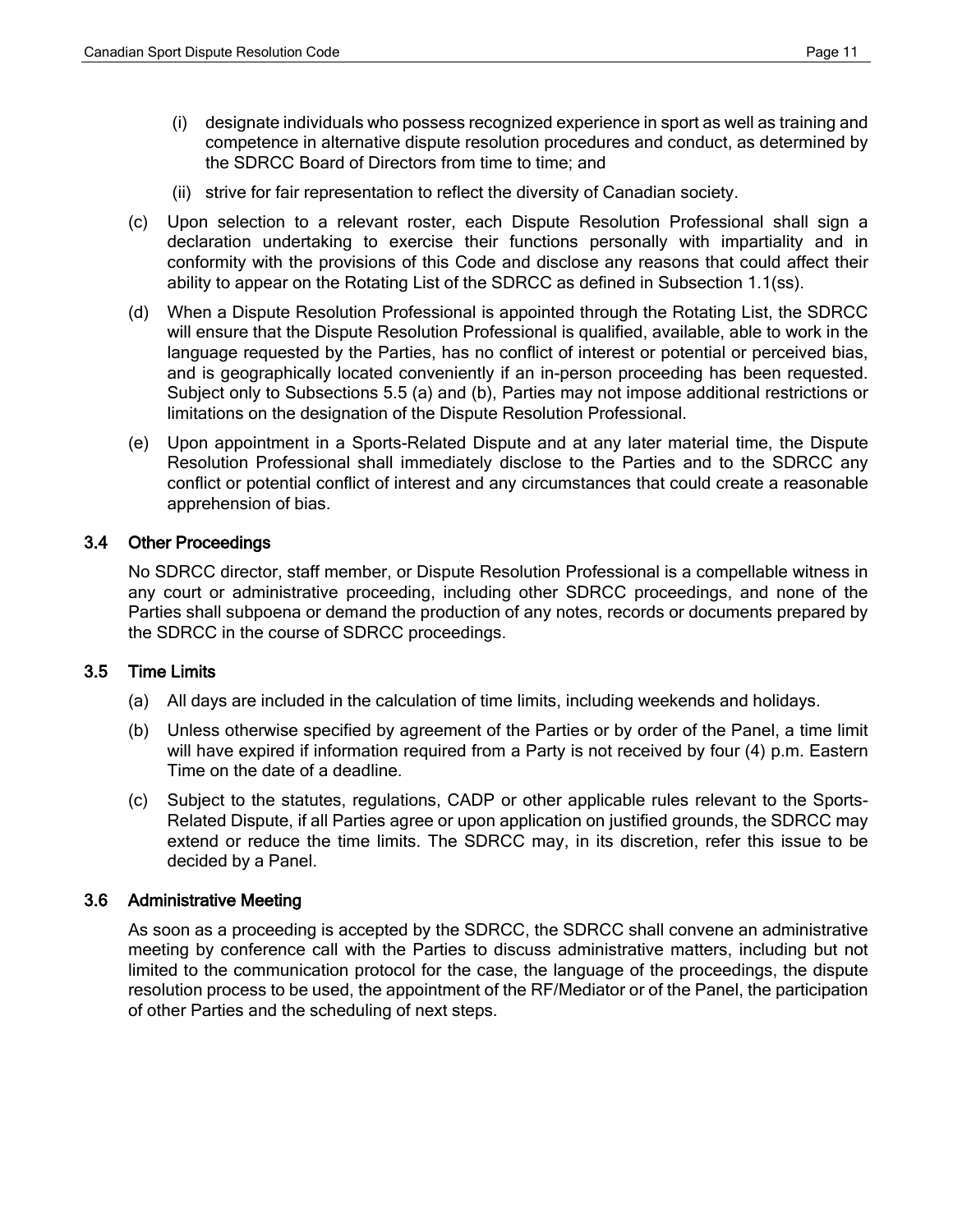## <span id="page-11-0"></span>3.7 Language of the Proceedings

- (a) Parties are free to agree on the language of the proceedings to be either English or French, or both. Failing such agreement, the Panel shall determine the language of the proceedings, taking into consideration all relevant circumstances of the case. Prior to the appointment of the Panel, if Parties cannot agree, the language of the proceedings shall be deemed to be the official language in which the Request was filed.
- (b) Unless otherwise agreed by the Parties, the language specified in accordance with Subsection 3.7(a) shall apply to all administrative forms submitted by the Parties, notifications and communications, written statements and briefs, affidavits, administrative meetings, minutes, hearings, orders and awards, and other arbitral proceedings. Subject to Subsection 3.7(e), a Party may file a document in a language other than French or English if accompanied by a certified translation into one or the other official languages.
- (c) On its own initiative or at the request of a Party, the Panel may order that all or part of the documentary evidence or exhibits shall be accompanied by a certified translation into the language of the proceedings. The Panel shall have the authority to rule on any issues regarding the language of the proceedings and translation.
- (d) When a Party is required by these rules or ordered by the Panel to supply a translation of a document, failure to submit the translation by the time limit prescribed by the Panel may result in the submissions in their original language to be disregarded by the Panel.
- (e) The costs of translation into the language of the proceedings of any document to be submitted by a Party shall be borne by that Party. The SDRCC may, at its own discretion, cover all or a portion of translation costs between French and English.
- (f) Notwithstanding Subsection 3.7(e), a Party shall be responsible, at all times, for the cost of any translation which may be required for the benefit of its legal representative.

## <span id="page-11-1"></span>3.8 Interpretation Services

- (a) Regardless of the language of the proceedings specified pursuant to Subsection 3.7(a), if requested by a Party at least five (5) days prior to an oral proceeding or if otherwise agreed to by the SDRCC, the SDRCC shall provide the services of a French/English interpreter during the session or hearing.
- (b) In cases where Subsection 3.2(a) applies, such interpreter shall be selected and paid by the SDRCC. In all other cases, the costs of interpretation shall be borne by the requesting Party.

## <span id="page-11-2"></span>3.9 Representation and Assistance

- (a) The Parties have a right to counsel in all SDRCC proceedings and may be represented or assisted by Persons of their choice at their own expense. The names, telephone numbers, and email addresses of the representatives of the Parties shall be communicated to all other Parties and to the SDRCC.
- (b) Minors in an SDRCC proceeding shall be represented by one of their parents or by their legal guardian. However, subject to Subsection 3.9(a), the parent or legal guardian may authorize another adult to represent or speak on behalf of the Minor.
- (c) Where the SDRCC must notify a Minor of the existence of a proceeding, the SO shall provide current contact information for the parent, legal guardian or another authorized third party of the Minor.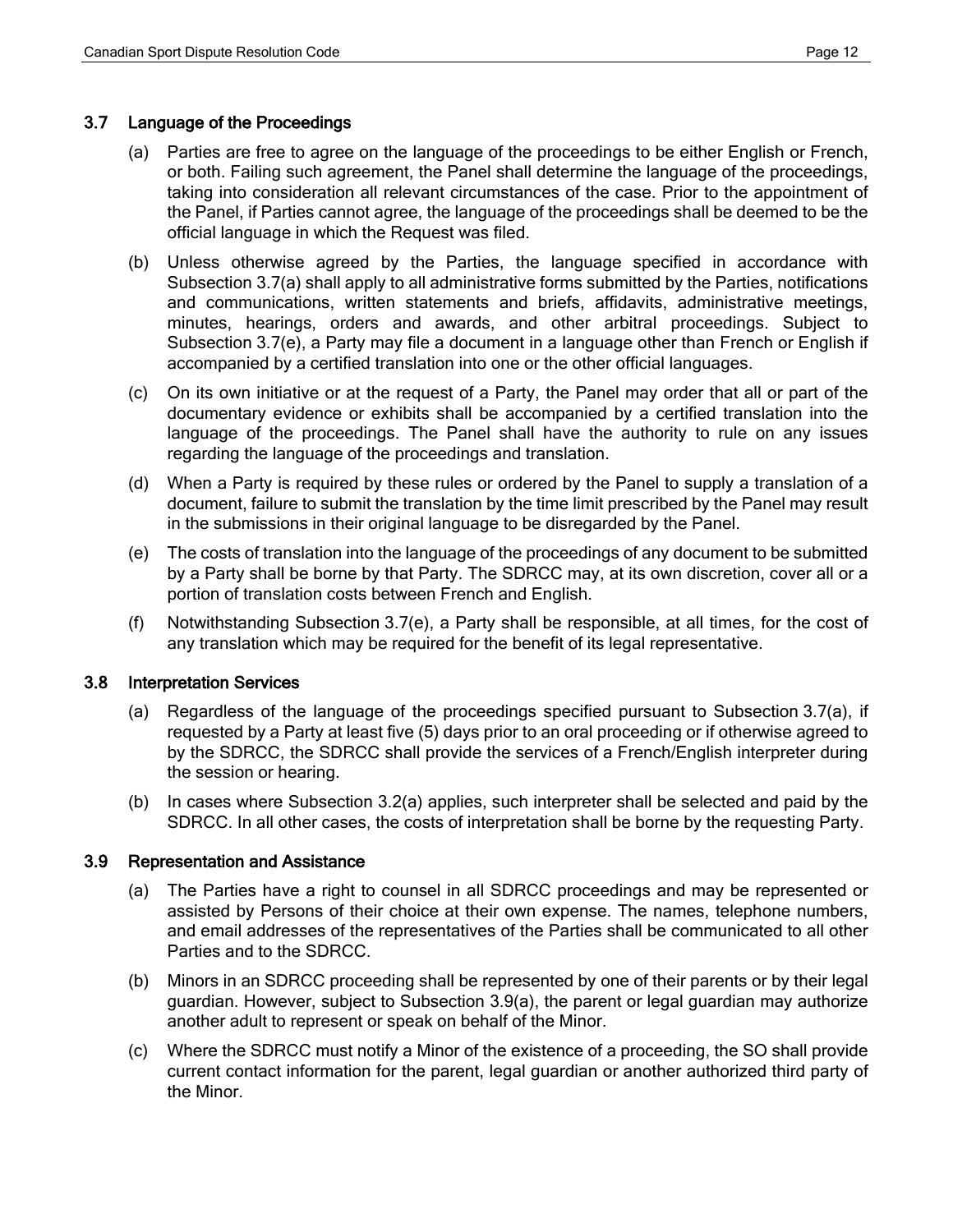## <span id="page-12-0"></span>3.10 Format of Proceedings

SDRCC proceedings are normally conducted by conference call. Upon agreement by all Parties, the SDRCC proceedings may also be conducted by documentary review, by videoconference, in person, or through any combination of those formats. In case of disagreement by the Parties on the format of the proceedings, the Panel shall make a final determination at its own discretion, taking into account the urgency, the potential costs to the Parties, and the particulars of the dispute with regards to the production of evidence.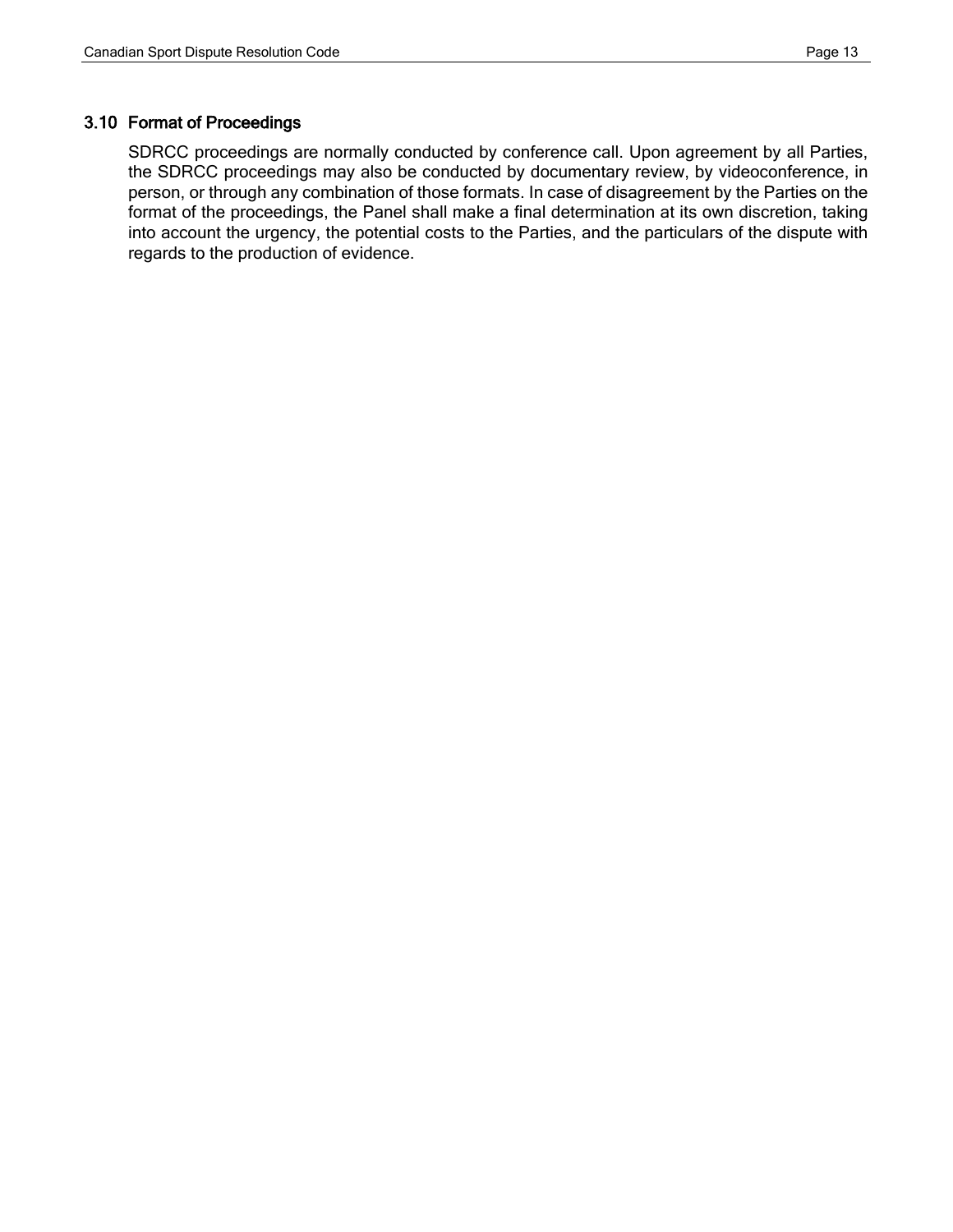## <span id="page-13-0"></span>Article 4 Resolution Facilitation and Mediation

#### <span id="page-13-1"></span>4.1 Resolution Facilitation and Mediation

- (a) Resolution Facilitation and Mediation are non-binding and informal processes, in which each Party undertakes in good faith to negotiate with all other Parties, with the assistance of a Resolution Facilitator (RF)/Mediator, with a view to settling a Sports-Related Dispute.
- (b) The Parties work with the RF/Mediator to attempt to resolve the dispute until one of the Parties terminates the process or if the RF/Mediator determines that further discussions are unlikely to lead to a resolution.

## <span id="page-13-2"></span>4.2 Availability of Resolution Facilitation

Resolution Facilitation is available to Parties to a Sports-Related Dispute in the following situations:

- (a) prior to an internal disciplinary or appeal process of an SO, or prior to submitting an Arbitration request to the SDRCC, through a Request for Resolution Facilitation signed by all Parties;
- (b) upon submitting a Request for Arbitration to the SDRCC;
- (c) in doping-related matters, whether under the Doping Tribunal or the Appeal Tribunal, subject to parameters modified from time to time by the CCES and the SDRCC;
- (d) in doping-related matters, for Parties to engage in discussions of a possible Case Resolution Agreement pursuant to the Rule 10.8.2 of the CADP;
- (e) at any time prior to a decision or an award being rendered by the Panel; and
- (f) following the issuance of an award or decision, to assist Parties in restoring positive relationships.

## <span id="page-13-3"></span>4.3 Availability of Mediation

A Mediation shall be commenced when the Parties have agreed in writing to proceed by way of Mediation before the SDRCC.

## <span id="page-13-4"></span>4.4 Appointment of the Resolution Facilitator or Mediator

- (a) The SDRCC shall appoint a Resolution Facilitator from its Rotating List, unless the Parties have agreed to a Resolution Facilitator prior to filing their joint Request for Resolution Facilitation.
- (b) Upon receipt of a Request for Mediation, the Parties will be provided with a time limit, set by the SDRCC, to agree on a Mediator. If the Parties do not agree on a Mediator when the time limit expires, the SDRCC shall appoint the Mediator from its Rotating List.

## <span id="page-13-5"></span>4.5 Conduct of Resolution Facilitation and Mediation

- (a) Except in doping-related matters, the Persons present at a Resolution Facilitation or Mediation session must have authority to settle the Sports-Related Dispute without consulting anyone who is not present. Limited authority to settle shall be disclosed at the beginning of the session.
- (b) The Resolution Facilitation or Mediation shall be conducted in the manner agreed to by the Parties. Failing such agreement between the Parties, the RF/Mediator shall determine the manner in which the process will be conducted.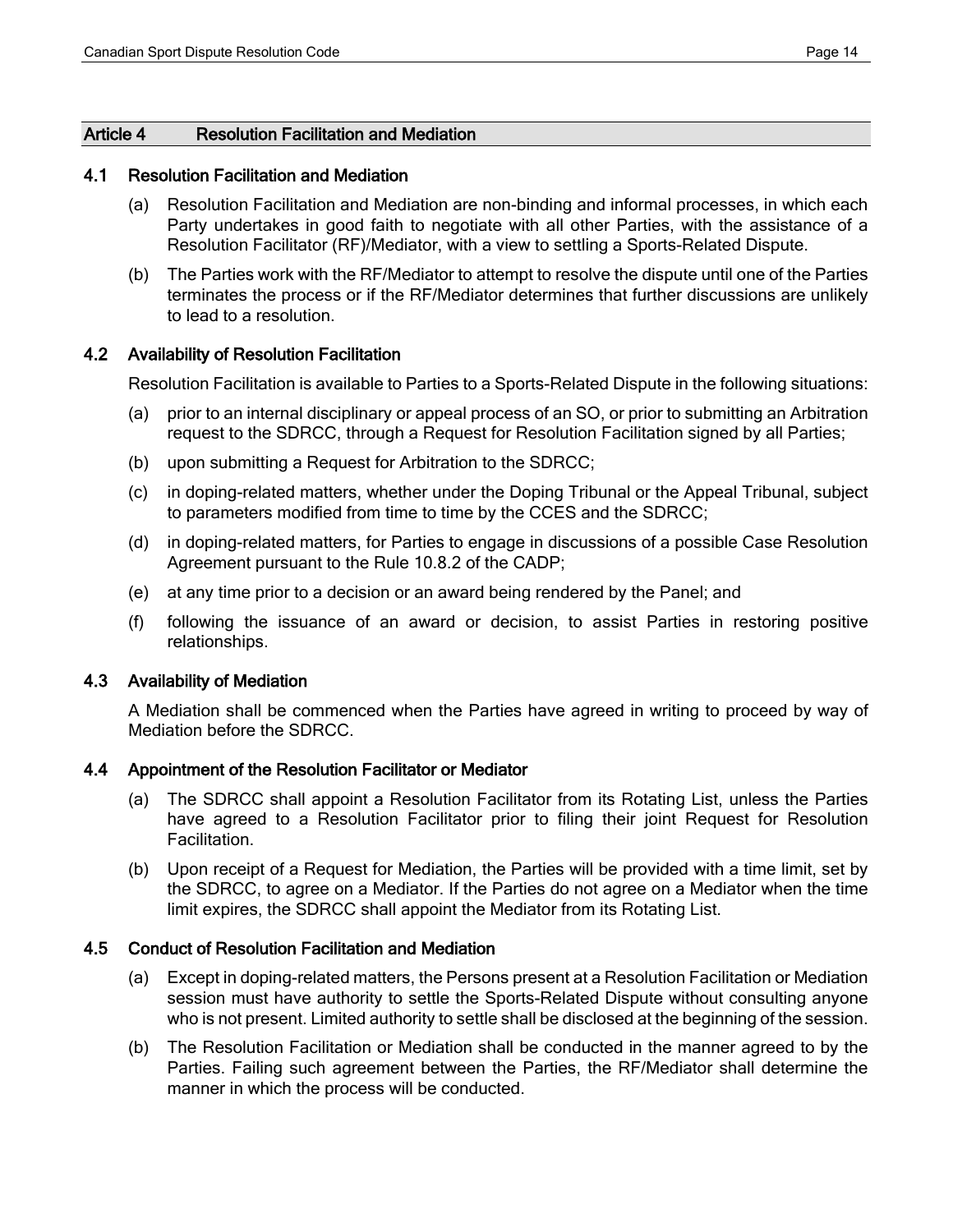(c) Each Party shall cooperate in good faith with the RF/Mediator.

# <span id="page-14-0"></span>4.6 Confidentiality of Resolution Facilitation and Mediation

- (a) The meetings between the Parties and the RF/Mediator shall be confidential and without prejudice.
- (b) The RF/Mediator, the Parties, their representatives and advisors, the experts, and any other Person present during the Resolution Facilitation or Mediation session shall not disclose to any third party any information or document given to them during the Resolution Facilitation or Mediation, unless required by law to do so or with the consent of all Parties.
- (c) The RF/Mediator shall not be called as a witness, and the Parties undertake to not compel the RF/Mediator to divulge records, reports or other documents, or to testify in regard to the Resolution Facilitation, in any arbitral or judicial proceedings, including proceedings before the SDRCC, unless required by law to do so.
- (d) The RF/Mediator shall not produce a report of the discussions between the Parties. All written and oral statements and settlement discussions made in the course of Resolution Facilitation or Mediation shall be confidential and will be treated as having been made without prejudice. Such statements can only be disclosed with the consent of all Parties.

# <span id="page-14-1"></span>4.7 Time Limit of Resolution Facilitation and Mediation

The Parties and the RF/Mediator will agree upon a time when the process will terminate. In the event that the Parties cannot agree on a time limit, the RF/Mediator will set a time limit, considering the date by which the Sports-Related Dispute must be resolved and the possibility that Arbitration may be required.

# <span id="page-14-2"></span>4.8 Termination of Resolution Facilitation or Mediation

The Resolution Facilitation or Mediation process shall be terminated by the first of the following events to occur:

- (a) the signing of a settlement agreement by the Parties;
- (b) a written declaration by the RF/Mediator to the effect that further efforts at reaching a settlement are no longer worthwhile;
- (c) a written notice by any of the Parties terminating the Resolution Facilitation or Mediation; or
- (d) the expiry of the time limit established pursuant to Section 4.7.

# <span id="page-14-3"></span>4.9 Settlement

If the Parties reach a settlement or agreement during the Resolution Facilitation process or Mediation, a document evidencing the terms of the settlement should be prepared and signed by the Parties. A copy of the settlement agreement shall be submitted to the SDRCC.

# <span id="page-14-4"></span>4.10 No Settlement

(a) In the event of a failure to resolve a Sports-Related Dispute by Resolution Facilitation or Mediation, the RF/Mediator shall not accept an appointment as an Arbitrator in any arbitral proceeding concerning the Parties involved in the same dispute unless a Med/Arb agreement has been signed by the Parties, or unless all Parties (including any Affected Parties) otherwise consent in writing.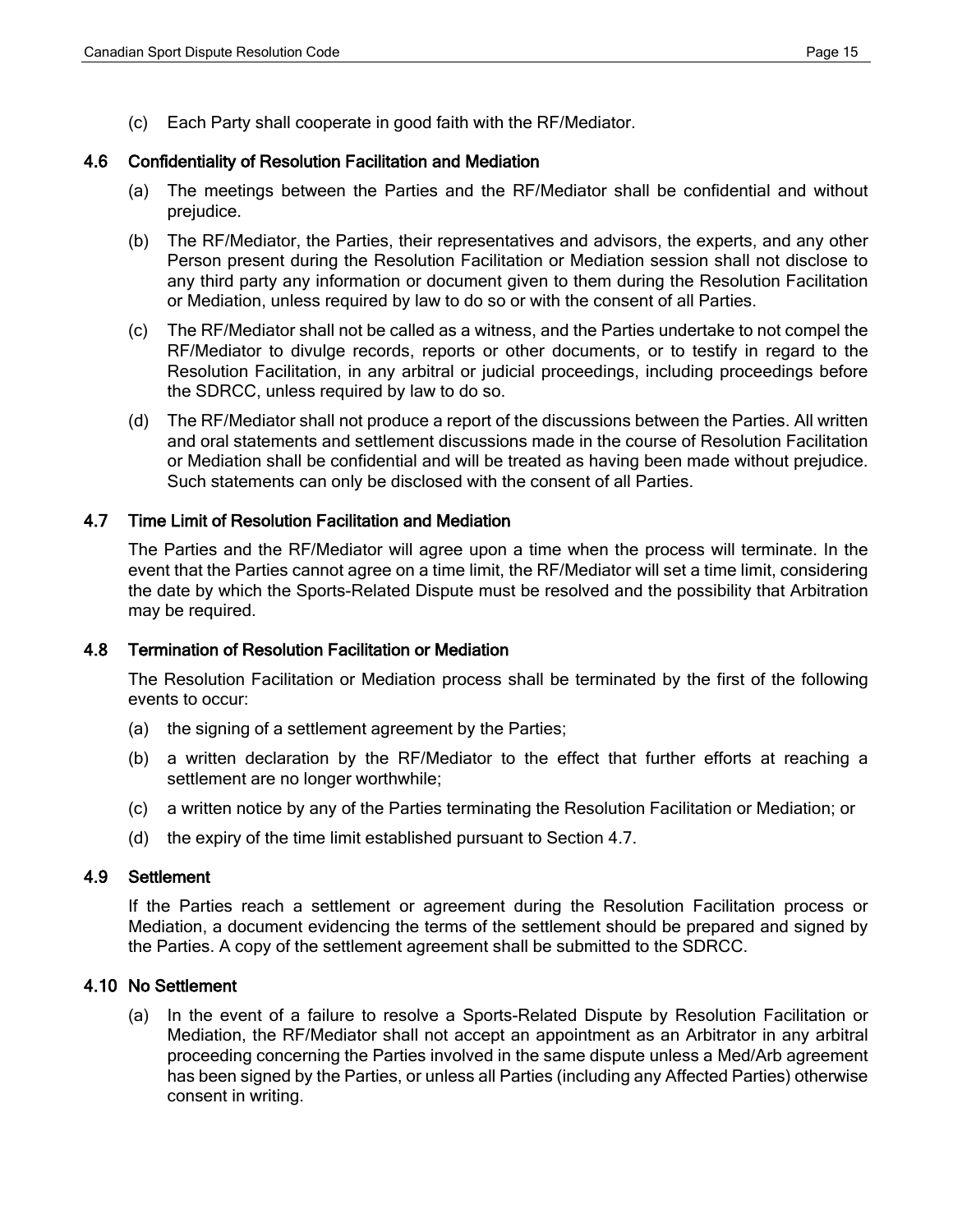(b) When Resolution Facilitation does not resolve the Sports-Related Dispute, Parties may work with an RF in preparation for the Arbitration, such as developing an agreed statement of facts or narrowing the questions upon which the Panel will decide.

## <span id="page-15-0"></span>4.11 Application of Mediation Rules

- (a) Where an agreement provides for Mediation under this Code, the Mediation rules set forth in this Article shall be deemed to form an integral part of such Mediation agreement. The Parties may, however, agree in writing to apply other rules of procedure.
- (b) Where Parties agree to attempt to resolve their Sports-Related Dispute by way of Med/Arb, the applicable Mediation rules set forth in this Article shall apply to the Mediation portion of the Med/Arb process.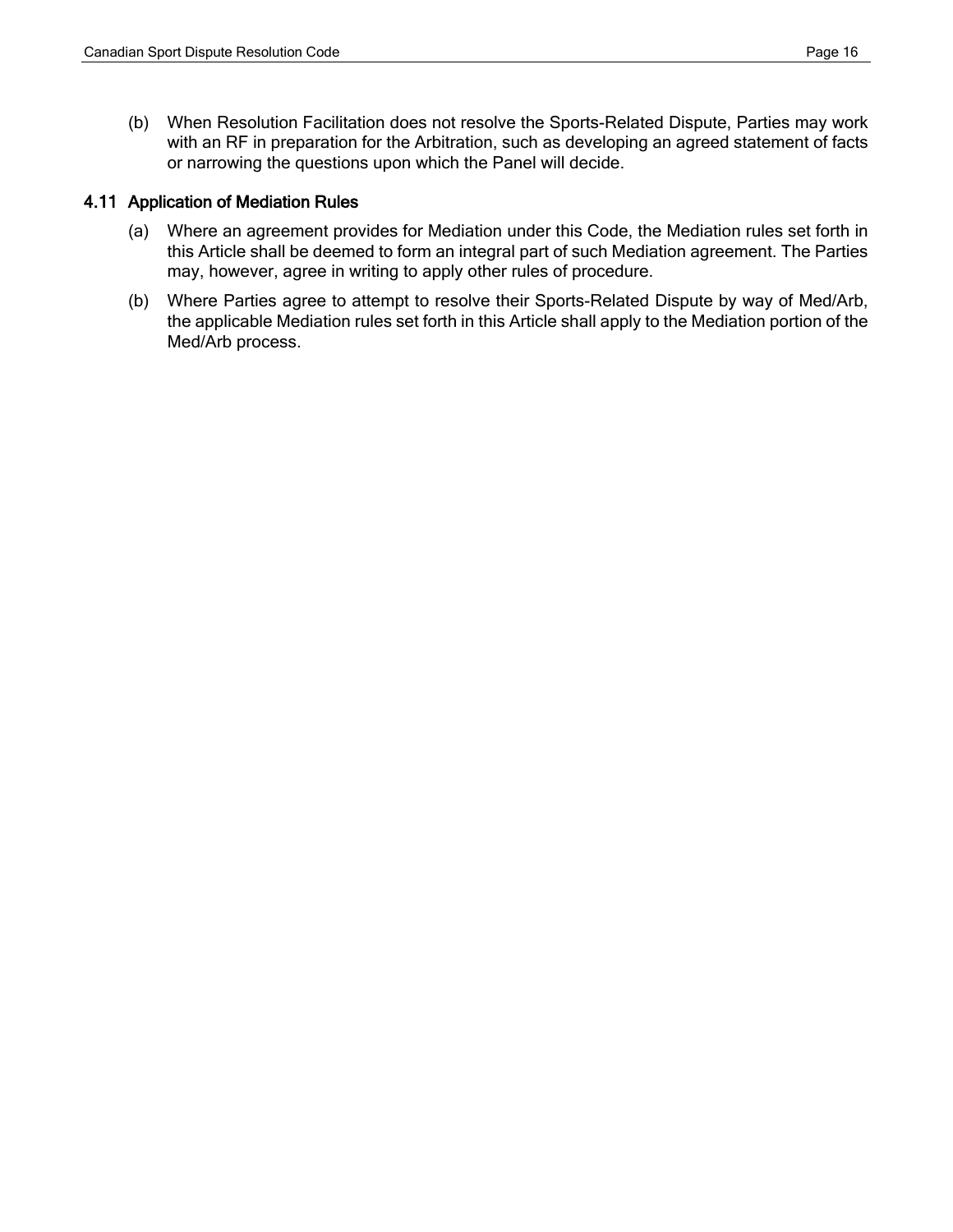## <span id="page-16-0"></span>Article 5 Arbitration General Rules

#### <span id="page-16-1"></span>5.1 Applicable Law for Arbitrations

The applicable law for Arbitrations shall be the law of the Province of Ontario.

#### <span id="page-16-2"></span>5.2 Application of Arbitration General Rules

- (a) The rules set out in this Article shall apply to all Arbitrations and to all Med/Arb proceedings that do not settle at Mediation. Article 5 may apply to hearings of the Doping Tribunal, the Safeguarding Tribunal and the Appeal Tribunal, unless otherwise specified in Articles 7 to 9 respectively.
- (b) The term "Arbitration" includes the Arbitration portion of a Med/Arb, and the term "Arbitrator" includes a Med/Arb Neutral acting as an Arbitrator.

#### <span id="page-16-3"></span>5.3 Composition and Appointment of Panel

- (a) Subject to specific rules applicable pursuant to Articles 6 to 9, the Panel shall be composed of one (1) Arbitrator unless:
	- (i) a fee-for-service Arbitration agreement specifically calls for three (3) Arbitrators;
	- (ii) the matter otherwise requires three (3) Arbitrators as specified in this Code.
- (b) Where a sole Arbitrator is to be appointed, the Parties may agree on the Arbitrator. If the Parties do not agree on the Arbitrator within the time set by the SDRCC, if the Parties waive the option to choose an Arbitrator, or in the event of severe time constraints, the SDRCC will appoint the Arbitrator through its Rotating List.
- (c) Where three (3) Arbitrators are to be appointed:
	- (i) the Party having initiated the proceeding and the opposing Party shall each appoint one (1) Arbitrator within the time set by the SDRCC;
	- (ii) if either Party fails to appoint an Arbitrator as required, the SDRCC shall appoint such Arbitrator from its Rotating List; and
	- (iii) the two (2) Arbitrators appointed shall select the third Arbitrator, who shall chair the Panel.

## <span id="page-16-4"></span>5.4 Jurisdictional Arbitrator

- (a) Where a Panel has not yet been appointed and a jurisdictional or procedural issue arises between the Parties which they cannot resolve, the SDRCC may appoint a Jurisdictional Arbitrator from the Rotating List.
- (b) The Jurisdictional Arbitrator shall have all the necessary powers to decide:
	- (i) any challenge raised to the jurisdiction of the SDRCC;
	- (ii) whether to merge two or more cases filed before the SDRCC that involve most of the same Parties and share similar facts and issues, where Parties do not agree to merge the disputes;
	- (iii) a time-sensitive request to apply a Conservatory Measure pursuant to Section 6.7, where a Panel has not yet been appointed;
	- (iv) other issues that prevent the constitution of a Panel;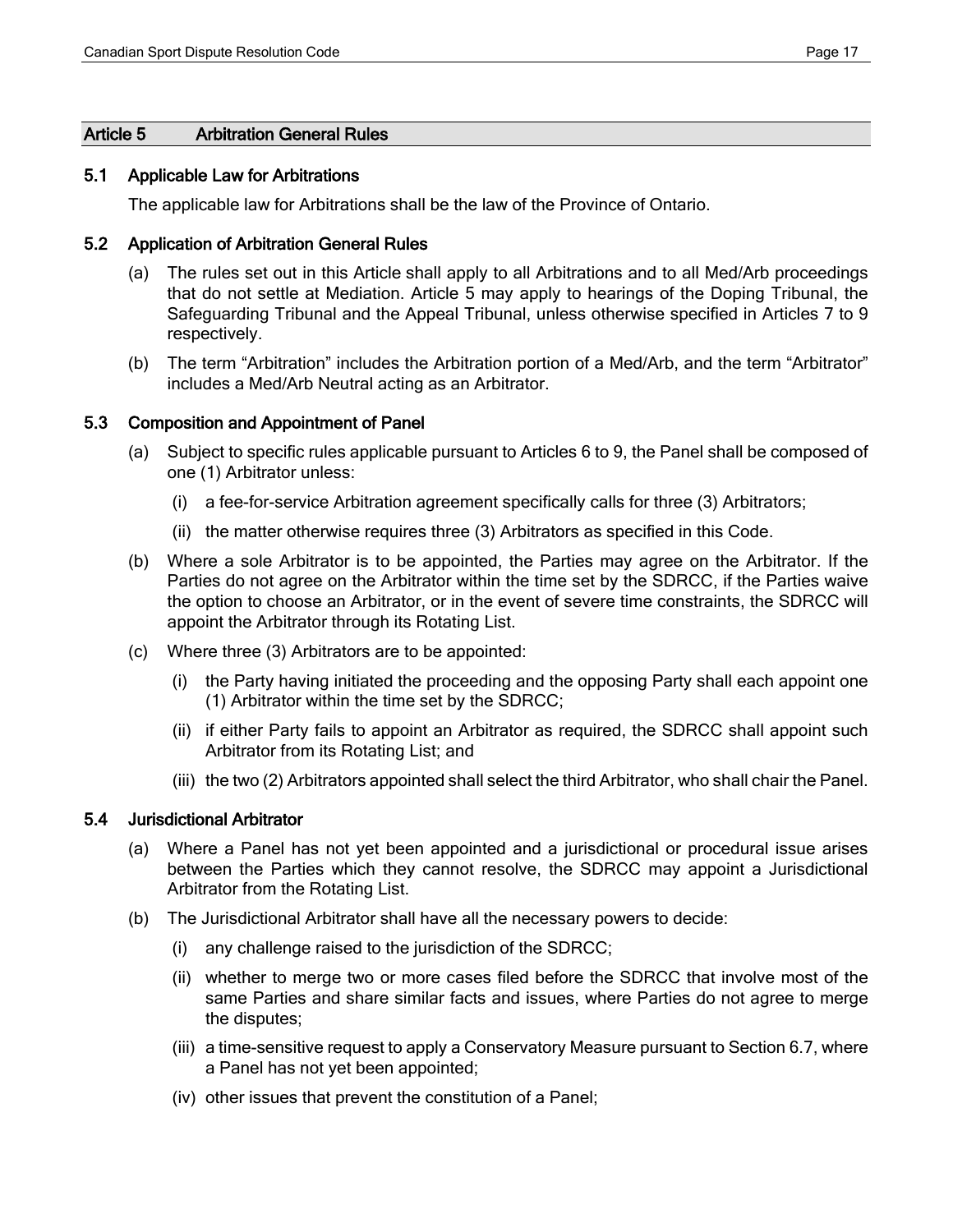- (v) whether an Arbitrator shall be removed following a challenge of independence pursuant to Subsection 5.5(c); and
- (vi) any other matter allowed in this Code to be decided by a Jurisdictional Arbitrator.
- (c) The Jurisdictional Arbitrator's written decision with reasons shall be communicated to the Parties within ten (10) days of the last submissions made before the Jurisdictional Arbitrator.
- (d) A Jurisdictional Arbitrator shall not render a decision on the main substantive issue or be appointed to a Panel to hear the main substantive issue in dispute between the Parties, unless expressly agreed by all Parties.

# <span id="page-17-0"></span>5.5 Challenge, Removal and Replacement of an Arbitrator

- (a) An Arbitrator may be challenged solely on the grounds of conflict of interest or a reasonable apprehension of bias. The challenge shall be brought without undue delay after the grounds for the challenge become known.
- (b) A challenge shall be made by a Party by written petition to the SDRCC, which states the facts giving rise to the challenge. The Arbitrator shall be informed of the challenge and given the opportunity to resign.
- (c) If the Arbitrator does not resign, the other Parties will be given an opportunity to respond in writing to the challenge and a Jurisdictional Arbitrator will be appointed through the Rotating List to make a ruling on the basis of the written challenge and responses. The decision of the Jurisdictional Arbitrator is final and binding.
- (d) The SDRCC shall remove an Arbitrator:
	- (i) who refuses to or is prevented from carrying out their duties;
	- (ii) who prevents a Panel from carrying out its duties; or
	- (iii) if a challenge made pursuant to Subsection 5.5(c) is upheld.
- (e) Decisions on challenges are in the exclusive domain of the SDRCC and shall be determined in accordance with this Code and applicable laws.
- (f) Upon the resignation, death, or removal of an Arbitrator, such Arbitrator shall be replaced in accordance with Section 5.3. Unless otherwise agreed by the Parties, the substitute Arbitrator may give direction about the future conduct of the Arbitration.

# <span id="page-17-1"></span>5.6 Communications Between the Panel and the Parties

- (a) Communications between the Panel and the Parties shall only take place through the SDRCC. Any communication shall be in writing and sent in a manner that enables its timely receipt by the SDRCC at its email address or by any other method specified by the SDRCC in writing. Any communication will only be effective upon receipt.
- (b) If an expedited proceeding is directed by the SDRCC, the Panel may waive the requirement in Section 5.6(a).
- (c) All notices shall be delivered to the Parties at the email addresses given to the SDRCC at the commencement of the process or such other email address as later provided in writing to the SDRCC by a Party.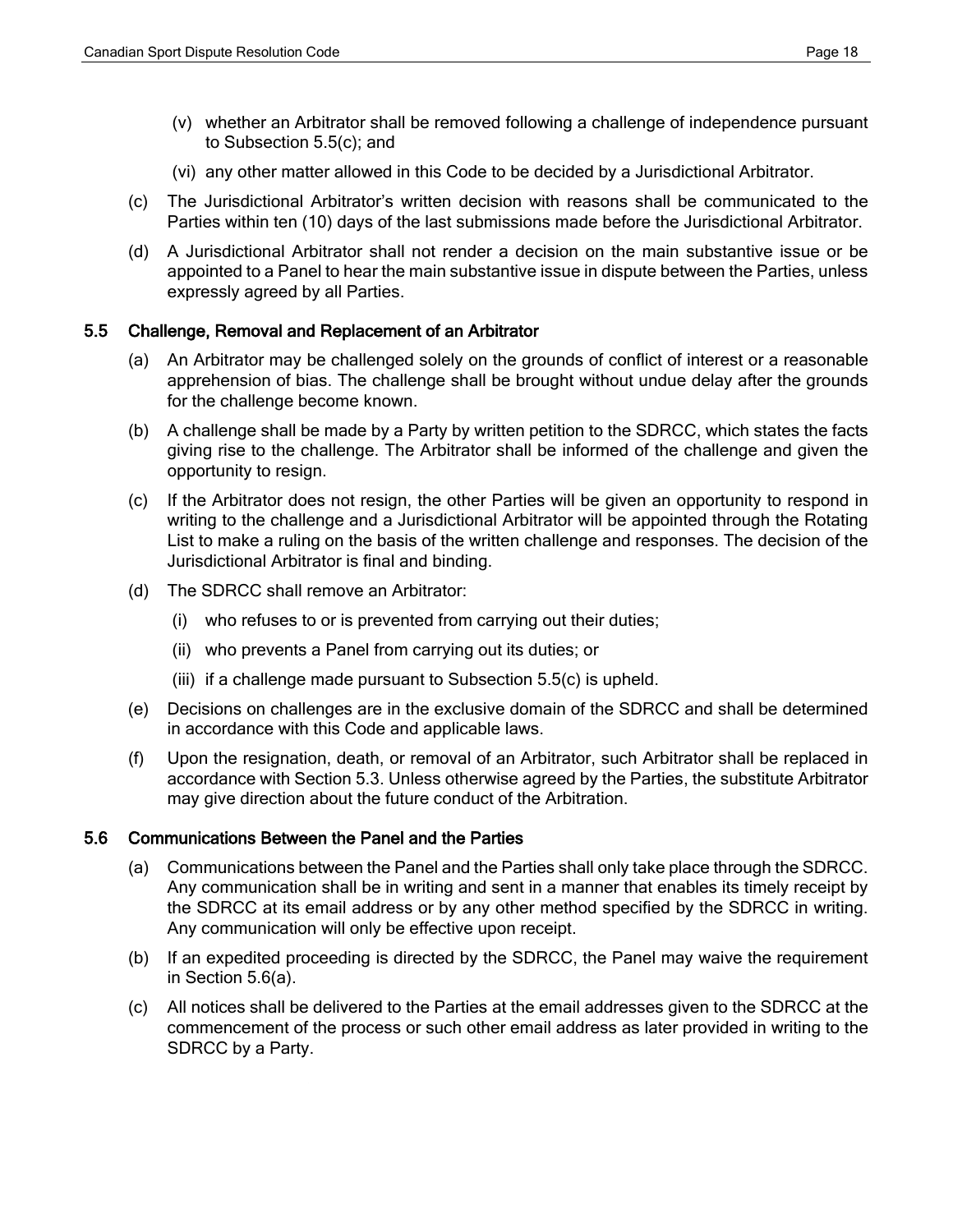## <span id="page-18-0"></span>5.7 Procedures of the Panel

- (a) As soon as possible after appointment, the Panel may convene a preliminary meeting of all Parties to discuss and decide procedural and other preliminary matters, including any challenge of its jurisdiction.
- (b) The Panel shall provide a reasonable opportunity to each Party to present its case and respond to the case of opposing Parties.
- (c) All witnesses shall testify under oath or affirmation.
- (d) The Panel shall have the power to expedite or adjourn, postpone or suspend its proceedings, or to extend or reduce any time limit provided by this Code, upon such terms as it shall determine, where fairness so requires.
- (e) Where a matter arises that is not otherwise set out in this Code, the Panel shall have the power to establish its own procedures provided each Party is treated equally and fairly.
- (f) The Panel shall conduct the proceedings to avoid delay and to achieve a just, speedy and cost-effective resolution of the dispute, and may impose limitations on the duration of the hearing or the length of submissions.
- (g) An irregularity resulting from failure to comply with any provision of this Code or any direction given in accordance with it before the Panel has reached its decision shall not of itself render the proceedings void.
- (h) Where any irregularity comes to the Panel's attention, the Panel shall, before reaching a decision, give such directions as it thinks just to cure or waive the irregularity.
- (i) Clerical mistakes in any procedural order, award or decision of the Panel, or errors arising in such documents, may be corrected by the Panel if brought to its attention within 30 days of the communication of such procedural order, award or decision.

## <span id="page-18-1"></span>5.8 Arbitration in the Absence of a Party or Representative

An Arbitration may proceed in the absence of any Party or representative who, after due notice, fails to be present or fails to obtain a postponement. An award shall not be made solely on the basis of the absence of a Party. The Panel shall require the Party who is present to submit such evidence as may be required for the making of an award.

## <span id="page-18-2"></span>5.9 Confidentiality of Arbitration

- (a) Arbitration proceedings under this Code are confidential and the hearings are not open to the public, except as provided in this Code.
- (b) The Panel, the Parties, their representatives and advisors, the SDRCC and any other Person present during the Arbitration shall not disclose to any third party any confidential information or confidential document related to the proceedings or any information or document acquired during the Arbitration, except as permitted under this Code, under the applicable rules of the Arbitration, under the rules and the by-laws of the SDRCC, or unless required by law to do so.

## <span id="page-18-3"></span>5.10 Record of Hearing

(a) Any Party requiring a transcript of the hearing, in full or in part, shall make arrangements directly with the service provider and shall notify the other Parties of such arrangements at least three (3) days before the start of the hearing or as required by the Panel.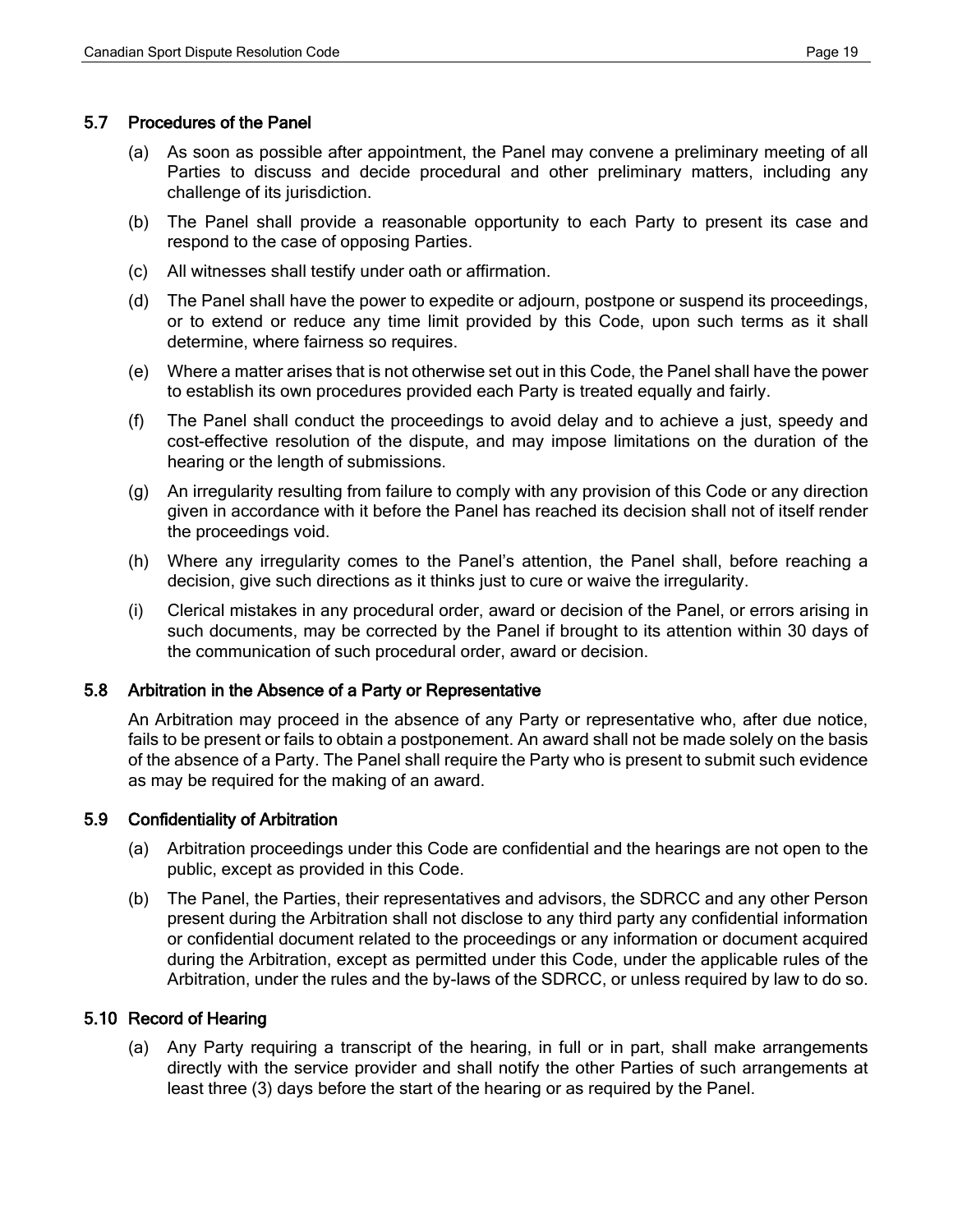- (b) Audio recording during conference call or videoconference hearings may be arranged by the SDRCC upon request made by a Panel or a Party at least three (3) days before the start of the hearing or as required by the Panel.
- (c) The requesting Party shall pay the cost of the services requested. If more than one Party wants a copy of a transcript or recording, the costs shall be shared equally.

## <span id="page-19-0"></span>5.11 Settlement Discussions during Arbitration

- (a) At any time during the Arbitration process and prior to the Panel's award, the Parties may jointly make a written request to the Panel to adjourn to allow the Parties to conduct settlement discussions.
- (b) If the Mediation, the Resolution Facilitation or settlement discussions fail to resolve the dispute, the Arbitration process shall resume.
- (c) The Panel may not order the Parties to mediate their dispute without the consent of all Parties.

# <span id="page-19-1"></span>5.12 Effect of Failure to Comply with this Code

If a Party, upon discovery of another Party's failure to comply with any provision of this Code or any requirement under an Arbitration clause or agreement, does not promptly object, that Party shall be deemed to have waived any right to object to such failure.

## <span id="page-19-2"></span>5.13 Awards and Decisions

- (a) All awards, order and decisions shall be in writing, dated and signed by the Panel or, in case of a three-person Panel, at least by the Panel Chairperson.
- (b) For a Panel of three (3) Arbitrators, the decision shall be made by majority.
- (c) Unless otherwise agreed by the Parties, the Panel shall also provide written reasons for the award or decision.
- (d) When an award or a decision is due on a Saturday, Sunday or statutory holiday in the Panel's place of residence, it shall be communicated on the next business day, unless agreed otherwise by the Panel and the Parties.
- (e) Each case must be determined on its facts and the Panel shall not be bound by previous awards or decisions, including those of the SDRCC.

# <span id="page-19-3"></span>5.14 Costs

- (a) Except for the costs outlined in Section 3.8 and Subsection 3.7(e), and unless expressly stated otherwise in this Code, each Party shall be responsible for its own expenses and those of its witnesses.
- (b) Where applicable, Parties seeking costs in an Arbitration shall inform the Panel and the other Parties no more than seven (7) days after the final award or decision on merits being rendered.
- (c) A reasoned decision on costs shall be communicated to the Parties within ten (10) days of the closing of cost submissions.
- (d) The Panel does not have jurisdiction to award damages, compensatory, punitive or otherwise, to any Party.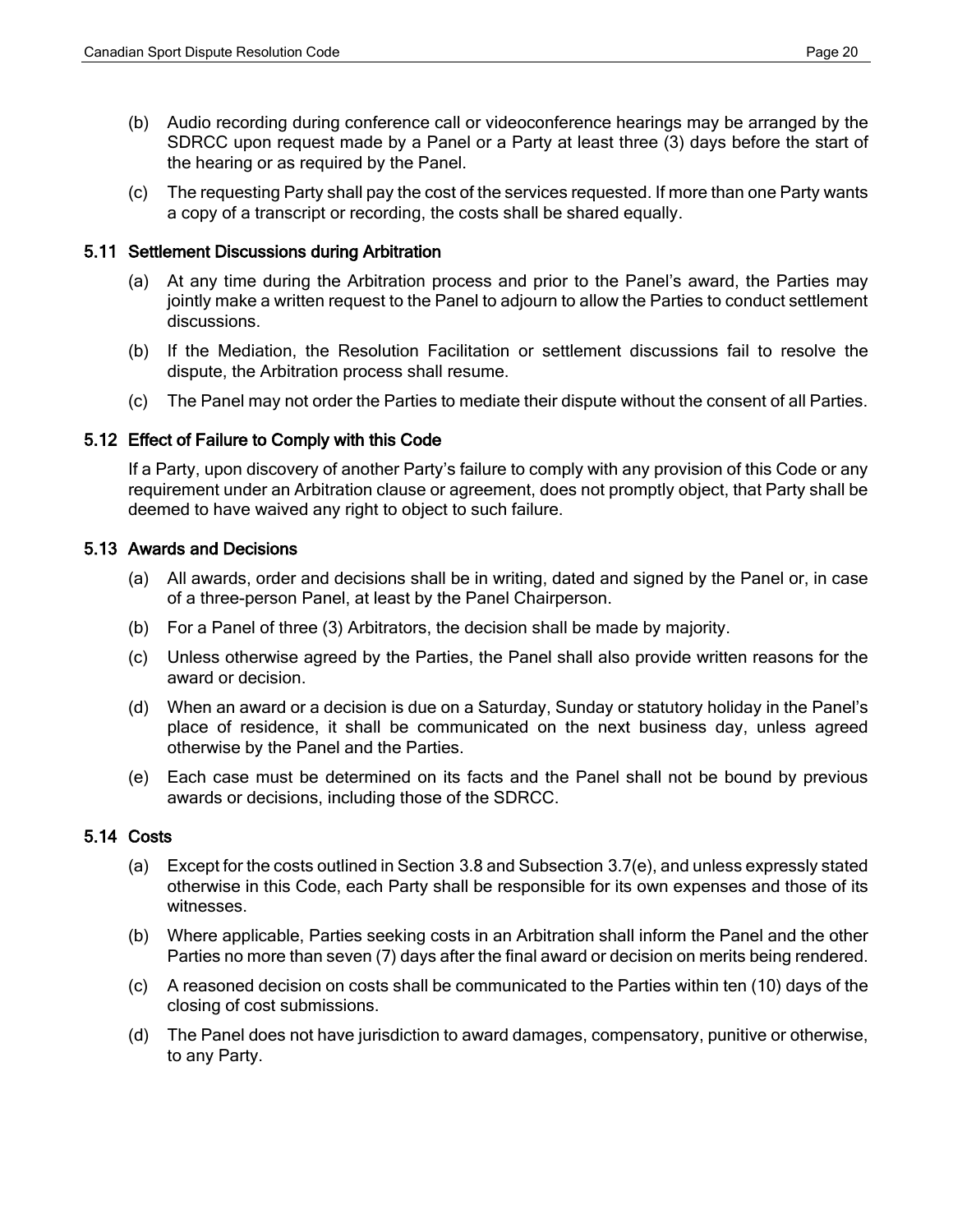#### <span id="page-20-0"></span>5.15 Clarification of an Award or Decision

- (a) If a Party believes the award or the decision is unclear, incomplete or ambiguous; contradictory or contrary to the reasons; or contains clerical or numerical mistakes, a Party may apply to the Panel for clarification.
- (b) If the Panel determines that clarification is warranted, it shall issue such clarification within seven (7) days following the filing of the application.

#### <span id="page-20-1"></span>5.16 Waiver of Alternative Relief

Subject to the relevant provisions of the Arbitration Act, 1991, S.O. 1991, c. 17 (as amended), the Parties to Arbitration under this Code expressly and irrevocably waive their rights to request further or alternative relief, including the restraint of proceedings before a Panel by injunction or other interim or permanent relief, or to seek other remedies from:

- (a) any provincial, territorial or federal court in Canada;
- (b) the domestic courts of any other country; and
- (c) any international court or any other judicial body to which an appeal may be otherwise made, except as provided for in the CADP.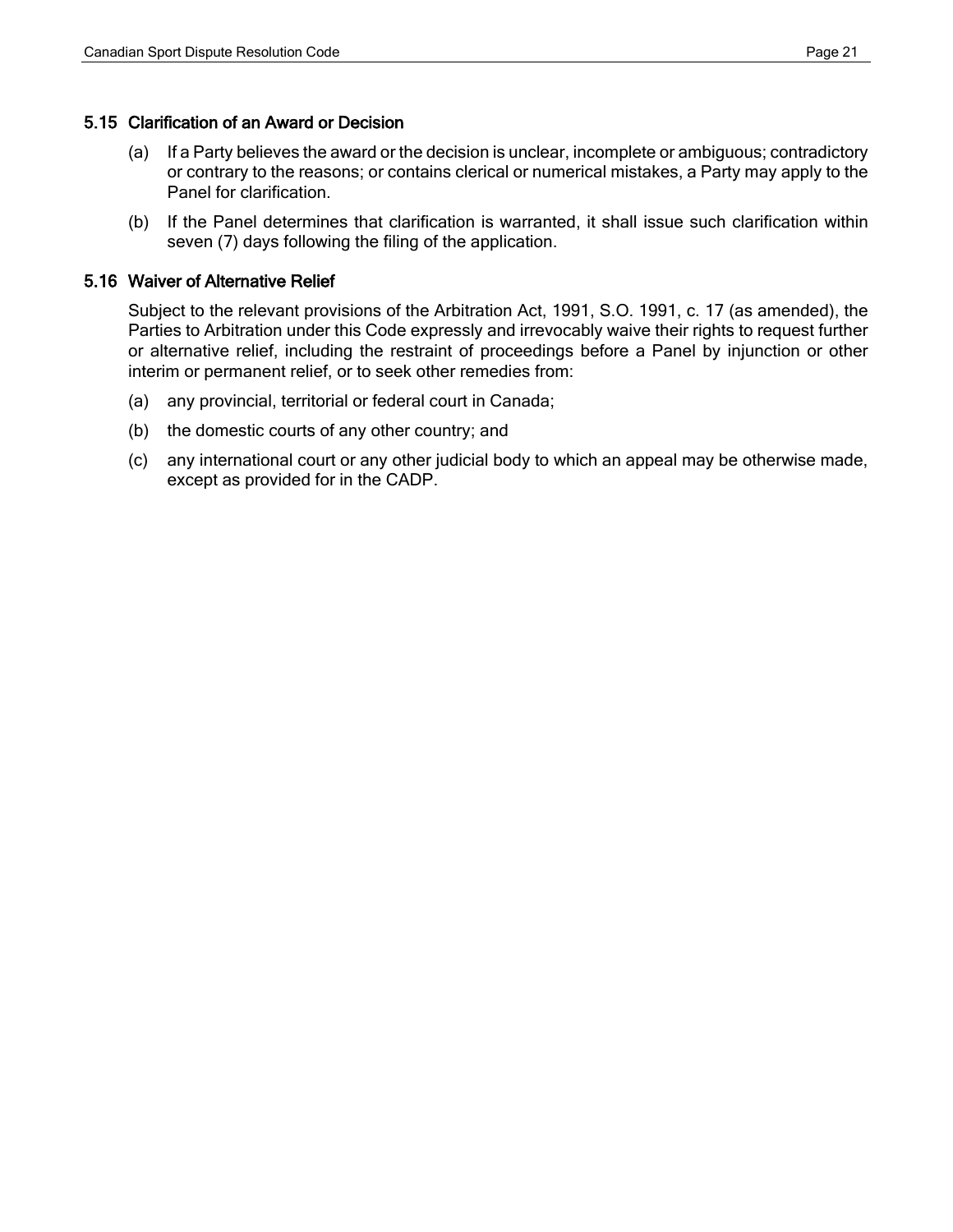## <span id="page-21-0"></span>Article 6 Specific Arbitration Rules for the Ordinary Tribunal

#### <span id="page-21-1"></span>6.1 Initiation of a Proceeding of the Ordinary Tribunal

- (a) A Claimant shall complete all mandatory fields of the Request form, as amended from time to time by the SDRCC, and file such Request with the SDRCC.
- (b) The Request form shall be accompanied by:
	- (i) a copy of the policy(ies) from which the Sports-Related Dispute arises;
	- (ii) a copy of the decision that is being appealed.
- (c) The SDRCC has the discretion to accept an incomplete Request if satisfied of the Claimant's reasons for the absence of the information.
- (d) Notwithstanding Section 3.2(a), a non-reimbursable filing fee is payable by the Claimant upon filing a Request for Med/Arb or Arbitration services of the Ordinary Tribunal. Any Claimant may apply to the SDRCC to waive the filing fee if the Claimant believes that the fee will result in significant hardship. The Chief Executive Officer of the SDRCC shall have full discretion to grant or deny such application on the basis of sufficient justification as provided by the Claimant.

## <span id="page-21-2"></span>6.2 Time Limits to File a Request

- (a) Unless set by agreement, statute, regulations or other applicable rules of the relevant SO, the time limit to file a Request shall be thirty (30) days following the later of the date on which:
	- (i) the Claimant becomes aware of the existence of the dispute;
	- (ii) the Claimant becomes aware of the contested decision; and
	- (iii) the last step in attempting to resolve the dispute occurred, as determined by the SDRCC. The SDRCC may, in its discretion, refer this issue to a Panel.
- (b) Notwithstanding Section 3.5(c), the time limit may be waived with respect to a Request upon agreement of the Parties or under exceptional circumstances. Any issue pertaining to the waiver of the time limit will be referred to a Panel.

#### <span id="page-21-3"></span>6.3 Communication of the Request

Upon receiving the Request, the SDRCC shall communicate the Request to the Respondent and set a time limit for the Respondent to file its Answer.

#### <span id="page-21-4"></span>6.4 Answer

- (a) The Respondent shall complete all mandatory fields of the Answer form, as amended from time to time by the SDRCC, and file such Answer with the SDRCC within the time limit specified by the SDRCC.
- (b) If the Respondent fails to submit its Answer within the time limits set pursuant to Subsection 6.3 or if mandatory fields of the Answer are not all completed, the SDRCC shall proceed directly with the requested process (Mediation, Arbitration or Med/Arb).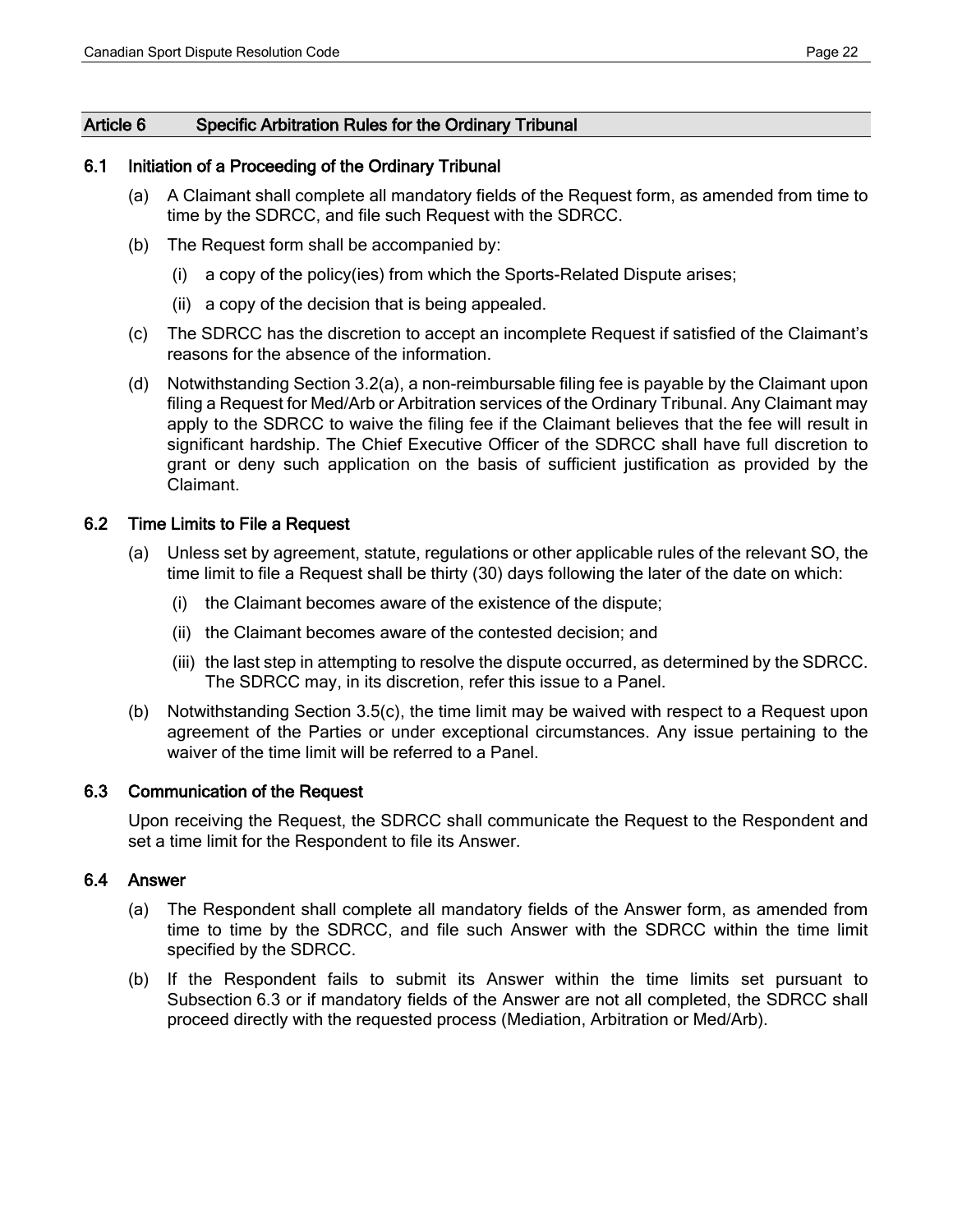## <span id="page-22-0"></span>6.5 Participation of an Affected Party

- (a) If a Claimant and a Respondent identify an Affected Party in the Request and Answer, as applicable, the SDRCC shall serve notice on the Affected Party at that Person's last known electronic contact information as per the relevant SO records.
- (b) Upon receipt of a confidentiality agreement signed by an Affected Party, the SDRCC will communicate to that Affected Party:
	- (i) the relevant case information as is available to other Parties involved in the case; and
	- (ii) a time limit for the Affected Party to submit an Intervention. The SDRCC shall make a copy of the Intervention available to the Parties.
- (c) The SDRCC may, on order of a Panel, serve notice on any Person who may be adversely affected by any award of the Panel. A Person who has not asserted the same claim as that of the Claimant is not *de facto* an Affected Party.
- (d) Failure of an Affected Party to participate in the Arbitration will be a factor considered and may be given significant weight by any future Panel should that Affected Party file a subsequent Request relating to that matter.

## <span id="page-22-1"></span>6.6 Participation of an Intervenor

- (a) If a Person not already designated by the Parties pursuant to Section 6.5 wishes to participate in the Arbitration as an Intervenor, such Person shall complete and file an Intervention with the SDRCC. The SDRCC shall provide a copy of the Intervention to the Parties and set a time limit for each to express their respective position on the participation of the proposed Intervenor.
- (b) An Intervenor may only participate in an Arbitration if Parties agree in writing or if the Panel determines that the Person should participate.
- (c) In deciding on the participation of an Intervenor, the Panel shall consider whether the Intervention will unduly delay or prejudice the determination of the rights of the Parties.

# <span id="page-22-2"></span>6.7 Conservatory Measures

- (a) If an application for Conservatory Measure is filed, the Panel will invite all Parties to make submissions within the time limit established by the Panel. After considering all submissions, the Panel shall issue an order. In cases of urgency, the Panel may order Conservatory Measures upon mere presentation of the application, provided that any Parties so wishing shall be heard subsequently.
- (b) Conservatory Measures may be made conditional upon the provision of security.

## <span id="page-22-3"></span>6.8 Mandatory Resolution Facilitation in Arbitration

- (a) Resolution Facilitation, as described in Article 4, is mandatory where Parties to a Sports-Related Dispute request an Arbitration under the Ordinary Tribunal.
- (b) The Parties must be prepared to spend at least three (3) hours with the Resolution Facilitator (RF). The Parties must, in an attempt to resolve the Sports-Related Dispute, spend the aforementioned time with the RF prior to the date scheduled for an Arbitration. The Parties will continue to work with the RF to attempt to resolve the dispute until one of the Parties terminates the process (if that Party has spent no less than three (3) hours with the RF) or if the RF determines that further discussions are unlikely to lead to a resolution.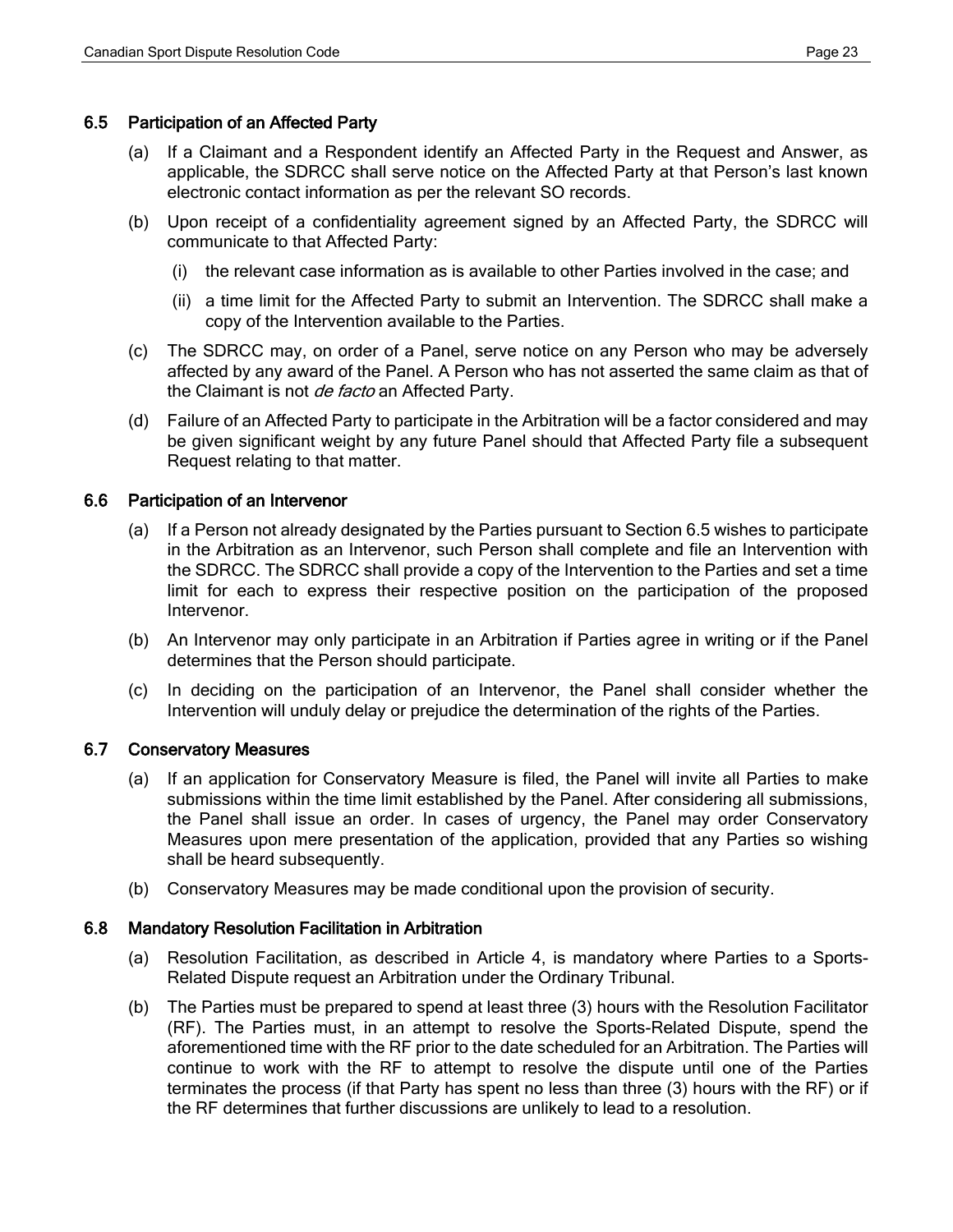- (c) If a Party refuses to spend the aforementioned time with the RF or is so inadequately prepared as to frustrate the purpose of the Resolution Facilitation, the Panel may allow the Parties to make submissions to that effect in seeking costs against such Party pursuant to Section 6.13.
- (d) The Resolution Facilitation should not delay the Arbitration. The Parties may continue with the process of appointing a Panel while the RF is assisting them to resolve the Sports-Related Dispute.

## <span id="page-23-0"></span>6.9 Waiver of Mandatory Resolution Facilitation in Arbitration

- (a) Parties may jointly apply to the SDRCC to waive the requirement to participate with the RF in settlement discussions where:
	- (i) the Parties do not have adequate time to schedule meetings with the RF prior to an Arbitration (due to severe time constraints); or
	- (ii) the Parties have already engaged in Resolution Facilitation or other settlement discussions with a qualified neutral third-party prior to submitting a Request for Arbitration on the same matter.
- (b) Upon receipt of such an application, the SDRCC may waive the requirement to participate in Resolution Facilitation.

## <span id="page-23-1"></span>6.10 Onus of Proof in Team Selection and Carding Disputes

If an athlete is a Claimant in a team selection or carding dispute, the onus will be on the Respondent to demonstrate that the criteria were appropriately established and that the disputed decision was made in accordance with such criteria. Once that has been established, the onus shall be on the Claimant to demonstrate that the Claimant should have been selected or nominated to carding in accordance with the approved criteria. Each onus shall be determined on a balance of probabilities.

## <span id="page-23-2"></span>6.11 Scope of Panel's Review

- (a) The Panel, once appointed, shall have full power to review the facts and apply the law. In particular, the Panel may substitute its decision for the decision that gave rise to the dispute or may substitute such measures and grant such remedies or relief that the Panel deems just and equitable in the circumstances.
- (b) The Panel shall have the full power to conduct a hearing  $de novo$ . The hearing must be  $de$ novo where:
	- (i) the SO did not conduct its internal appeal process or denied the Claimant a right of appeal without having heard the case on its merits; or
	- (ii) if the case is deemed urgent, the Panel determines that errors occurred such that the internal appeal policy was not followed or there was a breach of natural justice.
- <span id="page-23-3"></span>(c) No deference need be given by the Panel to any discretion exercised by the Person whose decision is being appealed, unless the Party seeking such deference can demonstrate that Person's relevant expertise.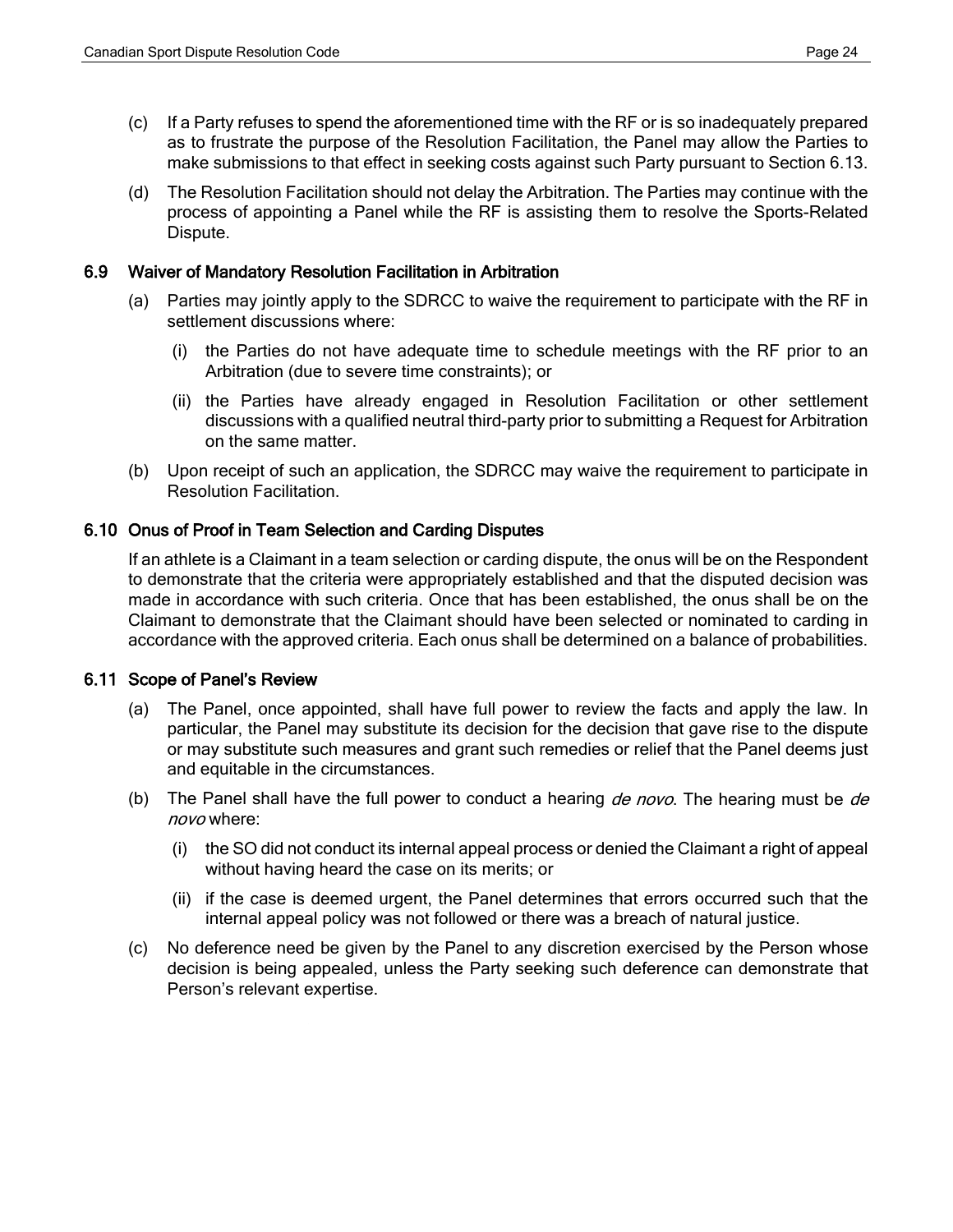## 6.12 Awards

- (a) Awards shall be communicated to the Parties within seven (7) days of the completion of the hearing process. Written reasons shall be provided to the Parties within fifteen (15) days of the completion of the hearing process. Upon request by the Parties, the time limits may be abridged by the Panel.
- (b) Notwithstanding Subsection 6.12(a), when the award must be communicated to the Parties simultaneously in both official languages, the written reasons shall be provided to the Parties within twenty-one (21) days of the completion of the hearing process.
- (c) The award shall be final and binding upon the Parties. There is no right of appeal on questions of law, fact or mixed questions of fact and law.
- (d) All awards of the Ordinary Tribunal shall be made public unless otherwise determined by the Panel.

## <span id="page-24-0"></span>6.13 Costs

- (a) The Panel shall determine whether there is to be any award of costs, including but not limited to legal fees, expert fees and reasonable disbursements, and the amount of any such award. In making its determination, the Panel shall consider the outcome of the proceeding, the conduct of the Parties and abuse of process, their respective financial resources, settlement offers and each Party's good faith efforts in attempting to resolve the dispute prior to or during Arbitration. Success in an Arbitration does not mean that the Party is entitled to costs.
- (b) A Party may raise with the Panel any alleged breach of this Code by any other Party. The Panel may take such allegation into account in respect of any cost award.
- (c) Any filing fee charged by the SDRCC can be taken into account by a Panel if any costs are awarded.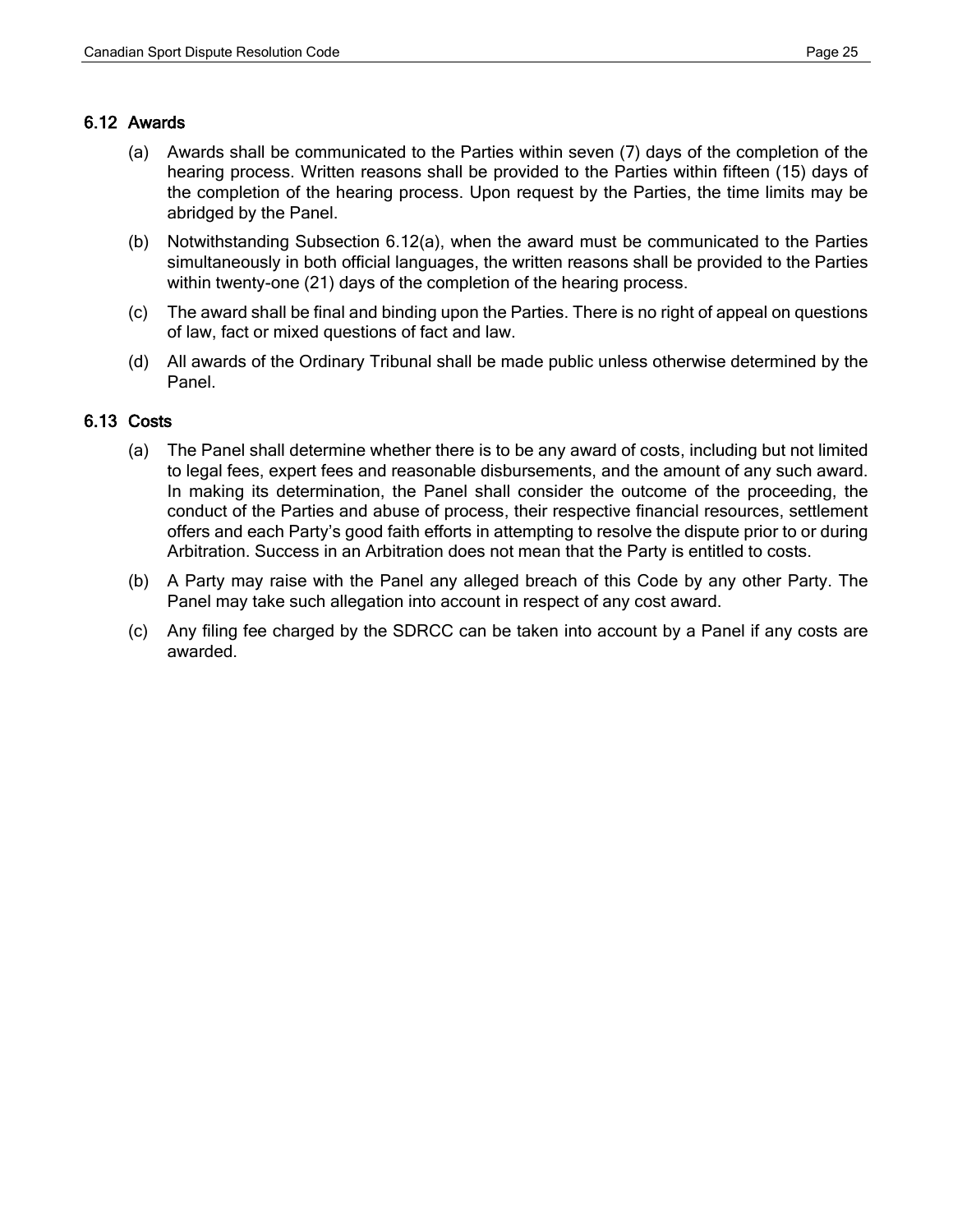## <span id="page-25-0"></span>Article 7 Specific Arbitration Rules for the Doping Tribunal

## <span id="page-25-1"></span>7.1 Application of Article 7

The specific procedures and rules set forth in this Article shall apply in addition to the rules specified in the CADP. To the extent that a procedure or rule is not specifically addressed in this Article or in the CADP, the other provisions of this Code shall apply, as applicable.

## <span id="page-25-2"></span>7.2 Time Limits

- (a) The time limits fixed under this Article shall begin from the day after the day on which the notification of an anti-doping rule violation was issued by the CCES pursuant to Rule 7.2 of the CADP.
- (b) When a deadline falls on a weekend or statutory holiday, the next business day shall be the deadline for the purpose of the CADP [CADP Rule 18.10].

## <span id="page-25-3"></span>7.3 Initiation of a Doping Hearing

- (a) The Person whom the CCES asserts to have committed an anti-doping rule violation may request a hearing before a Doping Panel by filing a completed Request form to the Doping Tribunal before the deadline specified in the CCES notification letter [CADP Rule 8.4.2].
- (b) Unless there is an agreement on a revised schedule between the CCES and the Person whom the CCES asserts to have committed an anti-doping violation, the SDRCC shall take all appropriate action to ensure that the hearing process commences no later than forty-five (45) days from the notification [CADP Rule 8.2.1].
- (c) With respect to a hearing involving a Person subject to a Provisional Suspension imposed under Rules 7.4.1 or 7.4.2 of the CADP, unless there is an agreement between such Person and the CCES, the SDRCC shall take all appropriate action to ensure that the Person is given either:
	- (i) an opportunity for a Provisional Hearing either before or on a timely basis after the imposition of the Provisional Suspension [CADP Rule 7.4.3(a)]; or
	- (ii) an opportunity for an expedited hearing on the merits after imposition of the Provisional Suspension [CADP Rule 7.4.3(b)].

# <span id="page-25-4"></span>7.4 Resolution Without a Hearing

A hearing shall not be required pursuant to Rule 8.4.3 of the CADP when the Person against whom an anti-doping violation is asserted:

- (a) admits that violation, waives a right to hearing and accepts the consequences proposed by the CCES [CADP Rule 8.4.1]; or
- (b) fails to dispute that assertion within the time period specified in the notification sent by the CCES asserting the violation, in which case the Person shall be deemed to have admitted the violation, waived a hearing, and accepted the proposed consequences [CADP Rule 8.4.2].

## <span id="page-25-5"></span>7.5 Parties and Observers

The Parties are the Person whom the CCES asserts to have committed an anti-doping rule violation; the CCES; and the relevant SO. The Person's International Federation, WADA and the Government of Canada may attend the hearing as observers if they elect to do so [CADP Rule 8.2.3].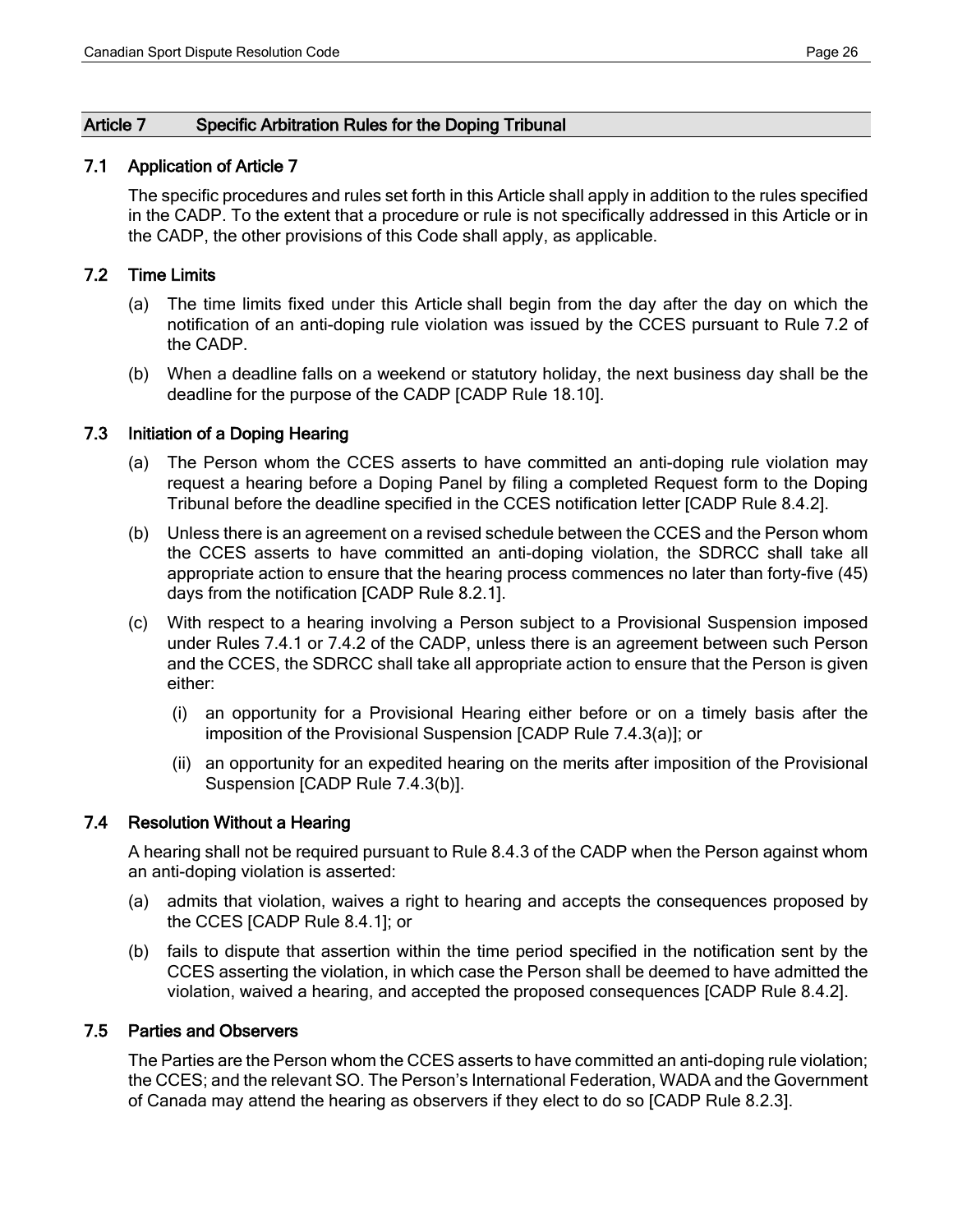## <span id="page-26-0"></span>7.6 Format of Doping Hearings

- (a) The Doping Panel may conduct an oral hearing in person or by video or teleconference or a combination of these means [CADP Rule 8.2.4.5].
- (b) When the Person whom the CCES asserts to have committed an anti-doping rule violation requests an in-person hearing, it shall be held in Canada in the municipality most convenient to that Person, unless impractical in the circumstances [CADP Rule 8.2.4.6].
- (c) A Party may request a public hearing. A public hearing consists of a publicly accessible audio link to the Doping Panel's proceeding. If requested, a public hearing shall be provided at the expense of the Doping Tribunal. However, on the objection of a Party the Doping Panel may in its discretion deny a request for a public hearing:
	- (i) in the interests of public order and morality or national security;
	- (ii) to protect the interests of Minors or the privacy rights of the participants;
	- (iii) where publicity would prejudice the interests of justice; or
	- (iv) where the hearing is exclusively related to a question of law [CADP Rule 8.2.2.3].

## <span id="page-26-1"></span>7.7 Burdens and Standards of Proof

The CCES shall have the burden of establishing that an anti-doping rule violation has occurred. The standard of proof shall be whether the CCES has established an anti-doping rule violation to the comfortable satisfaction of the Doping Panel, bearing in mind the seriousness of the allegation which is made. This standard of proof in all cases is greater than a mere balance of probabilities but less than proof beyond a reasonable doubt. Where the rules of the CADP place the burden of proof upon the Party alleged to have committed an anti-doping rule violation to rebut a presumption or establish specified facts or circumstances except as provided in Rules 3.2.2 and 3.2.3 of the CADP, the standard of proof shall be by a balance of probabilities [CADP Rule 3.1].

## <span id="page-26-2"></span>7.8 Methods of Establishing Facts and Presumptions

Facts related to anti-doping rule violations may be established by any reliable means, including admissions. The following rules of proof shall be applicable for hearings before the Doping Panel [CADP Rule 3.2]:

(a) Analytical methods or decision limits approved by WADA after consultation within the relevant scientific community and which have been the subject of peer review are presumed to be scientifically valid. Any Person seeking to challenge whether the conditions for such presumption have been met or to rebut this presumption of scientific validity shall, as a condition precedent to any such challenge, first notify WADA of the challenge and the basis of the challenge. The initial hearing body, appellate body or CAS, on its own initiative, may also inform WADA of any such challenge. Within ten (10) days of WADA's receipt of such notice and the case file related to such challenge, WADA shall also have the right to intervene as a Party, appear as "amicus curiae", or otherwise provide evidence in such proceeding. [CADP Rule 3.2.1].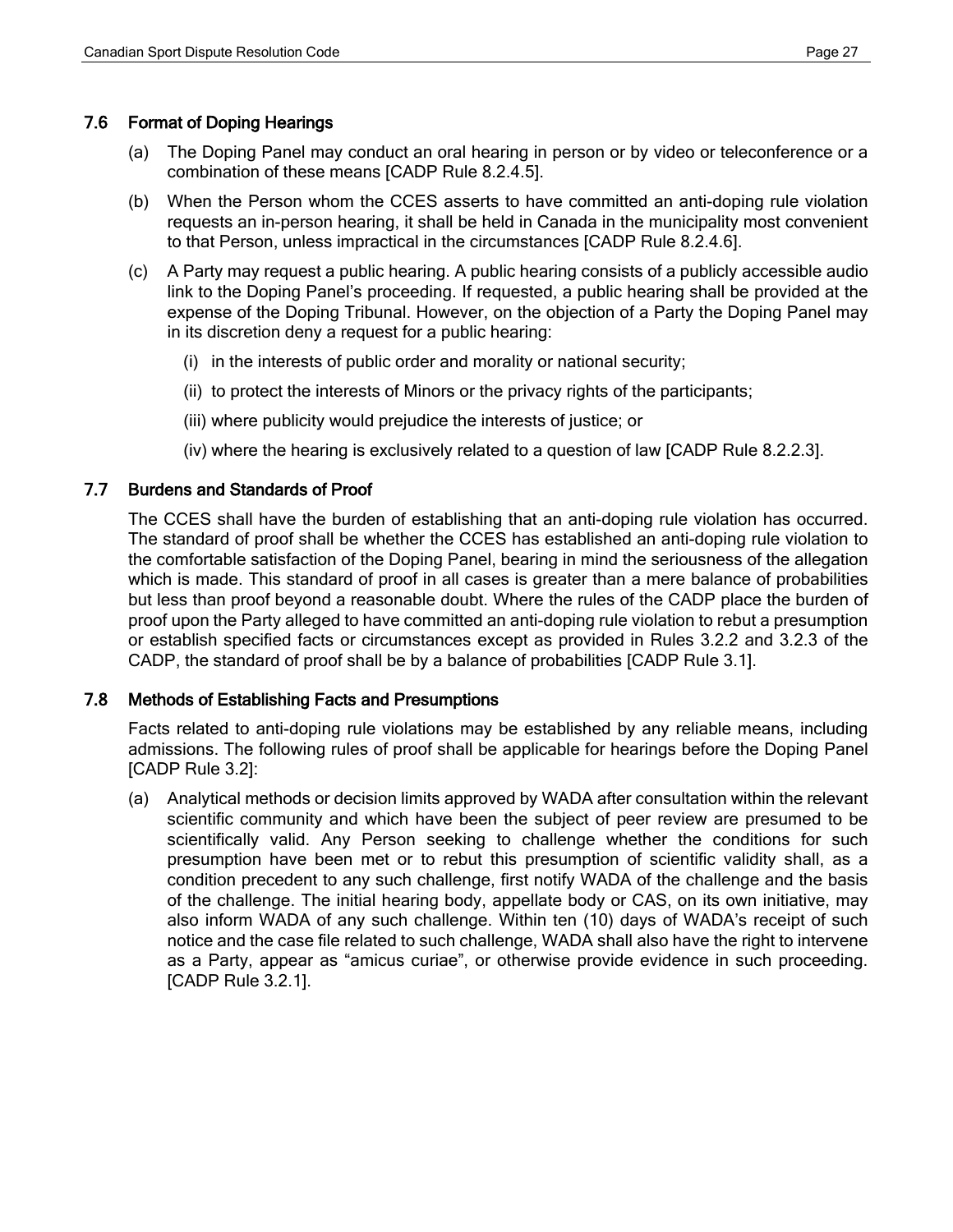- (b) WADA-accredited laboratories, and other laboratories approved by WADA, are presumed to have conducted sample analysis and custodial procedures in accordance with the International Standard for laboratories. The Person alleged to have committed a violation may rebut this presumption by establishing that a departure from the International Standard for laboratories occurred which could reasonably have caused the adverse analytical finding. If the Person rebuts the preceding presumption by showing that a departure from the International Standard for laboratories occurred which could reasonably have caused the adverse analytical finding, then the CCES shall have the burden to establish that such departure did not cause the adverse analytical finding [CADP Rule 3.2.2].
- (c) Departures from any other International Standard or other anti-doping rule or policy set forth in the CADP or the World Anti-Doping Code shall not invalidate analytical results or other evidence of an anti-doping rule violation, and shall not constitute a defense to an anti-doping rule violation; provided, however, if the Person establishes that a departure from one of the specific International Standard provisions listed in Rule 3.2.3 (i) to (iv) of the CADP could reasonably have caused an anti-doping rule violation based on an adverse analytical finding or whereabouts failure, then the CCES shall have the burden to establish that such departure did not cause the adverse analytical finding or the whereabouts failure [CADP Rule 3.2.3].
- (d) The facts established by a decision of a court or professional disciplinary tribunal of competent jurisdiction, which is not the subject of a pending appeal, shall be irrebuttable evidence of those facts against the Person to whom the decision pertained unless the Person establishes that the decision violated principles of natural justice [CADP Rule 3.2.4].
- (e) In a hearing on an anti-doping rule violation, the Doping Panel may draw an inference adverse to the Person who is asserted to have committed an anti-doping rule violation based on the Person's refusal, after a request made in a reasonable time in advance of the hearing, to appear at the hearing (either in person or by telephone as directed by the Doping Panel) and to answer questions from the Doping Panel or the CCES [CADP Rule 3.2.5].
- (f) The Doping Panel has the power, at its absolute discretion, to appoint an expert at the expense of the Doping Tribunal to assist or advise the Doping Panel, as required [CADP Rule 8.2.2.2].

# <span id="page-27-0"></span>7.9 Doping Decisions

- (a) The Doping Panel shall issue an initial decision no later than five (5) days from the completion of the hearing. The Doping Panel shall also issue a reasoned decision no later than twenty (20) days from the completion of the hearing [CADP Rules 8.3.1].
- (b) The reasoned decision of the Doping Panel shall address and determine without limitation the following issues:
	- (i) the jurisdictional basis and applicable rules;
	- (ii) whether an anti-doping rule violation was committed or a Provisional Suspension should be imposed and the factual basis for such determination;
	- (iii) the specific CADP rules that have been violated;
	- (iv) all consequences flowing from the anti-doping rule violation(s), including applicable disqualifications, any forfeiture of medals or prizes, any period of ineligibility (and the date it begins to run), any financial consequences, and (if applicable) a justification for why the greatest potential consequences were not imposed; and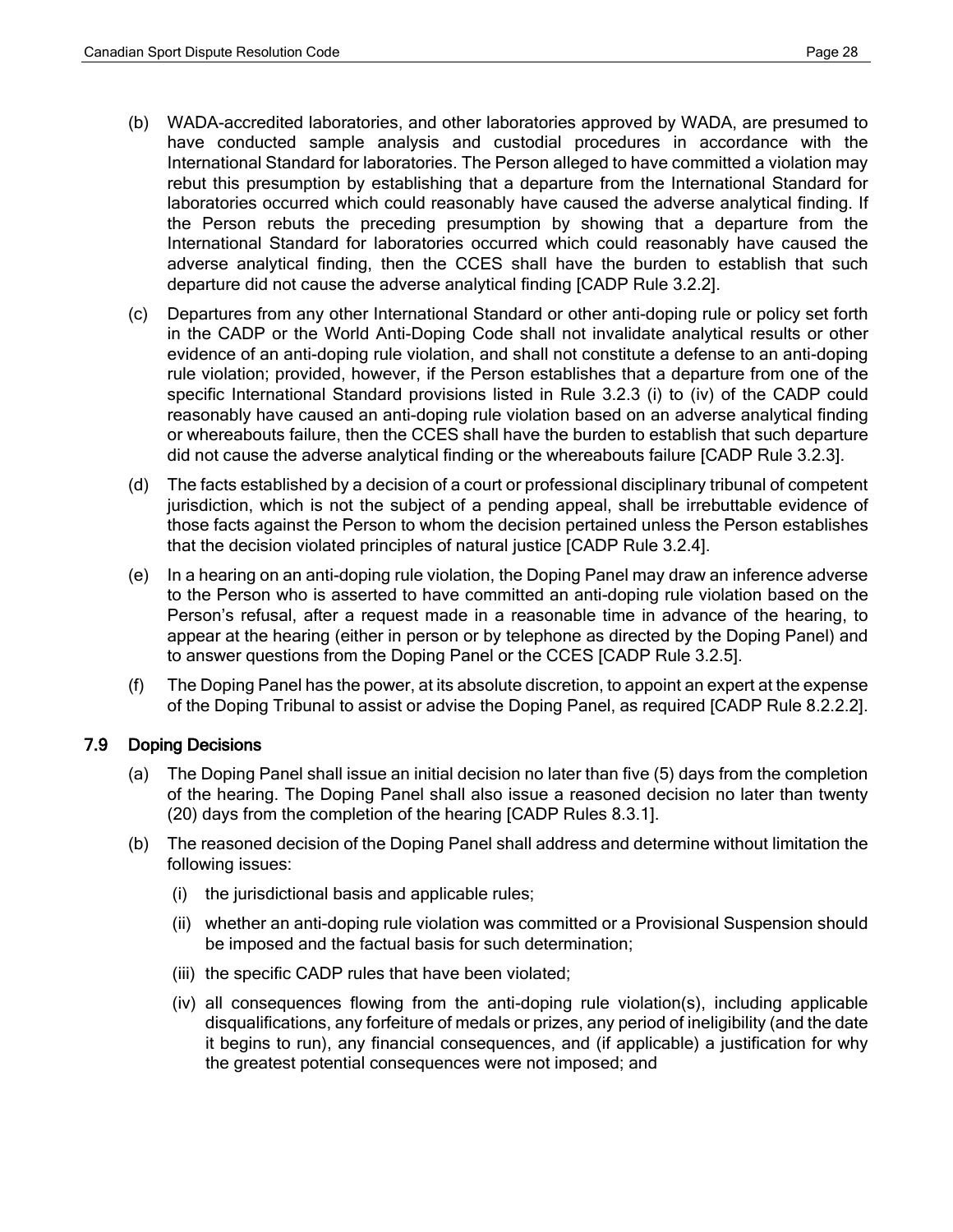- (v) whether the Athlete is an International-Level Athlete for the purposes of the appeal route pursuant to Rule 13.2.3 of the CADP, as well as the appropriate appeal route (including the address to which any appeal should be sent to) and the deadline to appeal.
- (c) A decision by a Doping Panel shall be made public, subject only to the applicable rules of the CADP.
- (d) A Party shall have the right to appeal a decision of a Doping Panel pursuant to Section 9.3. In addition, WADA and the applicable International Federation shall have the right to appeal any decision of the Doping Panel to the CAS.

# <span id="page-28-0"></span>7.10 Costs

Each Party shall be responsible for its own expenses (including legal fees) and those of its witnesses. Subject to Rule 8.2.4.8 of the CADP, the Doping Panel may grant a reimbursement of expenses to any Party, payable as it directs. The Party seeking a reimbursement of its expenses shall inform the Panel and the other Party(ies) no more than seven (7) days after being notified of the Doping Panel decision for which the reimbursement of expenses applies.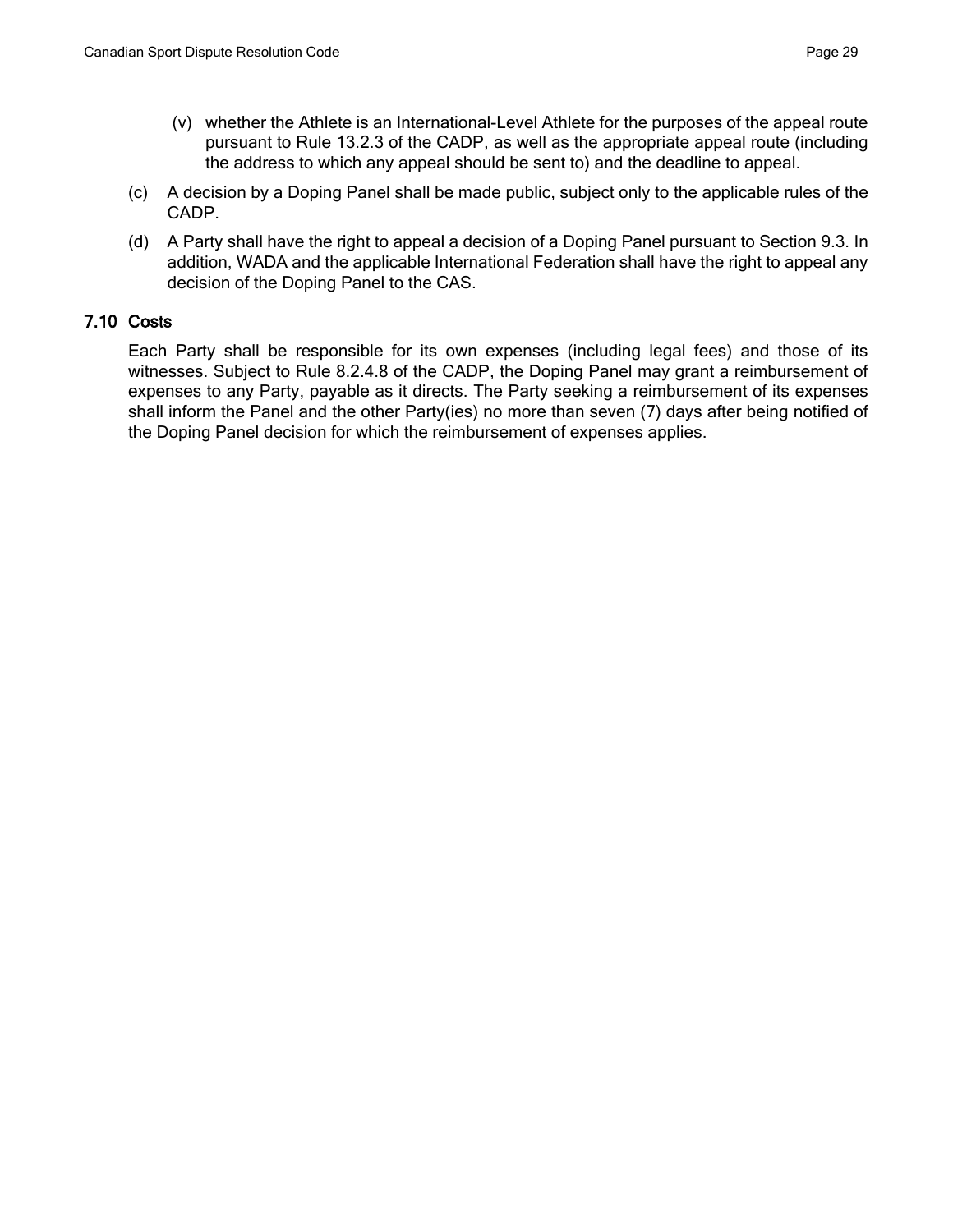## <span id="page-29-0"></span>Article 8 Specific Arbitration Rules for the Safeguarding Tribunal

## <span id="page-29-1"></span>8.1 Application of Article 8

The specific procedures and rules set forth in this Article shall apply in addition to the rules set out in the Applicable Conduct Rules and Specific Procedural Rules. To the extent that a procedure or rule is not specifically addressed in this Article, in the Specific Procedural Rules or in the Applicable Conduct Rules of the SO, the other provisions of this Code shall apply except for Articles 7 and 9.

## <span id="page-29-2"></span>8.2 Jurisdiction of the Safeguarding Tribunal

The Safeguarding Tribunal has jurisdiction over matters as described in Section 8.1 when:

- (a) the Applicable Conduct Rules of which a breach is alleged, or the Specific Procedural Rules, as applicable, specifically refer parties to arbitration before the Safeguarding Tribunal; and
- (b) there is an agreement in place for payment of arbitration services between the SDRCC and the SO responsible for the application of the Applicable Conduct Rules, or between the SDRCC and another entity which provides for the payment of arbitration services for the relevant SO.

#### <span id="page-29-3"></span>8.3 Initiation of Proceedings under the Safeguarding Tribunal

- (a) The Person initiating the proceeding shall complete all mandatory fields of the Request form, as amended from time to time by the SDRCC, and file such Request with the SDRCC.
- (b) The Request form shall be accompanied by:
	- (i) a copy of the Applicable Conduct Rules;
	- (ii) a copy of the investigation report, if applicable; and
	- (iii) a copy of the document setting out the Provisional Measure(s) or consequence(s) being challenged, if applicable.
- (c) Unless specified otherwise in the Applicable Conduct Rules or the Specific Procedural Rules, the time limit to file a Request shall be twenty-one (21) days following the later of, as applicable, the date on which:
	- (i) the investigation report is communicated to the Person wishing to challenge the finding on a violation;
	- (ii) the decision to impose a Provisional Measure was communicated to the Person wishing to challenge it; or
	- (iii) the consequence was communicated to the Person wishing to challenge it.
- (d) The SDRCC may, at its own discretion, accept an incomplete Request if satisfied of the reasons provided by the Person initiating the proceeding for the absence of the information.

## <span id="page-29-4"></span>8.4 Parties before the Safeguarding Tribunal

Unless specified otherwise in the Applicable Conduct Rules or Specific Procedural Rules, the Parties entitled to make submissions before the Safeguarding Tribunal are:

(a) On a challenge of a finding on a violation pursuant to Section 8.6 of this Code, the Person alleged to have committed a violation of the Applicable Conduct Rules; the alleged victim(s) of the alleged violation; and the Entity Pursuing the Violation;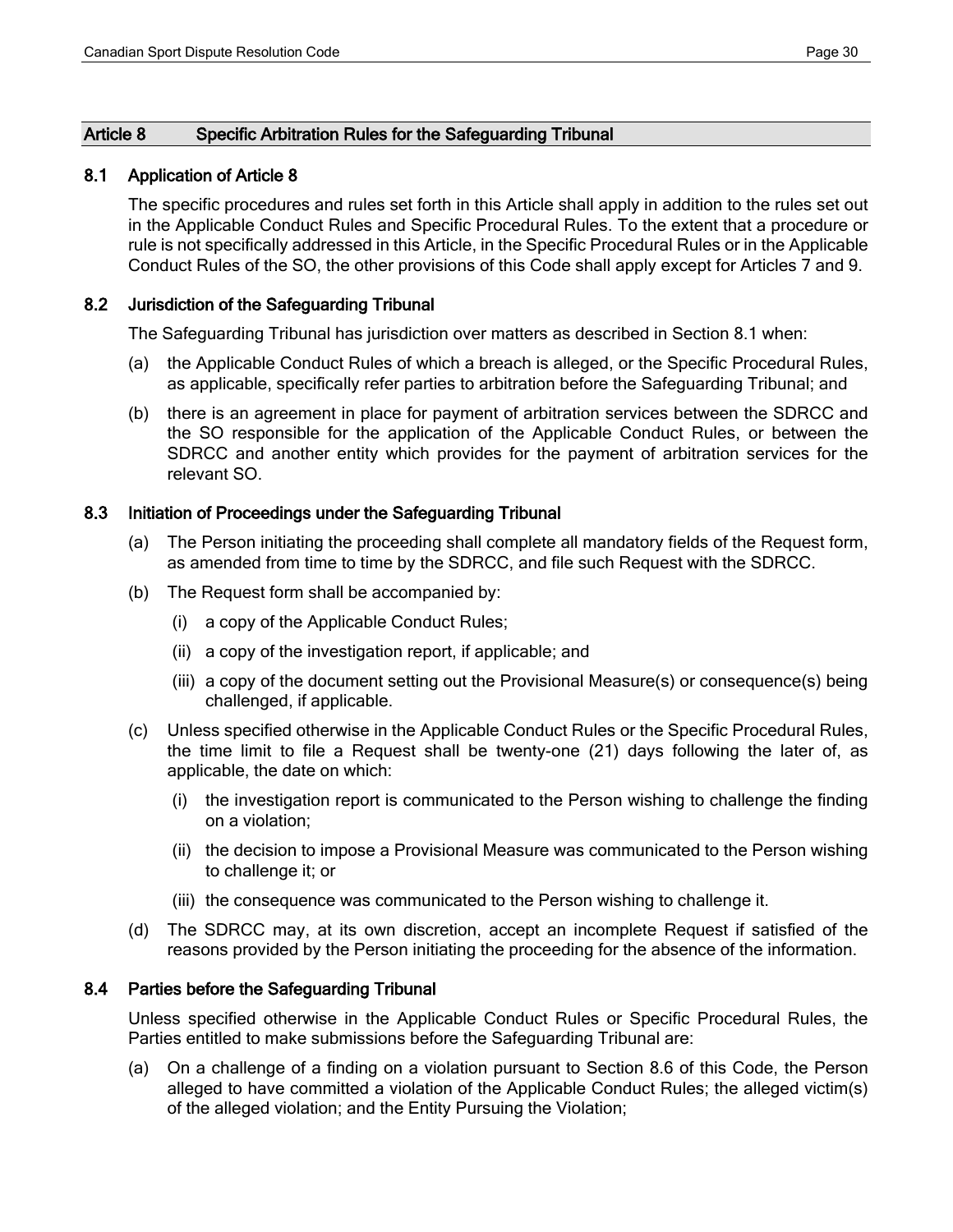- (b) On a challenge of a Provisional Measure pursuant to Section 8.5 of this Code or of a consequence pursuant to Section 8.8 of this Code, the Person alleged to have committed a violation of the Applicable Conduct Rules and the Entity Pursuing the Violation. The alleged victim(s) of the alleged violation may observe the hearing if they elect to do so and may only provide, pursuant to Subsection 8.9(f), a written impact statement.
- (c) In the event that a challenge of a finding on a violation pursuant to Subsection 8.6 and a challenge of a consequence pursuant to Subsection 8.8 are heard jointly, Parties shall have the right to make submissions on one or both questions in accordance with Subsections 8.4(a) and 8.4(b).

## <span id="page-30-0"></span>8.5 Challenge of a Provisional Measure

- (a) Where a request is received from the Respondent to challenge a Provisional Measure no later than twenty-one (21) days after receiving notice of such Provisional Measure, the matter shall be determined by a Safeguarding Panel appointed in accordance with Section 5.3.
- (b) Any evidence and submissions of the Parties regarding a Provisional Measure shall be made in writing and/or, if the Safeguarding Panel so orders, orally during a telephone or videoconference. There shall be no right to personal attendance unless the Safeguarding Panel so orders.
- (c) The Safeguarding Panel hearing a challenge of a Provisional Measure has the power to lift or to vary the Provisional Measure or to impose other measures as deemed appropriate after considering the following non-exhaustive list of factors:
	- (i) If the provisional measure is protective in nature (such as a 'no-contact' order or area restriction), the extent to which the addition, removal or alteration of the provisional measure will bear on the risk of harm to the alleged victim(s) or other sport participants;
	- (ii) The strength/likelihood of success of the Respondent's case;
	- (iii) The interests of the Parties; and
	- (iv) The extent to which the addition, removal or alteration of the provisional measure would bring into disrepute or endanger public confidence in the SDRCC and/or the concerned SOs.
- (d) A Respondent against whom a suspension is imposed as a Provisional Measure has the right to an expedited hearing on the appropriateness of the Provisional Measure. For the sake of clarity, when the Provisional Measure imposes conditions that restrict but do not prevent the Respondent from participation, there shall be no right to an expedited hearing.
- (e) A reasoned decision on a challenge of a Provisional Measure shall be communicated to the Parties within ten (10) days of the closing of submissions.
- (f) A decision on a challenge of a Provisional Measure shall be final and binding and shall not be appealable to the Appeal Tribunal.

# <span id="page-30-1"></span>8.6 Challenge of a Finding on a Violation

- (a) A challenge of a finding on a violation can be made by the Person alleged to have committed a violation of the Applicable Conduct Rules; the alleged victim(s) of the alleged violation; or the Entity Pursuing the Violation.
- (b) When assessing a challenge of a finding on a violation, the Safeguarding Panel shall apply the standard of reasonableness.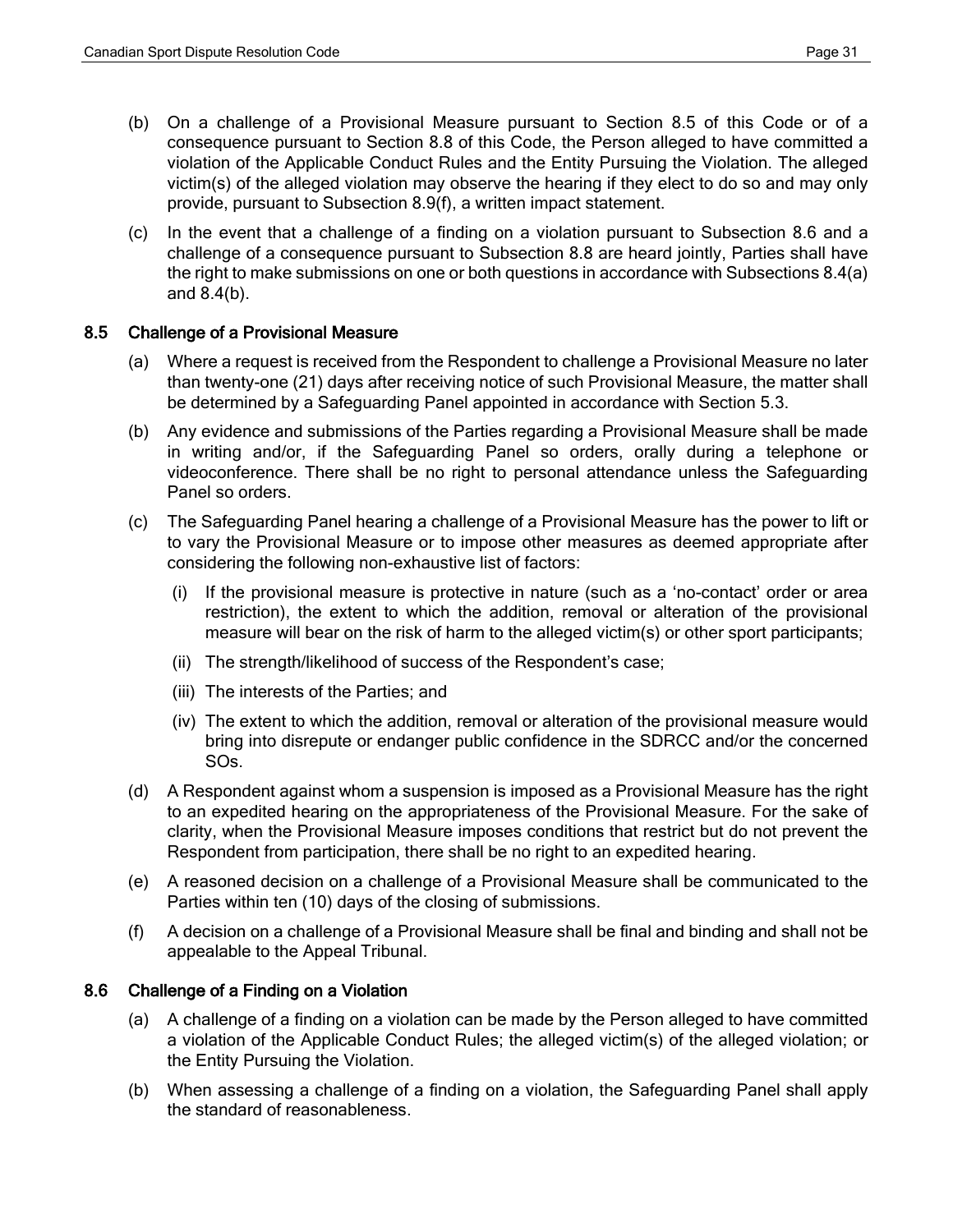- (c) Notwithstanding Section 3.10, a challenge of a finding on a violation will be heard by way of documentary review only, except as agreed otherwise by the Safeguarding Panel.
- (d) In the event the Party challenging the violation establishes bias on the part of the Person having made the finding, a hearing *de novo* must be held before the Safeguarding Panel on the finding on a violation.
- (e) A decision of the Safeguarding Panel on the finding on a violation shall be final and binding and shall not be appealable to the Appeal Tribunal.

# <span id="page-31-0"></span>8.7 Grounds for Challenging a Finding on a Violation

A finding of whether a violation of the Applicable Conduct Rules occurred may only be challenged on the following grounds:

- (a) Error of law, limited to:
	- (i) a misinterpretation or misapplication of a section of the Applicable Conduct Rules;
	- (ii) a misapplication of an applicable principle of general law;
	- (iii) acting without any evidence;
	- (iv) acting on a view of the facts which could not reasonably be entertained; or
	- (v) failing to consider all the evidence that is material to the finding.
- (b) Failure to observe the principles of natural justice. The extent of natural justice rights afforded to a Party will be less than that afforded in criminal proceedings, and may vary depending on the nature of the consequence. Where the consequence involves the loss of the opportunity to volunteer in sport, the extent of those rights shall be even lower, as determined by the Safeguarding Panel; and
- (c) New evidence, limited to instances when such evidence:
	- (i) could not, with the exercise of due diligence, have been discovered and presented during the investigation or adjudication of the complaint and prior to the decision being made;
	- (ii) is relevant to a material issue arising from the complaint;
	- (iii) is credible in the sense that it is reasonably capable of belief; and
	- (iv) has high probative value, in the sense that, if believed, it could, on its own, or when considered with other evidence, have led to a different conclusion on the material issue.

# <span id="page-31-1"></span>8.8 Challenge of a Consequence

- (a) Where a request is received from the Respondent to challenge a consequence no later than twenty-one (21) days after receiving notice of such consequence, the matter shall be determined by a Safeguarding Panel appointed in accordance with Section 5.3.
- <span id="page-31-2"></span>(b) Where the Safeguarding Panel determines that the Respondent has presented or presents a risk to the welfare of Minors or Vulnerable Persons, the Safeguarding Panel shall impose such consequences and/or risk management measures as seem fair and just, due consideration being given to the SO's own rules and regulations.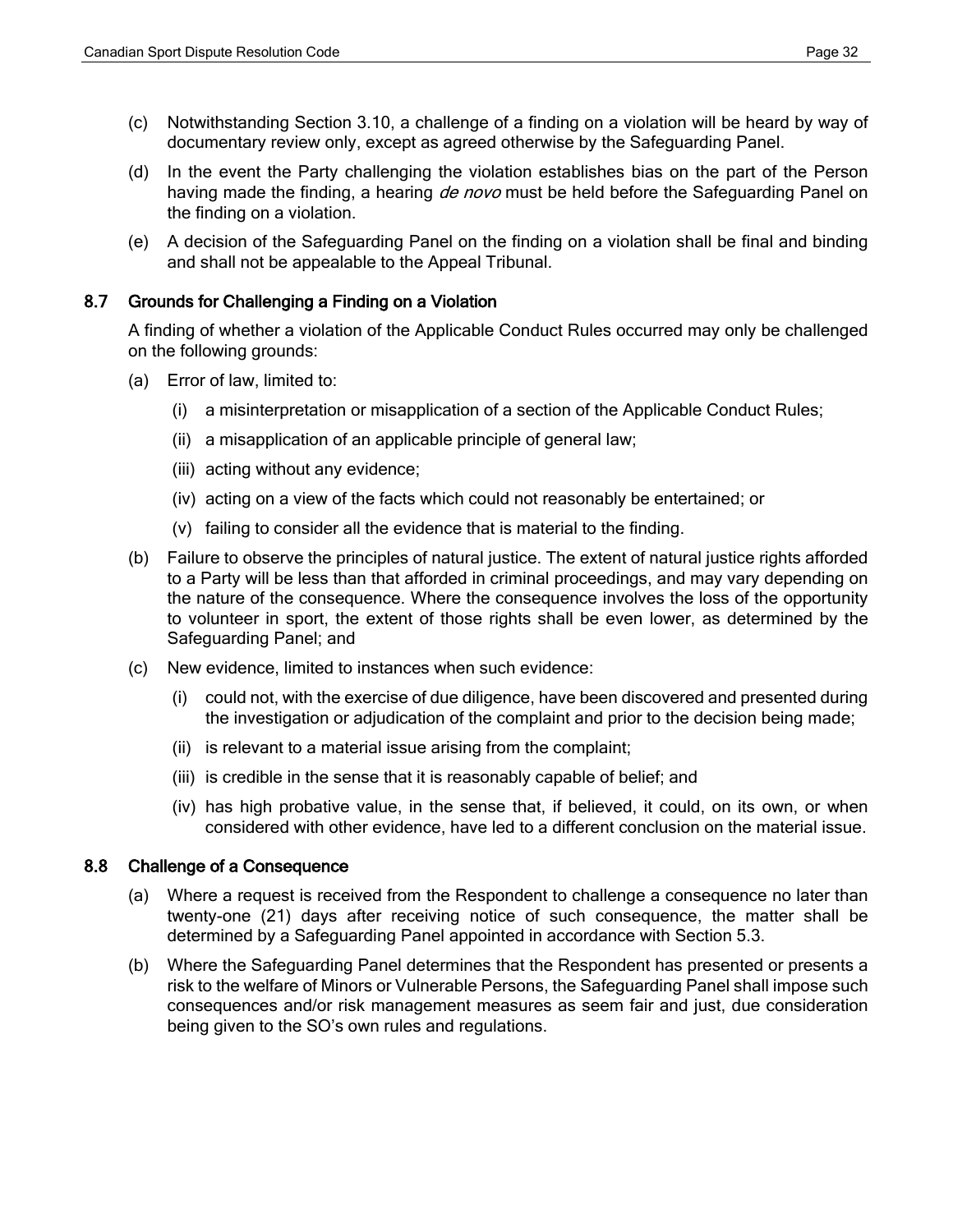## 8.9 Conduct of the Proceedings

- (a) In addition to the powers afforded a Safeguarding Panel under Section 5.7, the Safeguarding Panel shall also have the powers to conduct such enquiries as appear necessary or expedient in order to ascertain the facts.
- (b) The Safeguarding Panel shall make, upon application by or on behalf of a Minor or Vulnerable Person, an order as it deems appropriate in relation to the manner and form in which any witness evidence should be produced, provided that:
	- (i) a Party intending to rely upon the evidence of a witness shall serve a statement or report setting out the proposed evidence of such witness at a date in advance of the hearing, as specified by the Safeguarding Panel; and
	- (ii) the Safeguarding Panel shall have the power to allow, refuse or limit the evidence or appearance at the hearing of any witness, subject only to the provisions of Section 8.7(c).
- (c) The Safeguarding Panel shall make such order as it deems appropriate in relation to the disclosure of relevant documents and/or other materials in the possession or control of any of the Parties.
- (d) The Safeguarding Panel shall have the right to question a witness and control the questioning of witnesses by a Party. The Safeguarding Panel shall also ensure that all those who appear at the hearing, and in particular, Minors and Vulnerable Persons, are questioned with sensitivity and respect.
- (e) As soon as possible after written submissions, and not later than the beginning of the hearing, the Safeguarding Panel may communicate to the Parties that a court-appointed expert will be called to testify. Court-appointed experts may be questioned by all the Parties.
- (f) The Safeguarding Panel must, before deciding on the imposition of a consequence, allow the victim(s) to provide a written impact statement and may allow them to read it aloud at the hearing.

# <span id="page-32-0"></span>8.10 Evidence of Minors and of Vulnerable Persons

- (a) Procedural accommodations shall be requested with a formal application at least 15 days prior to the hearing, unless otherwise allowed by the Panel. Such request shall set out the reasons why procedural accommodations are necessary and what forms of accommodations are appropriate.
- (b) Before a ruling on the application can be made, the opposing Party shall be allowed to file submissions with respect to the application for procedural accommodations.
- (c) As a general rule, procedural accommodations for Minors and Vulnerable Persons will be granted, unless the Safeguarding Panel is of the opinion that they would interfere with the proper administration of justice.
- (d) Once an application is filed for procedural accommodations on behalf of a Minor or a Vulnerable Person called as a witness, there is a presumption that the accommodations are necessary. The opposing Party bears the burden of establishing that the use of a testimonial aid would prejudice their right to a fair hearing or otherwise interfere with the proper administration of justice. If the opposing Party challenges procedural accommodations for Minors or Vulnerable Persons, expert evidence shall be admissible to establish whether procedural accommodations are justified.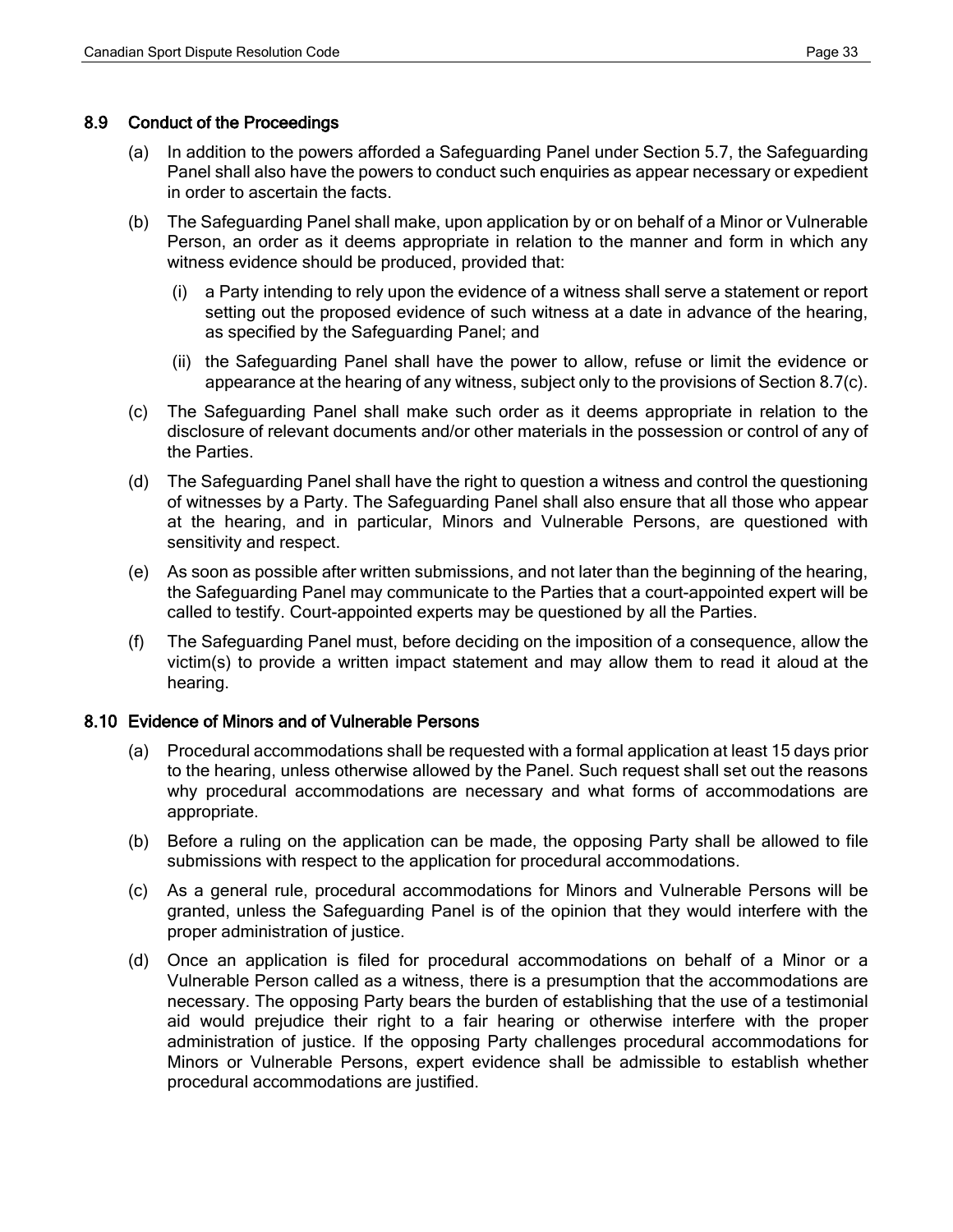- (e) An adult witness, who is not a Minor nor a Vulnerable Person, but over whom the Respondent has authority or power, may make an application for procedural accommodations, by way of a witness statement setting out the reasons for such application.
- (f) When deciding whether to tailor procedures to meet the particular needs of a Minor or Vulnerable Person or an adult witness pursuant to Subsection 8.10(e), the Panel will take into account factors including, but not limited to:
	- (i) the nature of the allegations;
	- (ii) the nature of the relationship between the witness and the Respondent, including the existence of a power imbalance in favor of the Respondent;
	- (iii) the safety of the witness;
	- (iv) the symptoms suffered by the witness that have an impact on the consistency, coherence of their testimony and ability to recount relevant events;
	- (v) the vulnerability of the witness to intimidation and/or retaliation;
	- (vi) the communication skills, concentration span and level of understanding of the witness;
	- (vii) the need for frequent breaks in the witness' evidence; and

(viii)any other circumstances considered relevant by the Panel.

(g) Notwithstanding Subsection 8.10(f), where the proceedings arise out of any form of alleged sexual maltreatment, the Panel has full discretion to grant the accommodations if the Panel believes they are necessary to obtain a full and candid account from the witness.

## <span id="page-33-0"></span>8.11 Procedural Accommodations

- (a) When the application for procedural accommodations is granted, the Panel may accommodate a person's vulnerability by various means, including but not limited to:
	- (i) allowing a support person to be present or to participate at the hearing;
	- (ii) allowing the presence of a specially trained animal for emotional support;
	- (iii) testifying by way of affidavits, via videoconference or closed-circuit camera, behind a screen, or via recorded statement;
	- (iv) advance approval by the Panel of any questions proposed to be put to the witness;
	- (v) the questioning being conducted by the Panel or neutral counsel;
	- (vi) allowing the Minor or Vulnerable Person to see their interview and/or their existing evidence before giving evidence for the purpose of memory refreshing; and
	- (vii) any such other procedural accommodations that the Safeguarding Panel deems fair, just and appropriate in the circumstances, balancing the need to achieving a fair hearing with the risk of harm to the witness.
- (b) In particular, where the witness is a Minor, the Panel shall have regard to:
	- (i) the Minor's wishes and feelings; in particular the Minor's willingness to give evidence; as an unwilling Minor should rarely if ever be obliged to give evidence;
	- (ii) the Minor's particular needs and abilities;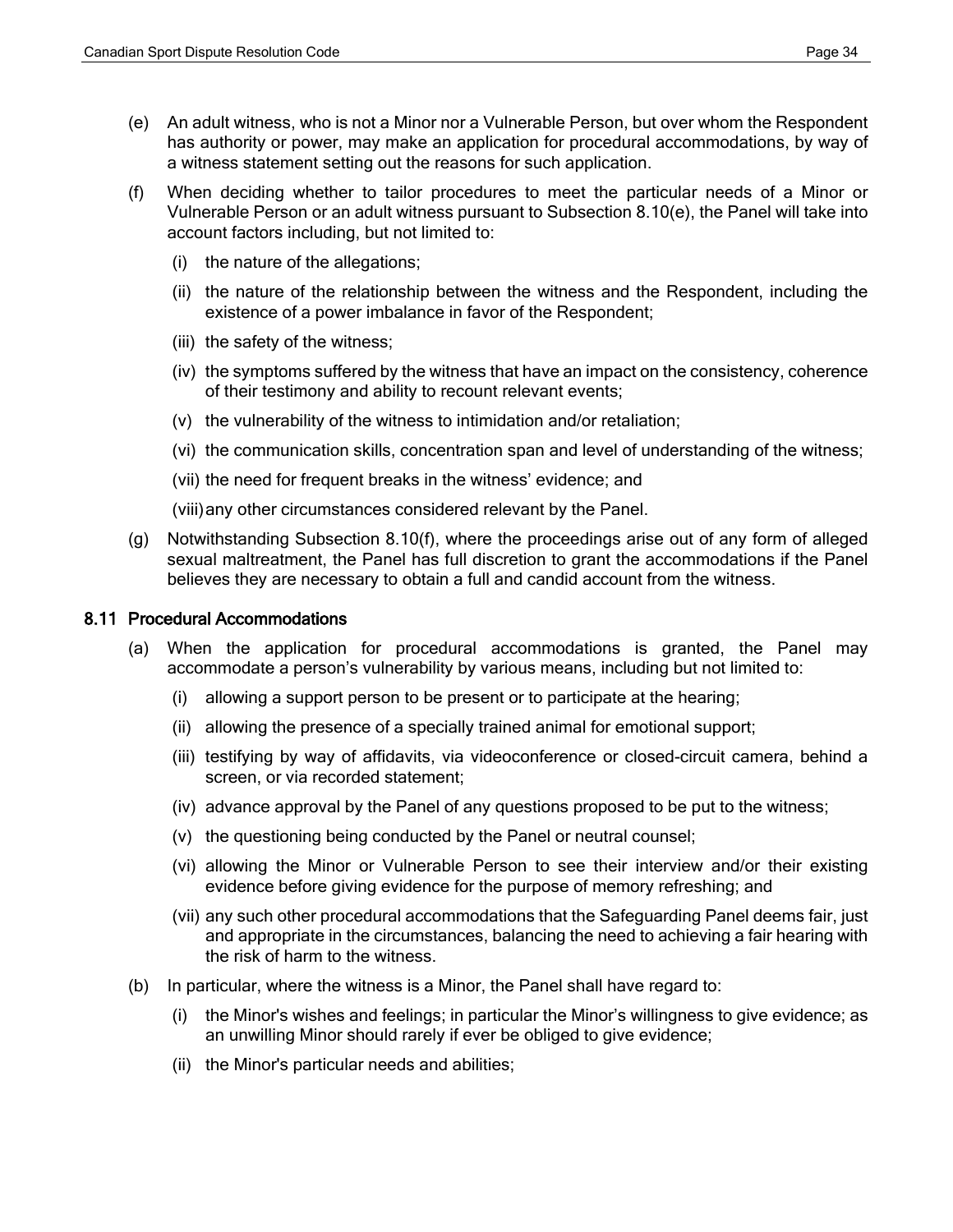- (iii) the age, maturity, vulnerability and understanding, capacity and competence of the Minor, which may be assessed through professionals' discussions with the Minor;
- (iv) the nature and gravity of the issues to be determined;
- (v) evidentiary matters such as, but not limited to, the source of any allegations, the extent to which the case depends on the Minor's allegations alone, corroborative evidence, the quality and reliability of the existing evidence, the quality and reliability of any interview, whether the Minor has given evidence to another tribunal or Court, the manner in which such evidence was given and the availability of that evidence;
- (vi) whether the Minor has retracted allegations;
- (vii) the nature of any challenge a Party wishes to make;
- (viii)the length of time since the events in question;
- (ix) whether justice can be done without further questioning;
- (x) the risk of further delay;
- (xi) the wishes and views of any parent, person with parental responsibility for the Minor, or any guardian, if appropriate; and
- (xii) any other matter which the Panel considers relevant.

## <span id="page-34-0"></span>8.12 Logistical Arrangements for In-Person Hearings

If a Minor is to give oral evidence at an in-person hearing, the SDRCC shall allow the following to occur:

- (a) A familiarisation visit by the Minor to the hearing facility before the hearing with a demonstration of special measures, so that the Minor can make an informed view about their use;
- (b) Consideration of the Minor's secure access to the building and suitability of waiting/eating areas so as to ensure there is no possibility of any confrontation with anyone which might cause distress to the Minor (where facilities are inadequate, a testimony by closed-circuit or videoconference should be granted); and
- (c) Identification of where the Minor will be located in the hearing facility and the need for privacy.

# <span id="page-34-1"></span>8.13 Burden and Standard of Proof

- (a) The burden of proof shall lie on the Party who asserts a particular fact or matter.
- (b) The standard of proof shall be a balance of probabilities throughout the proceedings.
- (c) The Panel may consider any evidence, whether or not such evidence would be admissible in a court of law.
- (d) The evidence of Minors and of Vulnerable Persons, whether direct or hearsay, shall be admissible in proceedings before the Panel.
- <span id="page-34-2"></span>(e) Facts accepted by a criminal court, by a civil court or by a professional disciplinary tribunal of competent jurisdiction shall be admissible as evidence, as allowable by applicable law.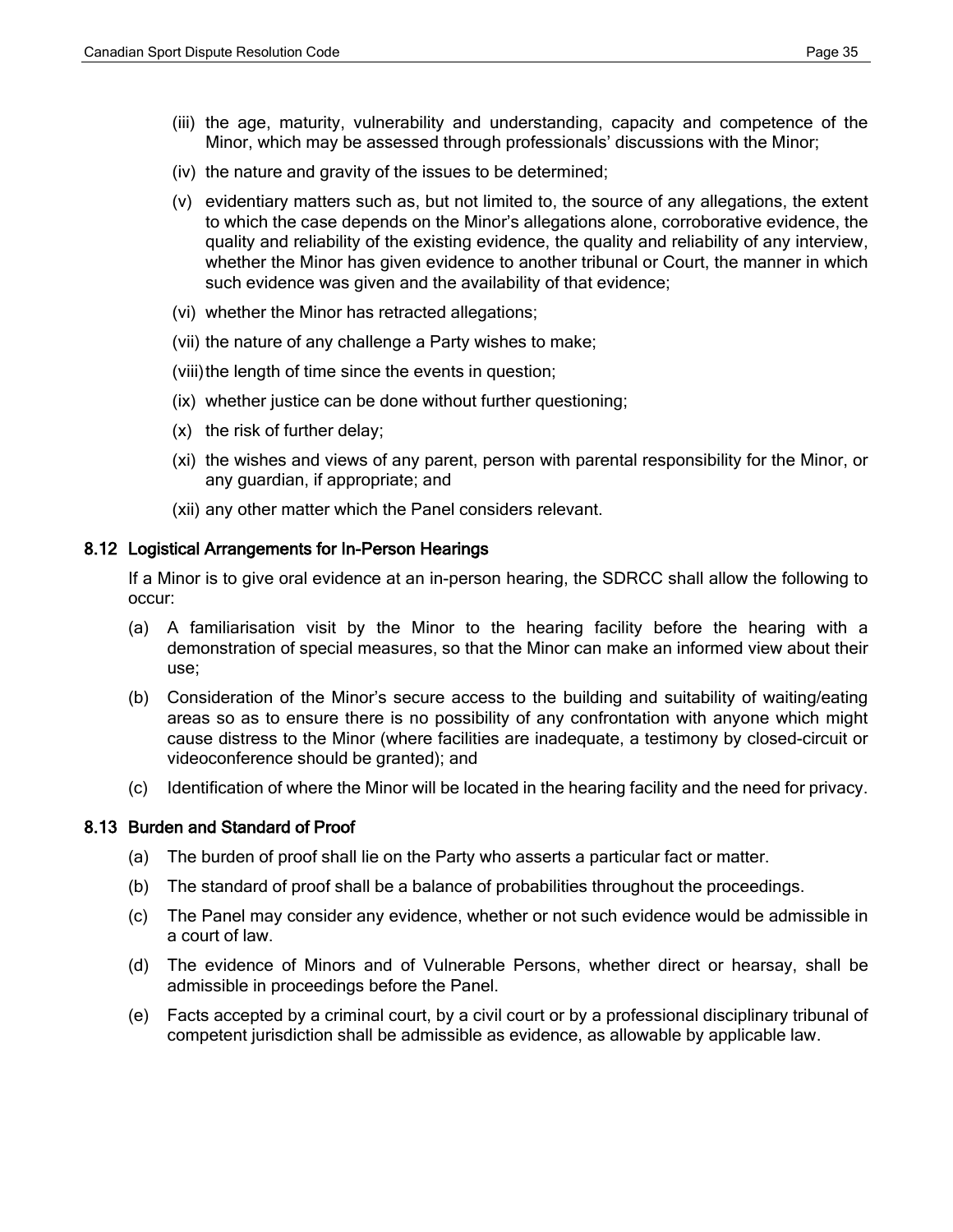## 8.14 Costs

If the Applicable Conduct Rules and/or Specific Procedural Rules of the SO make no provisions for the award of costs, Section 5.14 shall apply.

## <span id="page-35-0"></span>8.15 Safeguarding Panel Decisions

- (a) Except as provided for under Subsection 8.5(e), decisions of the Safeguarding Panel shall be communicated to the Parties within seven (7) days of the completion of the hearing process. Written reasons shall be provided to the Parties within fifteen (15) days of the completion of the hearing process. Upon request by the Parties, the time limits may be abridged by the Panel.
- (b) Notwithstanding Subsection 8.15(a), when the decision must be communicated to the Parties simultaneously in both official languages, the written reasons shall be provided to the Parties within twenty-one (21) days of the completion of the hearing process.
- (c) The SDRCC may publish a summary of the Safeguarding Panel decision in accordance with the Applicable Conduct Rules and Specific Procedural Rules, provided that what is disclosed does not enable the public to identify any Minor.
- (d) If the Safeguarding Panel concludes that there is a risk to the welfare of a Minor or Vulnerable Person, consideration may be given as to whether its decision shall be communicated to one or more of the following:
	- (i) any statutory body concerned with the welfare of Children or Vulnerable Persons;
	- (ii) the police; and
	- (iii) any SO that may have a legitimate interest in the decision.
- (e) No decision of the Safeguarding Tribunal, save in exceptional and urgent circumstances, shall be disclosed under Subsection 8.15(c) if the parties have, within seven (7) days of receipt of the decision, made representations that it should not be disclosed. Upon receipt of those representations, the Safeguarding Panel shall consider whether, in the light of those representations, its decision shall be disclosed.
- (f) Notwithstanding any publication ban, Safeguarding Panel decisions may be disclosed to arbitrators of the Safeguarding Tribunal and of the Appeal Tribunal redacted to remove any information that could identify the Parties and/or the witnesses.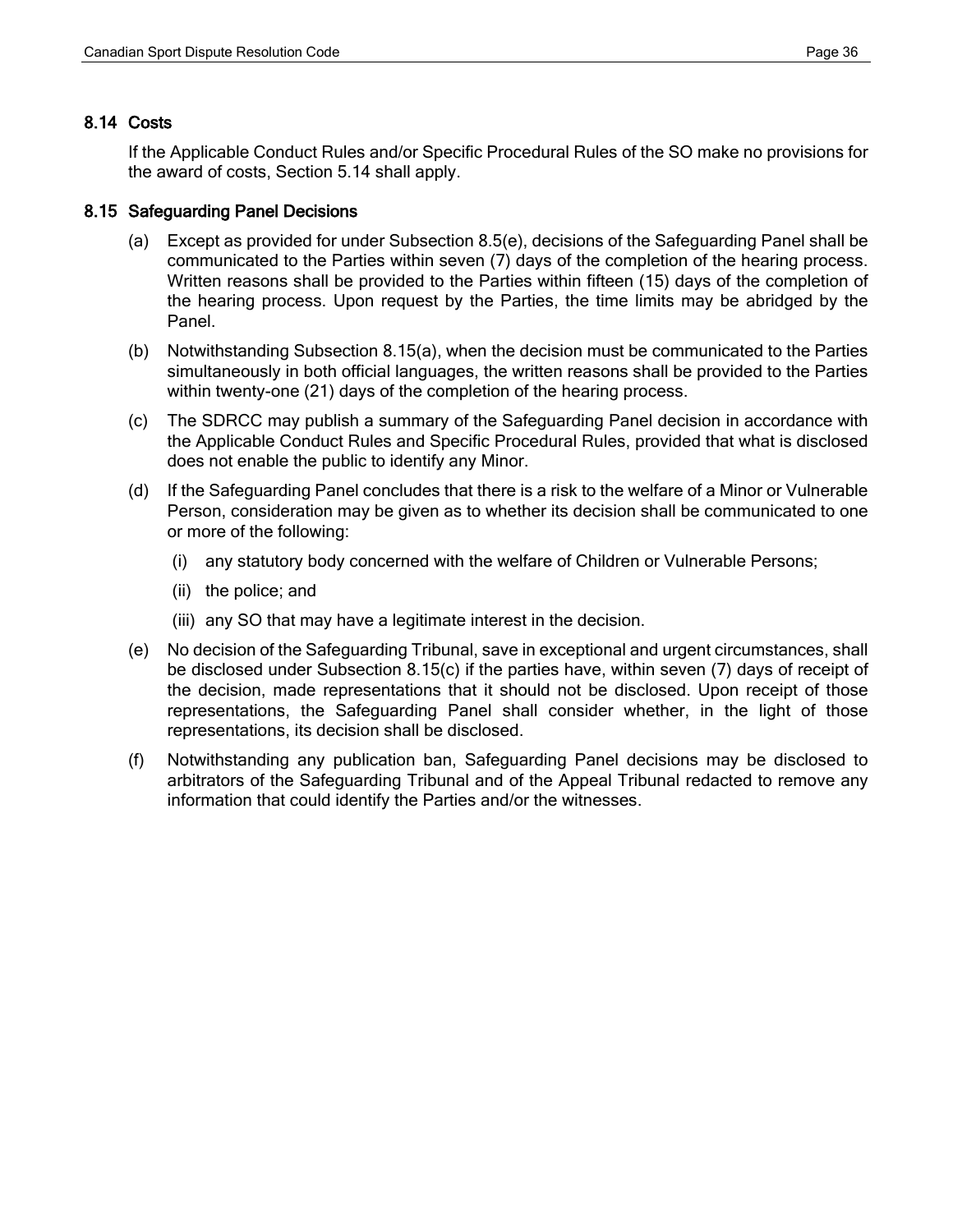## <span id="page-36-0"></span>Article 9 Specific Arbitration Rules for the Appeal Tribunal

## <span id="page-36-1"></span>9.1 Application of Article 9

Subject to the rules contained in this Article 9, an Appellant may appeal to the Appeal Tribunal a doping-related decision or a final decision of a Safeguarding Panel pertaining to consequence.

In connection with all appeals of doping-related decisions enumerated in Section 9.3, the specific procedures and rules set forth in this Article shall apply in addition to the rules specified in the CADP. To the extent that a procedure or rule is not specifically addressed in this Article or in the CADP, the other provisions of this Code shall apply, as applicable.

## <span id="page-36-2"></span>9.2 Decision Being Appealed

The decision being appealed shall remain in full force and effect pending determination of the appeal, unless specified otherwise in the applicable rules or unless an Appeal Panel constituted under this Article orders otherwise.

## <span id="page-36-3"></span>9.3 Doping-related Decisions Appealable Before the Appeal Tribunal

The following decisions may be appealed to an Appeal Panel exclusively as provided in Rule 13 of the CADP:

- (a) A decision by a Doping Panel that an anti-doping rule violation was committed, a decision imposing consequences or not imposing consequences for an anti-doping rule violation, or a decision that no anti-doping rule violation was committed;
- (b) A decision that an anti-doping rule violation proceeding cannot go forward for procedural reasons (including, for example, prescription);
- (c) A decision by WADA not to grant an exception to the six (6) months' notice requirement for a retired athlete to return to competition under Rule 5.6.1 of the CADP;
- (d) A decision by the CCES not to bring forward an adverse analytical finding or an atypical finding as an anti-doping rule violation, or a decision not to go forward with an anti-doping rule violation after an investigation in accordance with the International Standard for Results Management;
- (e) A decision to impose, or lift, a Provisional Suspension as a result of a Provisional Hearing;
- (f) The CCES' failure to comply with Rule 7.4 of the CADP;
- (g) A decision that the CCES lacks authority to rule on an alleged anti-doping rule violation or its consequences;
- (h) A decision to suspend, or not suspend, consequences or to reinstate, or not reinstate, consequences under Rule 10.7.1 of the CADP;
- (i) Failure to comply with Articles 7.1.4 and 7.1.5 of the World Anti-Doping Code;
- (j) Failure to comply with Rule 10.8.1 of the CADP;
- (k) A decision under Rule 10.14.3 of the CADP;
- (l) A decision by the CCES not to implement another anti-doping organization's decision under Rule 15 of the CADP;
- (m) A decision under Article 27.3 of the World Anti-Doping Code, but exclusively as provided in Rule 13.2 of the CADP;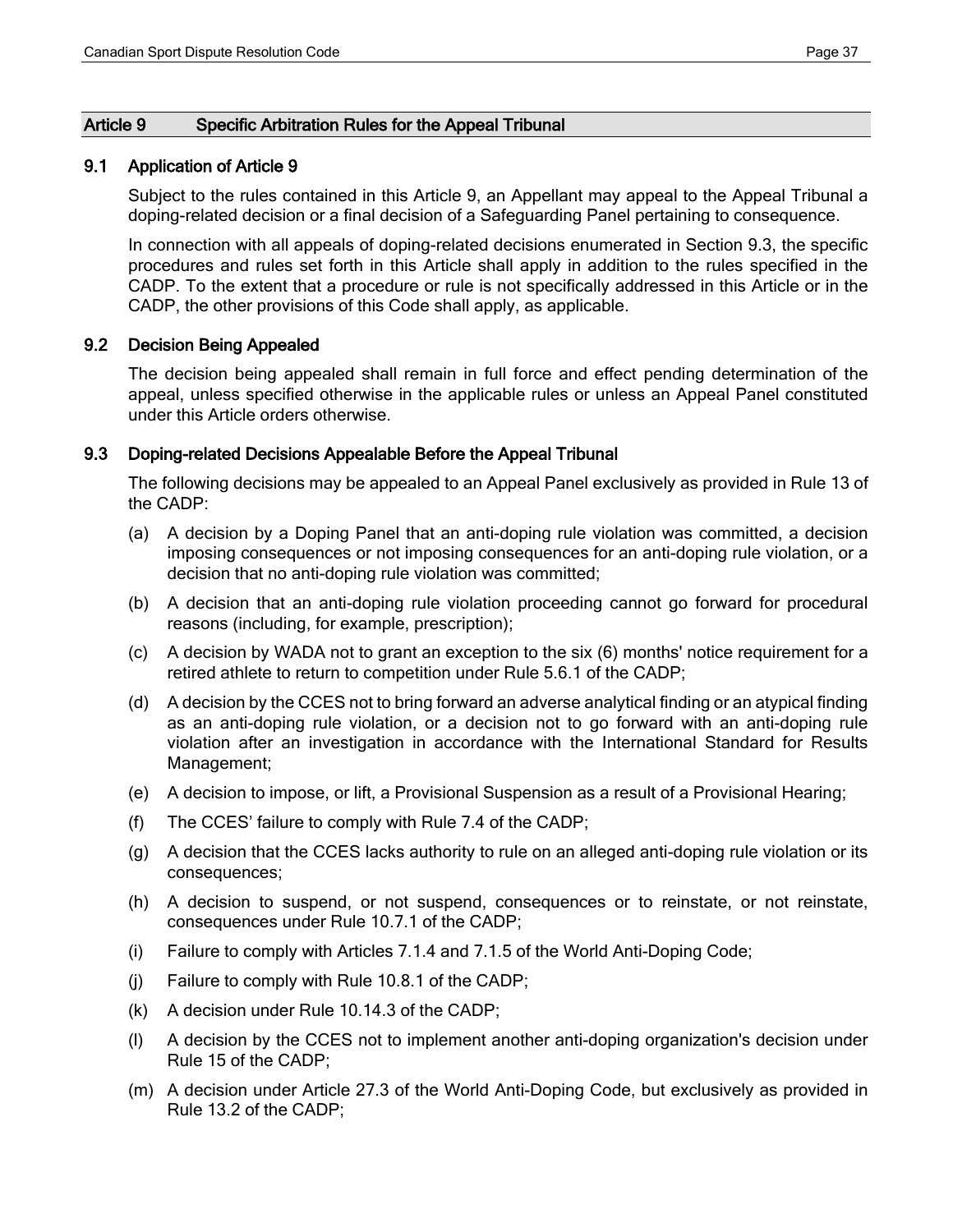- (n) A decision of the CCES denying an application for a TUE, as provided in Rule 13.4; and
- (o) A decision of the CCES under Rule 14.3.7 of the CADP.

# <span id="page-37-0"></span>9.4 Doping-related Decisions only Appealable Before the CAS

- (a) Any TUE decision by an International Federation (or by the CCES where it has agreed to consider the application on behalf of an International Federation) that is not reviewed by WADA, or that is reviewed by WADA but is not reversed upon review, may be appealed by the Athlete and/or the CCES exclusively to the CAS [CADP 4.4.6.3].
- (b) In cases arising from participation in an international event or in cases involving International-Level Athletes, the decisions of the Doping Panel may be appealed exclusively to the CAS [CADP Rule 13.2.1].
- (c) A decision by WADA assigning results management under Article 7.1 of the World Anti-Doping Code.

## <span id="page-37-1"></span>9.5 Safeguarding Panel Decisions Appealable Before the Appeal Tribunal

Unless otherwise specified in the Applicable Conduct Rules or Specific Procedural Rules:

- (a) a Safeguarding Panel decision is appealable only as it pertains to a consequence; and
- (b) only the Parties who had the right to make fulsome submissions as to the consequence before the Safeguarding Panel may appeal its decision.

## <span id="page-37-2"></span>9.6 Initiation of an Appeal

- (a) A Person shall initiate an appeal by completing a notice of appeal form, as provided by the SDRCC, and by delivering it to the SDRCC and to:
	- (i) all Parties who were before the Doping Panel whose decision is being appealed, within thirty (30) days of the notification of the Doping Panel's decision [CADP Rule 13.2.2];
	- (ii) all Parties involved in the CCES' decision being appealed, within ten (10) days of the notification of the CCES' decision [CADP Rule 13.2.2]; or
	- (iii) as applicable, the Respondent and the Entity Pursuing the Violation, within thirty (30) days of the Safeguarding Panel's decision on consequence, unless specified otherwise in the Applicable Conduct Rules or Specific Procedural Rules of the SO.
- (b) An Appellant of a doping-related decision who was not a Party before the Doping Panel, but is otherwise entitled to appeal, shall initiate an appeal within twenty-one (21) days of receiving a copy of the case file that was before the Doping Panel [CADP 13.6.2].
- (c) Appeal hearings should be conducted expeditiously. Except where all Parties agree or fairness requires otherwise, the SDRCC shall take all appropriate action to ensure that the hearing process commences no later than forty-five (45) days from the receipt of the appeal.
- (d) Notwithstanding any of the foregoing, when fairness so requires, the Panel shall take all appropriate action to expedite the commencement of hearings.

# <span id="page-37-3"></span>9.7 Appointment of an Appeal Panel

(a) In the normal course, a Panel of three (3) arbitrators shall hear all Appeals. However, if all Parties involved in the decision under appeal agree, in writing, a single Arbitrator may be appointed by the Appeal Tribunal to sit as the Appeal Panel.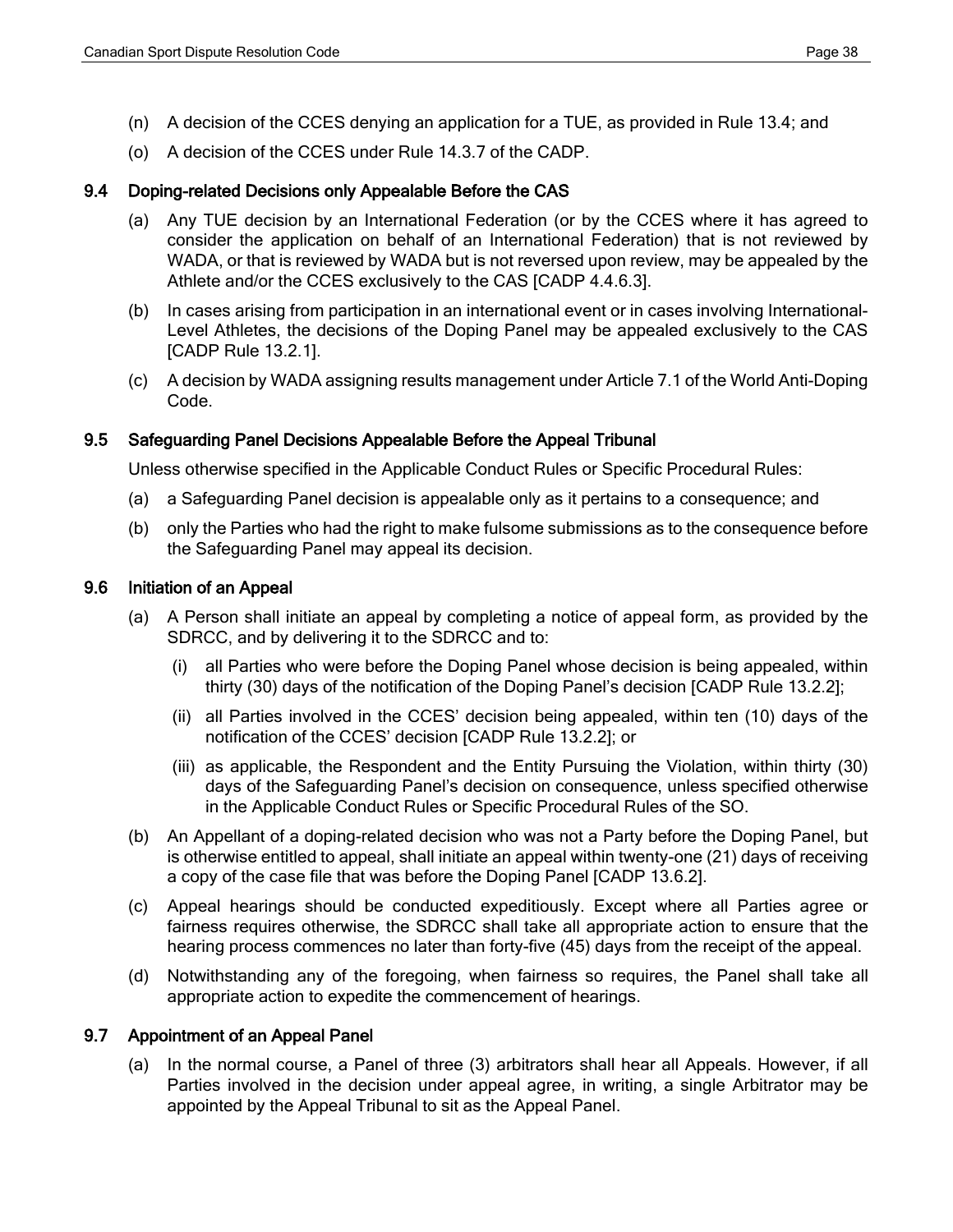- (b) An Arbitrator cannot be appointed as a one-person Panel or as chairperson of a three-person Panel if that Arbitrator is a roster member of the Tribunal from which the decision is appealed, unless all Parties agree.
- (c) Under no circumstances may any individual who has had any prior involvement in the case, directly or indirectly, and whether as an Arbitrator, Mediator or otherwise, be appointed to the Appeal Panel.

# <span id="page-38-0"></span>9.8 Scope of Review

- (a) For an Appeal of a doping-related decision, the scope of review includes all issues relevant to the matter and is expressly not limited to the issues or scope of review before the initial decision maker. Any party to the appeal may submit evidence, legal arguments and claims that were not raised in the first instance hearing so long as they arise from the same cause of action or same general facts or circumstances raised or addressed in the first instance hearing [CADP Rule13.1.1].
- (b) Unless the Appeal Panel determines otherwise, an appeal of a Safeguarding Panel decision on consequence shall take the form of a judicial review.

# <span id="page-38-1"></span>9.9 Parties and Observers in an Appeal of a Doping-related Decision

- (a) The Parties are:
	- (i) the Parties who were before the Doping Panel [CADP Rule 13.2.2.1.3(a)]; or
	- (ii) if there is no decision of the Doping Panel, the CCES and the Person subject to a decision made by the CCES [CADP Rule 13.2.2.1.3(b)].
- (b) The International Federation, the Canadian Olympic Committee and the Canadian Paralympic Committee, if not a Party before the Doping Panel, and WADA each have the right to attend hearings of the Appeal Panel as an observer.

# <span id="page-38-2"></span>9.10 Procedures of the Panel in Appeals of a Doping-related Decision

- (a) The Appeal Panel shall have the power to regulate its procedures in a manner consistent with Article 7 and the CADP Rule 8.2 [CADP rule 13.2.2.2.1].
- (b) When the Person whom the CCES asserted to have committed an anti-doping rule violation requests an in-person hearing, it shall be held in Canada in the municipality most convenient to that Person, unless impractical in the circumstances.

# <span id="page-38-3"></span>9.11 Procedures of the Panel in Appeals of a Safeguarding Panel Decision

- (a) It is not expected that Appeal Panel will require hearing any evidence from a Minor or Vulnerable Person but, if necessary, it shall do so in accordance with Sections 8.10 and 8.11.
- (b) For the avoidance of doubt, an Appeal Panel shall have the power to increase, decrease or remove any consequence imposed by the Safeguarding Panel.

# <span id="page-38-4"></span>9.12 Appeal Panel Decisions

(a) All decisions made by an Appeal Panel comprised of three (3) Arbitrators shall be provided to the Parties no later than fifteen (15) days from the completion of an Appeal hearing process. The Appeal Panel shall also provide written reasons to the Parties for its decision within fortyfive (45) days of the completion of an Appeal hearing process.